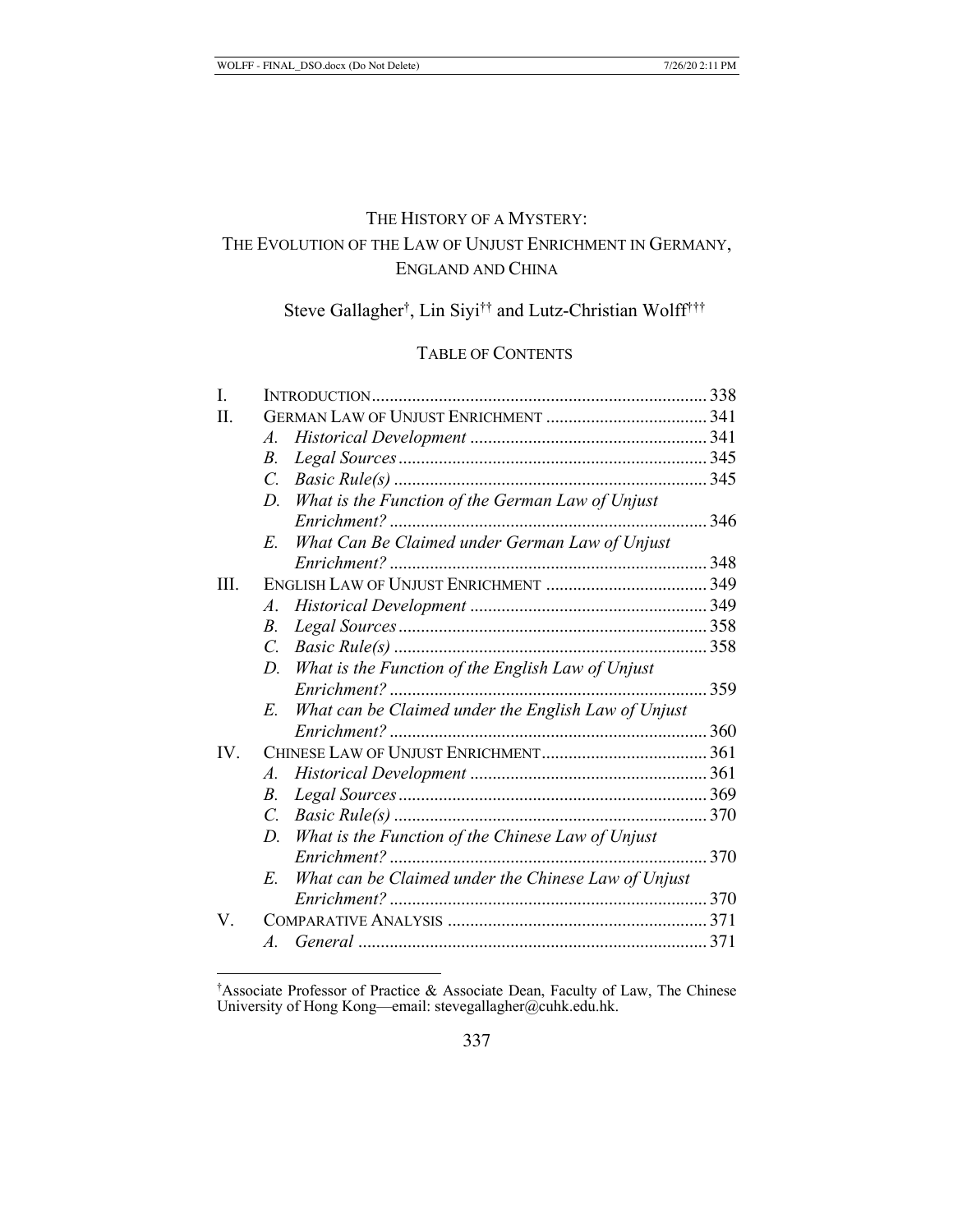| 2020] | THE HISTORY OF A MYSTERY                                      | 338  |
|-------|---------------------------------------------------------------|------|
|       | B. Key Factors Which Have Shaped the Historical Development   |      |
|       | of the Law of Unjust Enrichment in Germany, England, and      |      |
|       |                                                               | -371 |
|       | C. Hypothesis No. 1: The Law of Unjust Enrichment Is a        |      |
|       |                                                               |      |
|       | D. Hypothesis No. 2: The Law of Unjust Enrichment in England  |      |
|       | and China Is a Continuation of German Errors376               |      |
|       | E. Hypothesis No. 3: The Law of Unjust Enrichment Itself is a |      |
|       |                                                               |      |
|       | 380                                                           |      |

## I. INTRODUCTION<sup>1</sup>

The law of unjust enrichment is more or less recognized in all modern jurisdictions.2 The name suggests that nobody should enrich herself at the expense of another party.<sup>3</sup> Details of even very fundamental aspects of the law of unjust enrichment are, however, highly disputed everywhere. This article aims to explore the reasons of the existing complexities by discussing the historical development of the law of unjust enrichment from a comparative point of view with a focus on Germany, England, and China. It is the authors' goal to identify and assess historical similarities and differences, if any, and thus to provide a new and unique perspective of the current status of this area of law.

The authors are expressly not concerned with the (micro-) comparison of historical facts or particular aspects of the current law of unjust enrichment. The focus of this article is on the landmark developments in the evolution of the law of unjust enrichment in order to allow for a comparative (macro-) analysis. The article starts with

<sup>††</sup>PhD (The Chinese University of Hong Kong), Legal Manager, King & Wood Mallesons, Hong Kong—email: siyilin@link.cuhk.edu.hk.

<sup>†††</sup>Wei Lun Professor of Law & Dean of the Faculty of Law, The Chinese University of Hong Kong—email: wolff@cuhk.edu.hk.

<sup>&</sup>lt;sup>1</sup> Footnote references in word-for-word quotes have been omitted for the sake of improving readability. Online links were last checked on Feb. 28, 2020. The general themes of this article were first presented at a public seminar on February 2, 2018 as part of the CUHK Faculty of Law Greater China Legal History Seminar Series. We would like to thank all participants for their attendance and valuable comments during the Q&A session.

<sup>2</sup> David A. Juentgen, *Unjustified Enrichment in New Zealand and German Law*, 8 CANTERBURY L. REV. 505, 505 (2002).

<sup>3</sup> *Cf*. Alvin W.L. See, *An Introduction to the Law of Unjust Enrichment*, 5 MALAYAN L.J. 1, 1 (2013).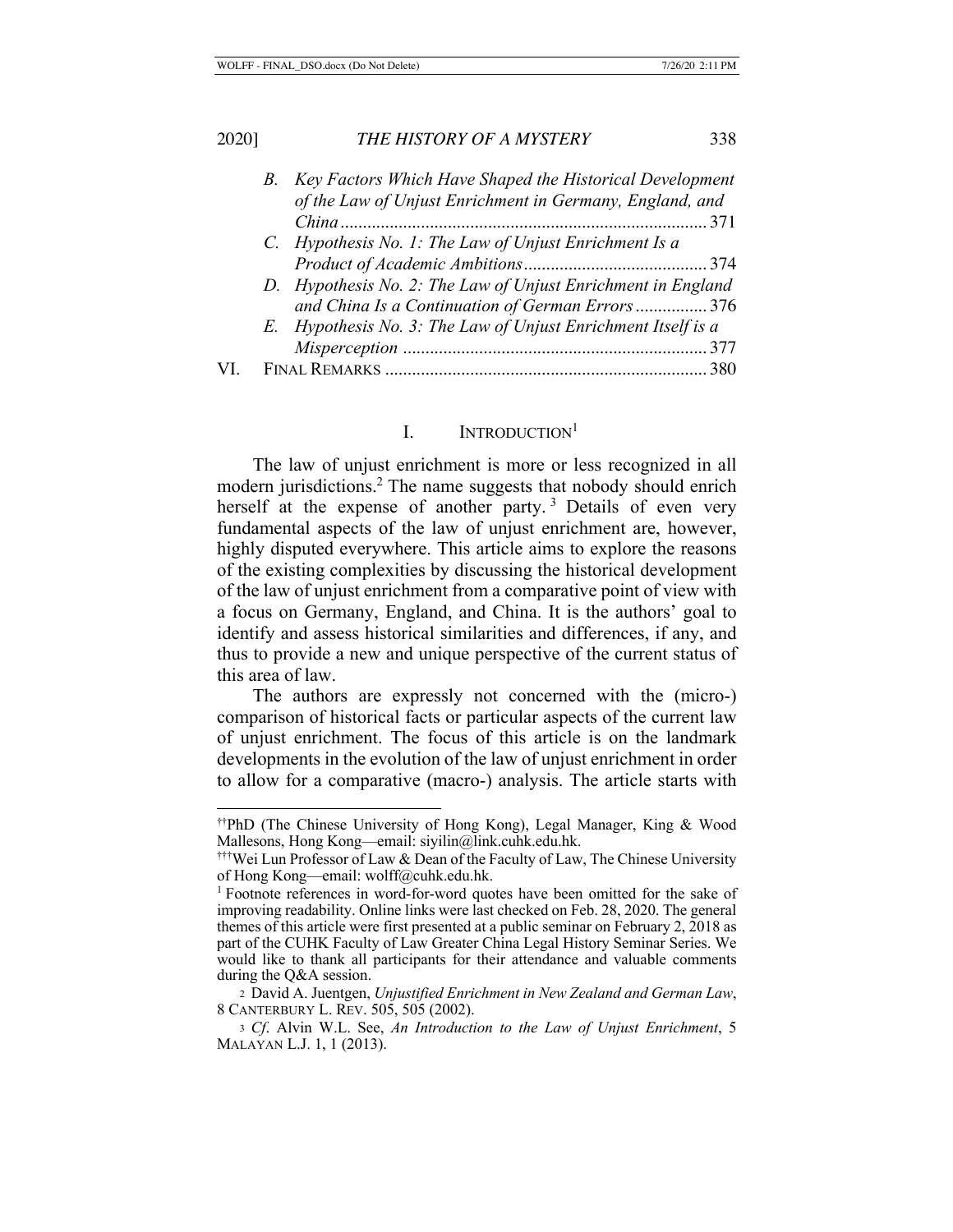the hypothesis that in each jurisdiction a very few main factors can be identified which have shaped the historical development of the law of unjust enrichment and which are responsible for the very confusing current state of this area of law. The comparison of these factors with a view to different jurisdictions allows for conclusions as to whether the existing difficulties are subject-specific, embedded in particular legal traditions, or just circumstantial. This analysis thus offers completely new insights and paves the way for a different understanding of the complexities of the law of unjust enrichment.

Of course, the selection of particular legal systems for comparative purposes requires an explanation. 4 What is the methodological rationale behind the authors' decision to compare German, English and Chinese law of unjust enrichment?

Apart from the background of the authors of this article,<sup>5</sup> and the limitations in terms of time and resources which every comparative study faces,<sup>6</sup> there are indeed very specific reasons which make the comparison of the historical development of the law of unjust enrichment in Germany, England, and China especially valuable. The legal systems of these countries belong to different legal traditions<sup>7</sup> and they appear to be very different.<sup>8</sup> Furthermore, the law of unjust enrichment is based on different sources and the stage of development of the law of unjust enrichment is not the same.<sup>9</sup>

Germany is a representative of the civil law tradition. Moreover, the German law of unjust enrichment is arguably one of the oldest unjust enrichment regimes in the world.<sup>10</sup> German law has, to a certain

<sup>9</sup> *See id.* (for the suitability of the stage of development of legal systems as a factor for selecting legal systems for comparative purposes)*.*

<sup>4</sup> Lutz-Christian Wolff, *Comparing Chinese Law … But with Which Legal Systems?*, 6 CHINESE J.COMP. L. 151, 153–58 (2018) [hereinafter Wolff, *Comparing Chinese Law … But with Which Legal Systems?*].

<sup>5</sup> *See id.* at 158–59 (for the use of personal features of researchers as criteria to select legal systems for comparative purposes).

<sup>6</sup> *Id.* at 159.

<sup>7</sup> S*ee id.* at 159–61 (For the concept of legal traditions—also called "legal families"—and doubts regarding its methodological viability in modern times due to the fact that basically every jurisdiction is somehow "mixed and mixing").

<sup>8</sup> *See id.* at 161 (for the suitability of the degree of differences and similarities of legal systems as factor for selecting legal systems for comparative purposes).

<sup>10</sup> *See* Nils Jansen, *Farewell to Unjust Enrichment?*, 20 EDINBURGH L. REV. 123, 124 (2016) ("... [German unjust enrichment law] has a comparatively long and lively tradition, but nevertheless continues to be a fast-developing part of the law."); Hector MacQueen, *The Sophistication of Unjustified Enrichment: A Response to Nils Jansen*, 20 EDINBURGH L. REV. 312 (2016); Steve Hedley, "*Farewell to Unjustified Enrichment?"*—*A Common Law Response*, 20 EDINBURGH L. REV. 326 (2016).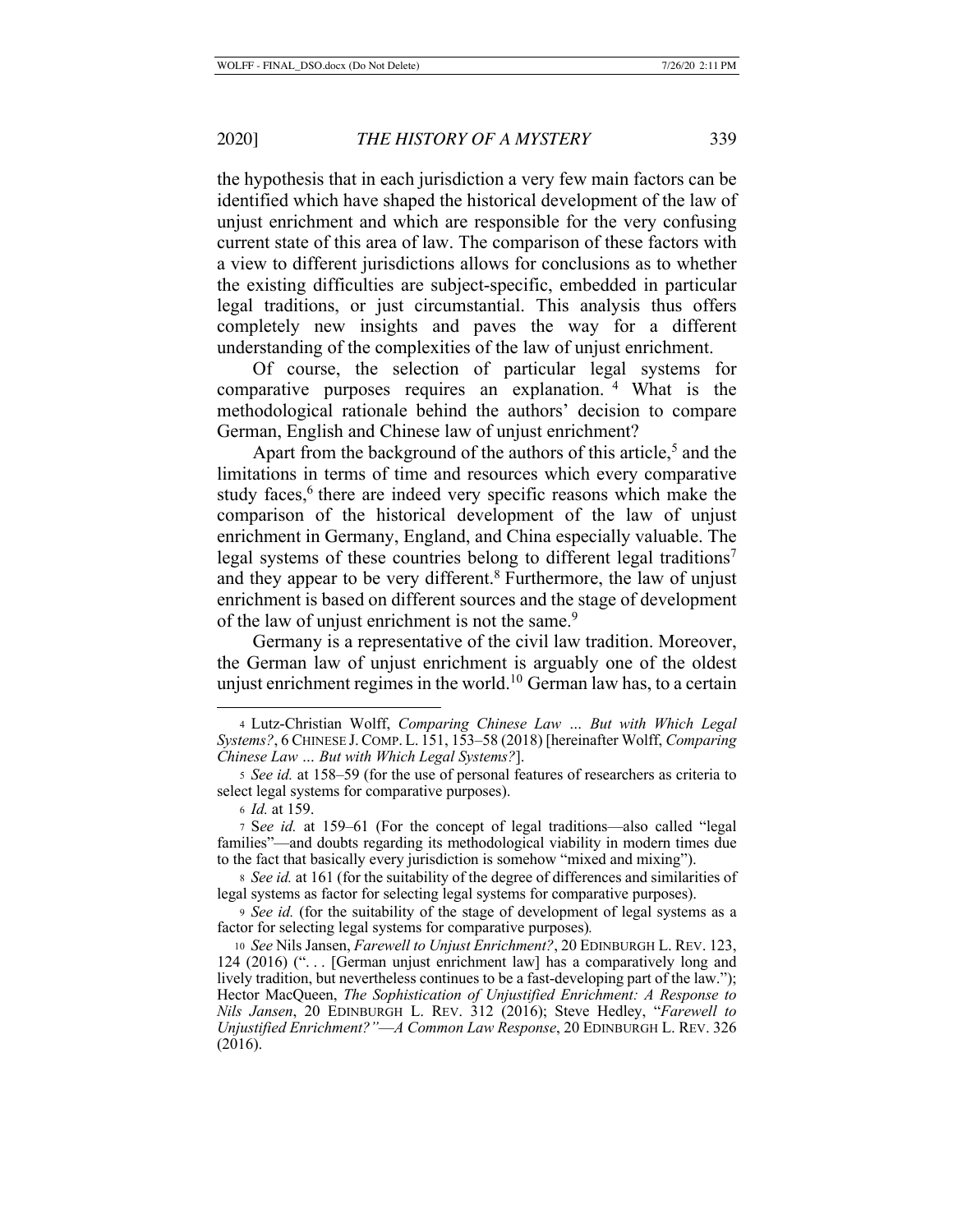extent, informed, if not influenced, the development of both the common law<sup>11</sup> and the Chinese rules on unjust enrichment.<sup>12</sup>

In contrast, English law forms the basis of the rather mature common law legal tradition. However, the English law of unjust enrichment is relatively young, and thus differs from the German system. Furthermore, other common law jurisdictions have not simply adopted the English law of unjust enrichment, but have partly taken different approaches.<sup>13</sup> English law must therefore also be contrasted against the regimes of other common law jurisdictions.

Finally, the modern Chinese legal system is a mixed system.<sup>14</sup> Based on a statutory legal framework, it shows civil law and common law elements, but is also guided by socialist principles.<sup>15</sup> While the current Chinese legal system has a relatively short history, it seems to rely on concepts developed even before the Chinese revolution in 1949.16

The first three sections of this article introduce the evolution of the law of unjust enrichment in Germany, England, and China. The fourth section of this article then compares the historical development of the three unjust enrichment regimes on the basis of three hypotheses regarding similarities, despite the rather different backgrounds. The comparative analysis suggests that the very idea of unjust enrichment law must be called into question. This article concludes with final remarks of a more general nature.

<sup>11</sup> Juentgen, *supra* note 2, at Part II ("[O]n occasion common law jurists have expressed the view that 'much is to be learned from the German law.'").

<sup>12</sup> *Cf.* Lei Chen, *The Historical Development of the Civil Law Tradition in China: A Private Law Perspective*, 78 LEGAL HIST. REV. 159 (2010).

<sup>13</sup> *See* Juentgen, *supra* note 2, *passim* (for comparison to New Zealand); Elise Bant, *The Evolution of Unjust Enrichment and Restitution Law in the High Court of Australia*, 25 RESTITUTION L. REV. 121 (2017) (for a comparison to Australia); Niamh Connolly, *The Future of Unjust Enrichment in Ireland*, 25 RESTITUTION L. REV. 136 (2017) (for a comparison to Ireland); Robert Chambers, *The Future of Unjust Enrichment in Common Law Canada*, 25 RESTITUTION L. REV. 3 (2017) (for a comparison to Canada).

<sup>14</sup> Wolff, *Comparing Chinese Law … But with Which Legal Systems?*, *supra* note 4, at 168–69.

<sup>15</sup> *Id.*

<sup>16</sup> *See infra*, Part IV(A).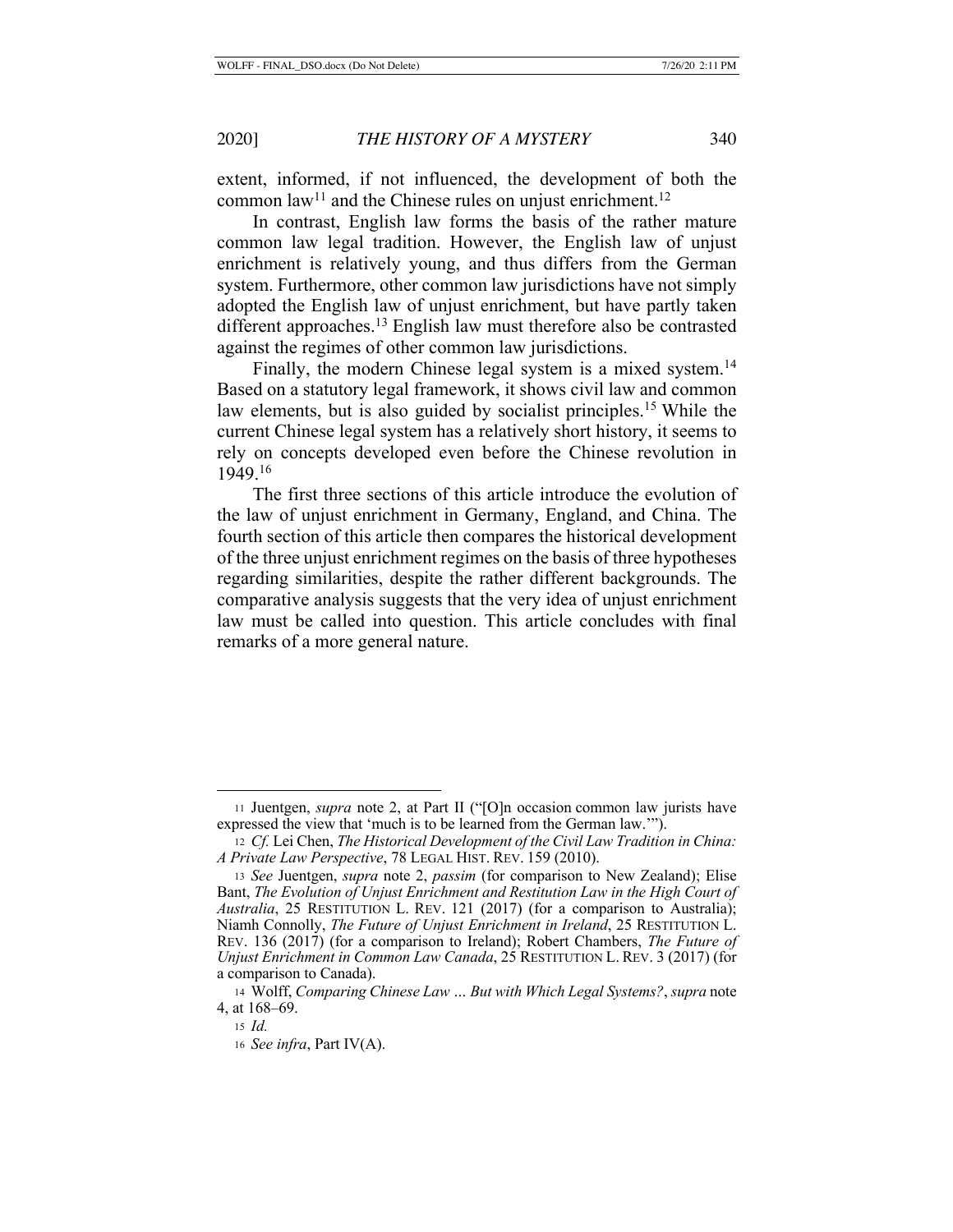# II. GERMAN LAW OF UNJUST ENRICHMENT

#### *A. Historical Development*

The German law of unjust enrichment is often regarded as being based on Roman law, yet "[d]espite its residually Roman terminology (*condictiones; Kondiktionen*), the Civilian law of unjustified enrichment can barely be understood as a Roman institution. Indeed, Roman lawyers did not know of 'unjustified enrichment' as a separate legal category."17 Roman law originally provided for different actions, so-called "*actiones*," which allowed plaintiffs to demand return of something from another party who had been unjustly enriched in particular scenarios.18 The gaps left by the fragmented coverage of cases of unjust enrichment were addressed by a general, subsidiary action (*condictio sine causa generalis*), which began to replace the specific *actiones* during late Roman law.<sup>19</sup> This general action was based on Roman jurist Pomponius' writing: "By the law of nature it is just that no one should be enriched by another's loss or injury."<sup>20</sup>

In modern times, prior to the enactment of the German *Civil Code* on January 1, 1900, German private law, i.e. the *ius commune*, was essentially Roman law as interpreted and applied by German jurists.<sup>21</sup> As Jansen has explained, during these times the natural law doctrine of restitution also played a role in forming the emerging civilian notion of unjust enrichment.

[The] idea of a duty to return all enrichment received out of another person's property . . . stems from the theological doctrine of *restitutio*, and thus from the theological tradition of natural law.... During the fifteenth and sixteenth centuries, this theological doctrine of *restitutio* was turned

<sup>17</sup> *See* Jansen, *supra* note 10, at 125; Frank L. Schäfer, *Ungerechtfertigte Bereicherung [Unjustified Enrichment]*, *in* HISTORISCH-KRITISCHER KOMMENTAR ZUM BGB BAND III SCHULDRECHT: BESONDERER TEIL [HISTORICAL-CRITICAL COMMENTARY OF THE CIVIL CODE, VOL.III LAW OF OBLIGATIONS: SPECIAL PART], 2584 (Mathias Schmoeckel et al. eds., 2013) (Ger.); JOACHIM WOLF, DER STAND DER BEREICHERUNGSLEHRE UND IHRE NEUBEGRÜNDUNG [THE STATUS OF THE UNJUST ENRICHMENT DOCTRINE] 1 n. 7 (1980) (Ger.).

<sup>18</sup> *Cf.* Schäfer, *supra* note 17, at 2583.

<sup>19</sup> *Cf. id.* at 2583-4.

<sup>20</sup> *Digest*, 50.17.206: "*Iure naturae aequum est neminem cum alterius detrimento et iniuria fieri locupletiorem*"; also see *Digest*, 12.6.14: "*Nam hoc natura aequum est neminem cum alterius detrimento fieri locupletiorem*" ("For by nature it is fair that nobody should be enriched by another's loss").

<sup>21</sup> Juentgen, *supra* note 2, at Part II.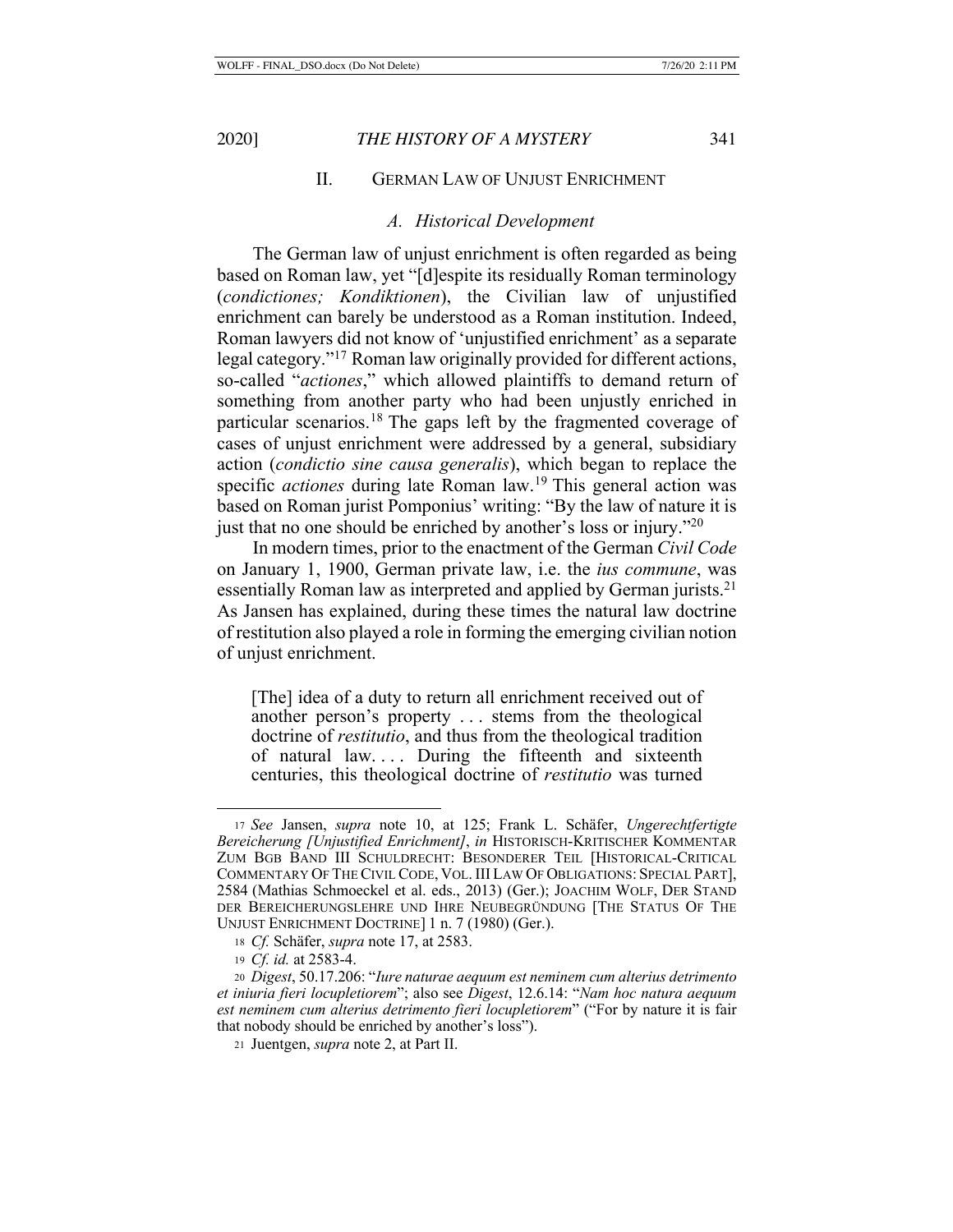into a natural law theory of corrective justice. Its purpose was primarily to explain moral duties of compensation for loss suffered by another person.<sup>22</sup>

The law of unjust enrichment remained, however, very fragmented, and doctrinal consistency through a coherent system of rules did not exist.

In the nineteenth century, famous jurist and historian Friedrich Carl von Savigny tried to identify a single abstract principle which could explain the general idea underlying the different *actiones* under Roman law.23 Savigny saw this abstract principle in the goal to give back to one party what has been transferred out of her own wealth to another party without justification.24 This so-called "property shifting doctrine"<sup>25</sup> focused on the retransfer of what the claimant has unjustifiably transferred to somebody else. The property shifting doctrine was criticized because it was not able to explain certain important cases which do not involve any physical transfer of claimant's property to the defendant, such as cases of unauthorized use. $26$ 

As a result, the drafters of the German *Civil Code*, which entered into force on January 1, 1900, did not adopt Savigny's property shifting doctrine.<sup>27</sup> They rather stated expressly that enrichment does not have to come out, but only has to be "related" to the claimant's wealth.28 However, eventually the drafters of the German *Civil Code* did not simply codify the different *condictiones* of the *ius commune*, but rather saw the law of unjust enrichment as based on one single

<sup>22</sup> Jansen, *supra* note 10, at 127-28; *cf.* Schäfer, *supra* note 17, at 2584, 2592– 2604, 2679–80.

<sup>23</sup> Jansen, *supra* note 10, at 130-32; *cf.* Schäfer, *supra* note 17, at 2586–88.

<sup>24</sup> LUTZ-CHRISTIAN WOLFF, ZUWENDUNGSRISIKO UND RESTITUTIONSINTERESSE - STRUKTUR UND RÜCKABWICKLUNG VON ZUWENDUNGEN DARGESTELLT AM BEISPIEL VON SYNALLAGMA UND LEISTUNGSKONDIKTION [Property Rights' Transfer Risk and Restitutional Interest–Structure and Revocation of the Transfer of Property Rights Explained on the Basis of the Examples "Synallagma" and "Leistungskondiktion"] 171 (1998) [hereinafter WOLFF, ZUWENDUNGSRISIKO UND RESTITUTIONSINTERSSE]; WOLF, *supra* note 17, at 3; ULRICH LOEWENHEIM, BEREICHERUNGSRECHT [Enrichment Law] 4–5 (3rd ed. 2007) (Ger.).

<sup>25</sup> In German: "Vermögensverschiebungslehre."

<sup>26</sup> *See* WOLFF, ZUWENDUNGSRISIKO UND RESTITUTIONSINTERSSE, *supra* note 24, at 171; WOLF, *supra* note 17, at 5.

<sup>27</sup> WOLF, *supra* note 17, at 3; LOEWENHEIM, *supra* note 24, at 6–7.

<sup>28</sup> *See* WOLFF, ZUWENDUNGSRISIKO UND RESTITUTIONSINTERSSE, *supra* note 24, at 171–72.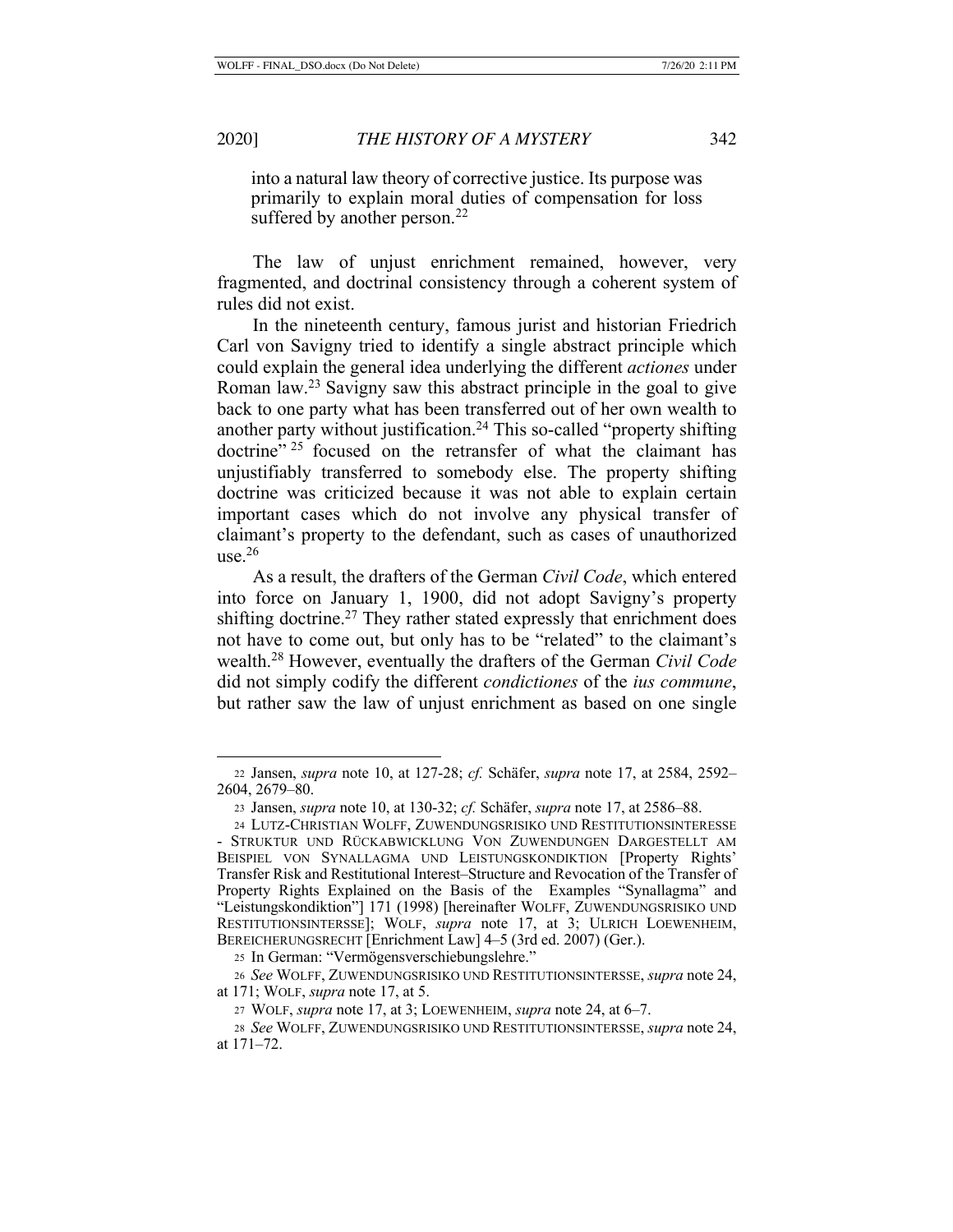idea, 29 namely that "*condictiones* are personal claims aiming at undoing rights and property acquisitions effected according to applicable rules which lack a legal basis."30

The section of the German *Civil Code* on unjust enrichment was drafted accordingly as can be seen from its core rule, Article 812, paragraph 1, sentence 1: "A person who obtains something without legal basis as a result of the performance of another or by other means at his expense without legal basis is obliged to return it."<sup>31</sup> The doctrinal evolution after the enactment of the German *Civil Code* saw two major developments:

First, in 1909 Professor Fritz Schulz tried to explain the law of unjust enrichment as a tool to remedy a situation where a person gains by illegally violating another person's right.<sup>32</sup> For Schulz, the law of unjust enrichment therefore seemed to be very close to the idea of tort law.33 While Schulz's input allowed the general discussion to move away from Savigny's property transfer doctrine, it did not find general acceptance.34

Germany's modern law of unjust enrichment is based on a "discovery" made by Professor Walter Wilburg in the 1930s as further developed by Professor Ernst von Caemmerer in the 1950s.<sup>35</sup> Wilburg was the first to explain that performance-based unjust enrichment

<sup>29</sup> *See* Juentgen, *supra* note 2, at Part II.

<sup>30</sup> *See* BENNO MUGDAN, *Band 2 Recht der Schuldverhältnisse, Motive [Vol. 2, Law of Obligations, Motives]*, *in* DIE GESAMMTEN MATERIALIEN ZUM BÜRGERLICHEN GESETZBUCH FÜR DAS DEUTSCHE REICH [THE COMPLETE MATERIALS FOR THE CIVIL CODE OF THE GERMAN REICH], at 463

<sup>31</sup> BÜRGERLICHES GESETZBUCH [BGB] [CIVIL CODE], § 812, para. 1, sentence 1, *translation at* https://www.gesetze-iminternet.de/englisch\_bgb/englisch\_bgb.html#p3458 (Ger.).

<sup>32</sup> *See* Fritz Schulz, *System der Rechte Auf den Eingriffserwerb* [System of the Rights to Acquisitions Through Intervention], 105 ARCHIV FÜR DIE CIVILISTISCHE PRAXIS 1–488 [Archive of Civil Practice] (1909) (Ger.), *available at*  https://www.jstor.org/stable/pdf/41002273.pdf; *see also* Jansen, *supra* note 10, at 126–27 (explaining that "Roman jurists never acknowledged a *condictio* genuinely based on an infringement upon another person's rights . . . Roman jurists did not conceive of rights as reasons for legal remedies . . . .").

<sup>33</sup> *See* Schulz, *supra* note 32; WOLFF, ZUWENDUNGSRISIKO UND RESTITUTIONSINTERSSE, *supra* note 24, at 174.

<sup>34</sup> *See* WOLFF, ZUWENDUNGSRISIKO UND RESTITUTIONSINTERSSE, *supra* note 24, at 174.

<sup>35</sup> *See id.* at 174–75; *see also* Schäfer, *supra* note 17, at 2610; WOLF, *supra* note 17, at 6–7, 25–27; WOLFGANG FIKENTSCHER & ANDREAS HEINEMANN, SCHULDRECHT ALLGEMEINER UND BESONDERER TEIL [LAW OF OBLIGATIONS GENERAL AND SPECIFIC PART] 857 (11th ed. 2017) (Ger.); LOEWENHEIM, *supra* note 24, at 9–11.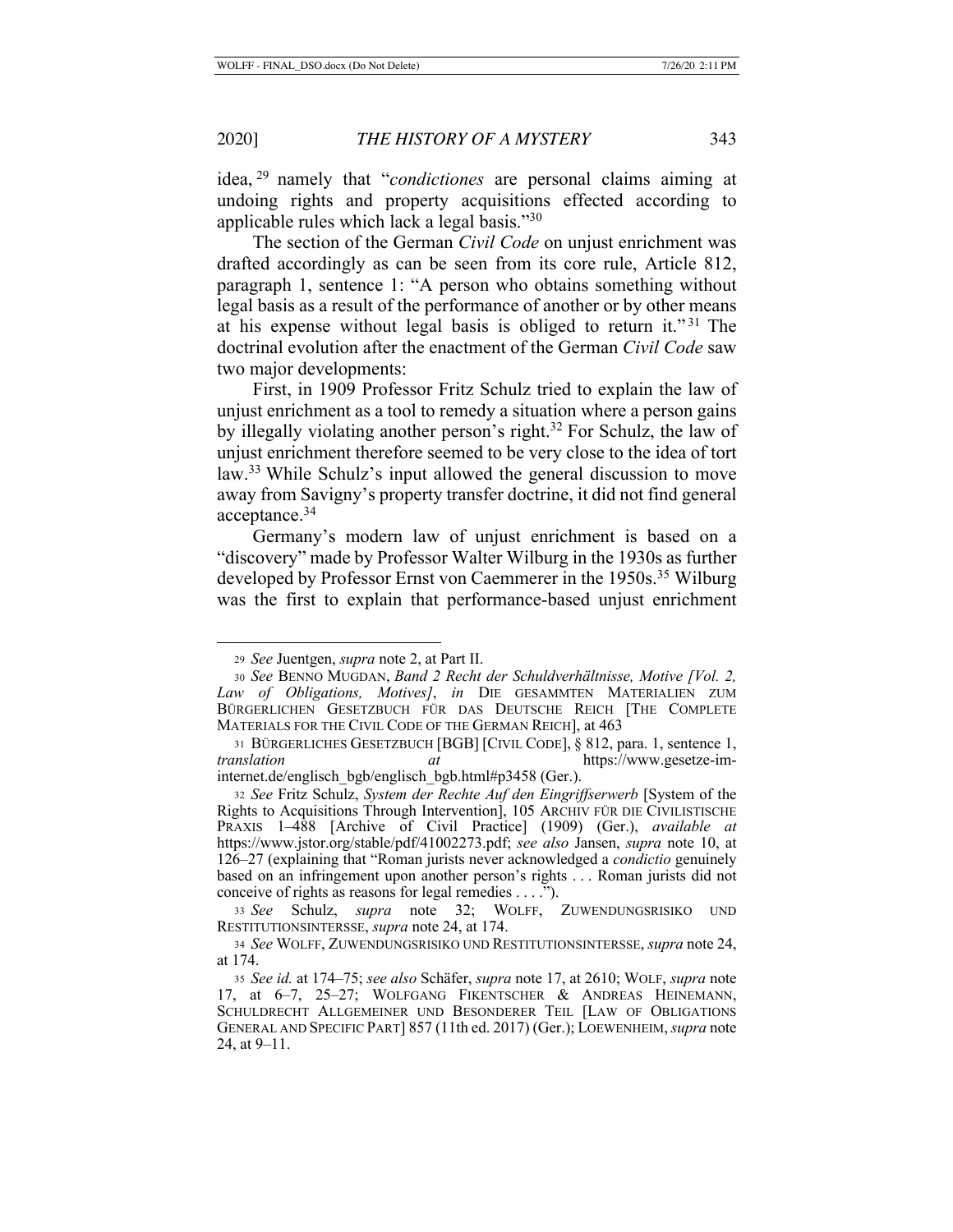needs to be distinguished from unjust enrichment by other means,<sup>36</sup> because "an [sic] universal answer as to when an enrichment is unjustified cannot be given."37 Von Caemmerer developed this idea further by concluding that performance-based unjust enrichment claims are similar to other claims available under the German law of obligations requiring one party to return property to another—for example, at the end of the term of a lease, a loan, or when somebody withdraws from a contract.<sup>38</sup> Since the 1960s, the separation between performance-based unjust enrichment and enrichment by other means has been adopted by the prevailing opinion in German legal literature and is also followed by German courts.<sup>39</sup>

Article 812 and the other rules of the German *Civil Code* on unjust enrichment form a very complex system, based on differing pre-enactment ideas and legal practice as well as untested new theories. While it is formulated in abstract, general terms, the drafters of the *Civil Code* still had to rely on the previous experience with the application of Roman law to address specific questions. Most importantly, they could not envisage future doctrinal developments.<sup>40</sup> In fact, "the separation of different claims for unjustified enrichment amounted to a fundamental break with the codifications' legislative programme."41 As a result, the law of unjust enrichment remains one of the most complicated and controversial areas of German private  $law.<sup>42</sup>$ 

<sup>36</sup> WALTER WILBURG, DIE LEHRE VON DER UNGERECHTFERTIGTEN BEREICHERUNG NACH ÖSTERREICHISCHEM UND DEUTSCHEM RECHT [THE DOCTRINE OF UNJUST ENRICHMENT UNDER AUSTRIAN AND GERMAN LAW] 17-8 (1934) (Ger.).

<sup>37</sup> Juentgen, *supra* note 2, Part II.

<sup>38</sup> Ernst von Caemmerer, *Bereicherung und unerlaubte Handlung* [Unjust Enrichment and Torts], *in* FESTSCHRIFT FÜR ERNST RABEL, BAND 1 [FESTSCHRIFT FOR ERNST RABEL, VOL. I] 333, 342 (Hans Dölle et al. eds., 1954) (Ger.).

<sup>39</sup> 40 BGHZ, 272-282 (Ger.); *see* WOLFF, ZUWENDUNGSRISIKO UND RESTITUTIONSINTERSSE, *supra* note 24, at 174, 176; Schäfer, *supra* note 17, at 2589– 90, 2611–12; LOEWENHEIM, *supra* note 24, at 11–15 (for attempts to revive the idea that the law of unjust enrichment is based on one single idea of "illegal having" in particular during the 1970s).

<sup>40</sup> Jansen, *supra* note 10, at 135 ("Today, the nineteenth century foundations of unjustified enrichment lie in ruins.").

<sup>41</sup> *Id.* at 137.

<sup>42</sup> Schäfer, *supra* note 17, at 2580–81; LOEWENHEIM, *supra* note 24, at 9; Juentgen, *supra* note 2, Part II; WOLFF, ZUWENDUNGSRISIKO UND RESTITUTIONSINTERSSE, *supra* note 24, at 170.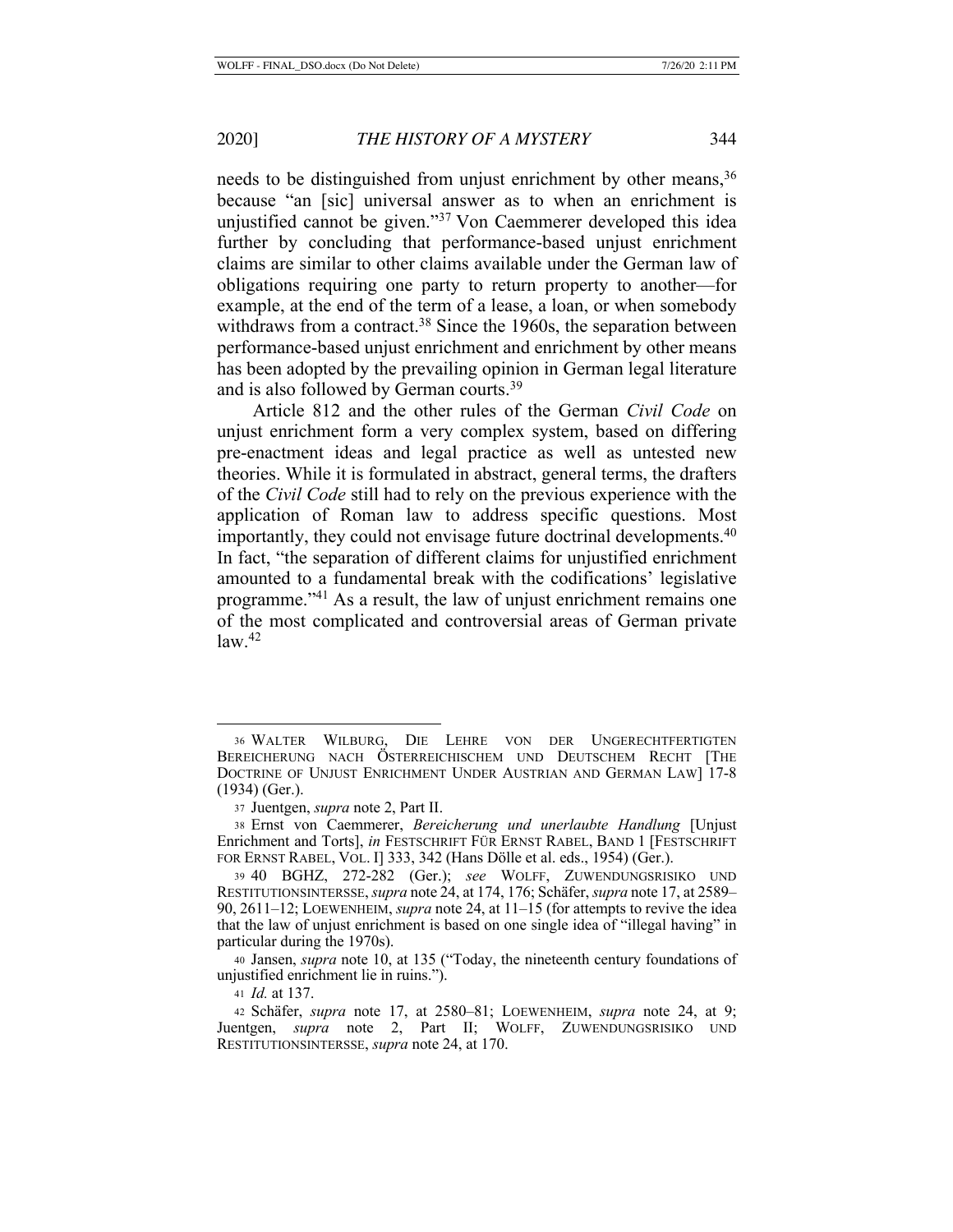### *B. Legal Sources*

Germany's law of unjust enrichment is set out in Articles 812 to 822 of the German *Civil Code*. It forms an integrated, but separate part of the German law of obligations, i.e., it is neither part of contract law nor of tort law. <sup>43</sup> Moreover, there are numerous (non-binding) judgments and academic writings which supplement the statutory provisions.

## *C. Basic Rule(s)*

Under Article 812, paragraph 1, sentence 1, alternative 1, a performance-based unjust enrichment claim requires: (i) a performance by the claimant which increases of the defendants' wealth, (ii) an (ongoing) enrichment of the defendant, (iii) without a legal basis. 44 Performance has been famously defined by German jurists as a "goal- and purpose-oriented increase of the defendant's wealth" by way of the discharge of an obligation (*solvendi causa*), the creation of an obligation (*obligandi causa*), or a gift (*donandi causa*). 45 Special rules of the *Civil Code* address other cases of performance-based unjust enrichment which require a more differentiated approach.46

According to Article 814 paragraphs 1 and 2 of the German *Civil Code*, performance-based unjust enrichment claims are not available if the claimant knew that she was not obliged to perform, and similarly are not available if the performance is required under a moral obligation.47

The unjust enrichment claim "by other means" requires: (i) an encroachment or the fulfilment of someone else's debt or an unauthorized expenditure on someone else's property, and (ii) an enrichment of the defendant, (iii) at the plaintiff's expense, (iv) without legal basis. It is important that, according to German legal doctrine, element (iii) only constitutes a claim precondition for unjust

<sup>43</sup> Juentgen, *supra* note 2, Part III.

<sup>44</sup> BGB, § 812, para. 1, sentence 1.

<sup>45</sup> Juentgen, *supra* note 17, at Part IV.

<sup>46</sup> *See id. See also* BGB, § 812, para. 1, sentence 2, alternative 1 *translation at*  https://www.gesetze-im-internet.de/englisch\_bgb/englisch\_bgb.html#p345 (later lapse of the legal basis = *condictio ob causam finitam*); *id.* at alternative 2, (nonoccurrence of the intended goal = *condictio of causam datorum*); *id.* at § 817, sentence 1, (violation of moral standards or legal prohibition by the recipient of the enrichment = *condictio of turpem vel iniustam causam*); *cf.* Schäfer, *supra* note 17, at 2607–09; LOEWENHEIM, *supra* note 24, at 7.

<sup>47</sup> BGB, § 814, para. 1-2.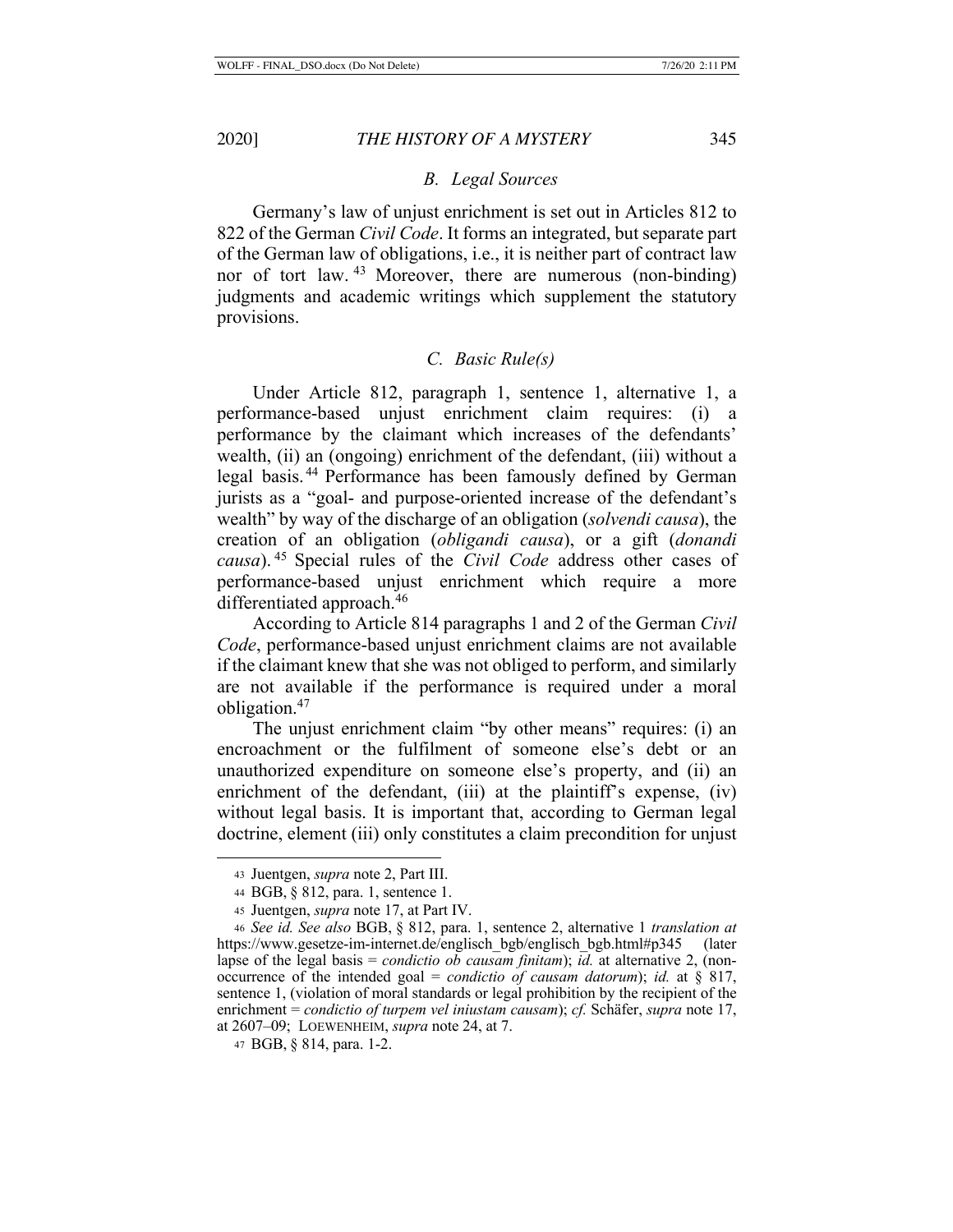enrichments "by other means," i.e., not for performance-based unjust enrichment claims.48

# *D. What is the Function of the German Law of Unjust Enrichment?*

It appears to be the prevailing view that for performance-based unjust enrichment the law serves as a tool to "reach between the parties the status that would have existed in the normal course of events had the transfer of wealth never taken place."49 In this regard, it has often been argued that the law of performance-based unjust enrichment is mainly concerned with supplementing the so-called "principle of abstraction."50 The "principle abstraction" is indeed a unique feature of German civil law. It entails the following:

Under German law, any property transfer is legally separate from the underlying obligation to make such transfer.<sup>51</sup> Take the example of a sales contract. According to German law, under a sales contract the seller must transfer ownership and possession to the buyer,<sup>52</sup> and the buyer must pay the purchase price, i.e., transfer ownership and possession of the price money to the seller.53 In order to fulfill these contractual obligations, separate "real acts" are necessary, such as in the case of movable property, where another agreement is required in addition to delivery.<sup>54</sup> While this may sound strange for non-German lawyers, the acquisition, e.g., of real property under common law would normally follow exactly the same concept, with a sales contract being concluded first and the actual title transfer to follow later on the basis of a different legal act. German law is, however, special because

<sup>48</sup> WOLFF, ZUWENDUNGSRISIKO UND RESTITUTIONSINTERSSE, *supra* note 24, at 175.

<sup>49</sup> Juentgen, *supra* note 2, Part V.

<sup>50</sup> *Cf.* WOLFF, ZUWENDUNGSRISIKO UND RESTITUTIONSINTERSSE, *supra* note 24, at 168 nn.1–2; Schäfer, *supra* note 17, at 2621.

<sup>51</sup> Lutz-Christian Wolff, *Assignment Agreements under English Law: Lost between Contract and Property Law?*, 7 J. BUS. L. 473, 485 (2005) [hereinafter Wolff, *Assignment Agreements under English Law*].

<sup>52</sup> *See* BGB, § 433, para. 1: "By a purchase agreement, the seller of a thing is obliged to deliver the thing to the buyer and to procure ownership of the thing for the buyer. The seller must procure the thing for the buyer free from material and legal defects."

<sup>53</sup> *See* BGB, § 433, para. 2: "The buyer is obliged to pay the seller the agreed purchase price and to accept delivery of the thing purchased."

<sup>54</sup> *See* BGB, § 929 ("For the transfer of the ownership of a movable thing, it is necessary that the owner delivers the thing to the acquirer and both agree that ownership is to pass. If the acquirer is in possession of the thing, agreement on the transfer of the ownership suffices.").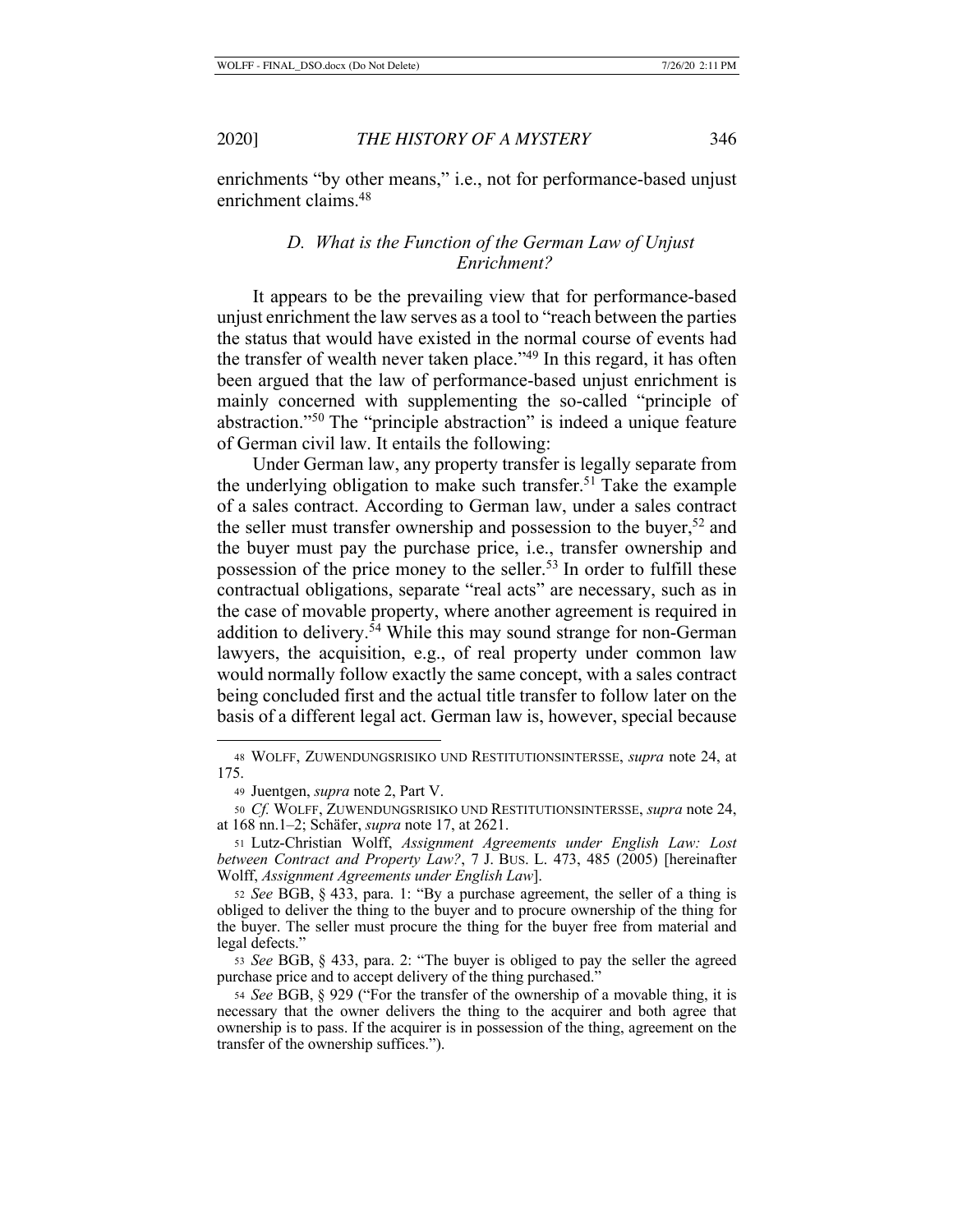this concept has been elevated to a general principle which applies to all types of property transfers, including, e.g., assignments.<sup>55</sup>

German legal doctrine provides not only that the underlying obligation and any property transfer in fulfilment of such obligation are separate, but also that they are abstract. This means that when the underlying obligation is invalid, the validity of the real act remains unaffected. To take the above example of a sales contract, if such sales contract is or later becomes invalid, while valid real acts to fulfill the contract have been performed as required by law, the transfer of ownership and possession regarding the sold subject matter are valid. But, since the underlying contract is invalid, the transfer lacks a legal basis. Moreover, since the ownership transfer is valid, a claim for retransfer cannot be based on any right *in rem*. And, this is precisely where performance-based unjust enrichment law comes into play. It gives the seller the right to request re-transfer of what has been transferred to another party without legal basis.

Non-performance-based unjust enrichment claims—i.e., claims for unjust enrichment "by other means"—do protect the claimant against any violation of her rights. This is basically what Professor Fritz Schulz had tried to establish during the first decade of the last century, except that he wanted this idea to be applied for all types of unjust enrichment claims.<sup>56</sup>

Two more points are important for the comparative discussion:

First, a general concept of "restitution" does not exist under German law.57 Instead different sections of the German *Civil Code*, including the section on unjust enrichment, allow claims for the return of property held by a defendant without a legal basis for her to keep the property. 58 Second, the German law of unjust enrichment has never been regarded as an equitable tool to remedy situations when the application of other rules does not lead to fair results.<sup>59</sup> The correct translation for the German name of this area of law should therefore not be "law of unjust enrichment," but rather the "law of unjustified enrichment."<sup>60</sup>

<sup>55</sup> Wolff, *Assignment Agreements under English Law*, *supra* note 51, at 485–87.

<sup>56</sup> *Supra*, Section II(A).

<sup>57</sup> Florian Mächtel, *The Defence of "Change of Position" in English and German Law*, 5 GER. L. J. 23, 26 (2004) (Ger.).

<sup>58</sup> *See id.*

<sup>59</sup> Juentgen, *supra* note 2, Part III.

<sup>60</sup> Mächtel, *supra* note 57, at 27.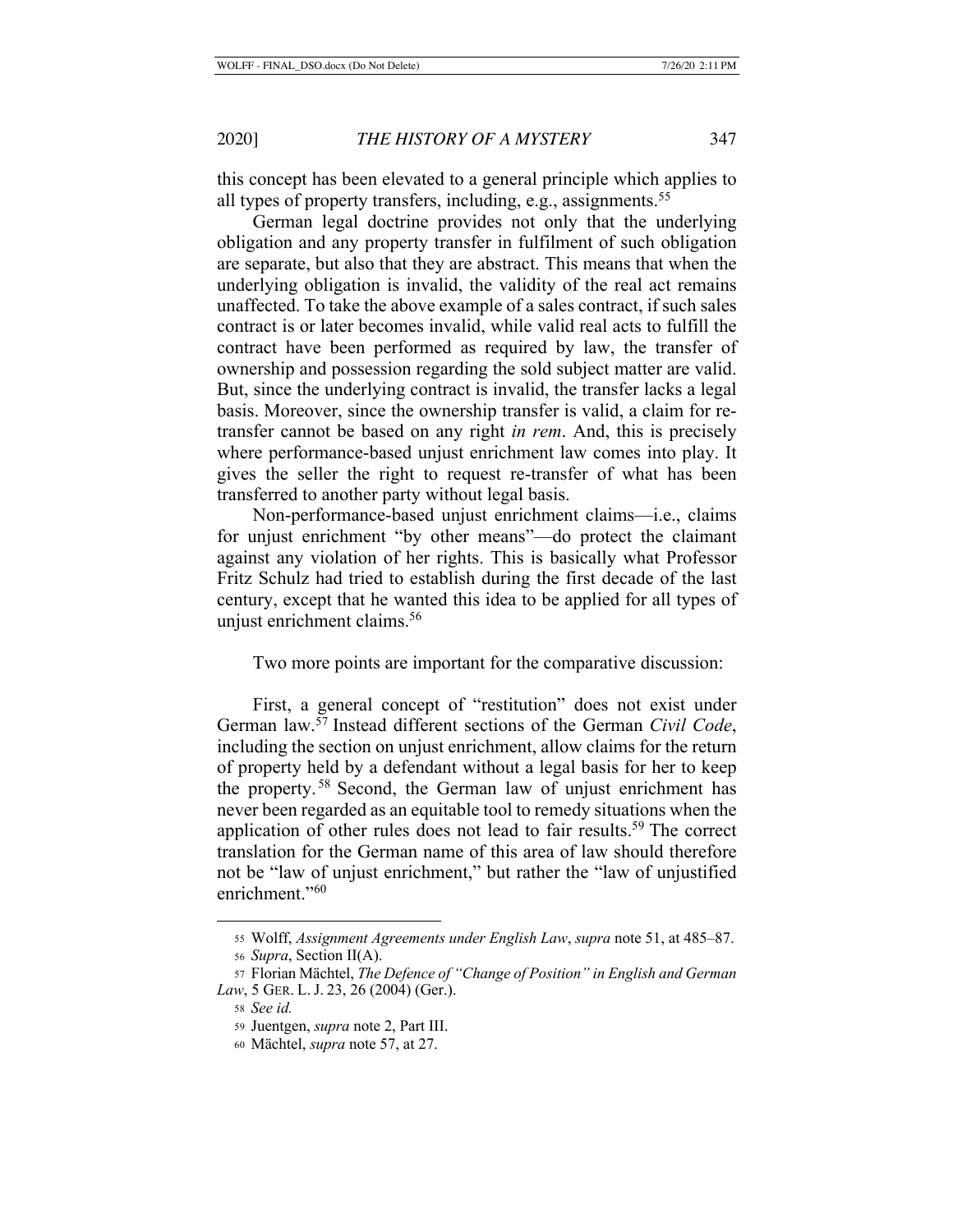# *E. What Can Be Claimed under German Law of Unjust Enrichment?*

German law of unjust enrichment allows the claimant to claim for whatever has been lost, such as ownership, possession, the possibility to use a thing, rights,  $61$  advantageous legal positions, and the discharge of a debt. In other words, unjust enrichment claims are not just for financial compensation, but are rather primarily object-oriented, i.e., concerned with whatever has been transferred or lost.62

According to Article 818 paragraph 1 of the German *Civil Code*, the defendant must give the claimant whatever she has obtained as surrogate for the destruction, damage, or the disposition of an item received, as well as fruits and interest or other gains made prior to returning the object or monies in question. 63 The claim will be monetary<sup>64</sup> if the enrichment cannot be returned because of its nature, e.g., if a service is performed without legal basis or for any other reason.<sup>65</sup>

According to Article 818, paragraph 3 of the German *Civil Code*, if the defendant is no longer enriched, he does not have to return anything to the claimant.<sup>66</sup> This rather broad rule has been limited by German courts depending on which party should bear the related risk in a particular case,  $67$  and thus seems to mirror what the common law

<sup>61</sup> For a discussion regarding the qualification of rights as property, *see* Lutz-Christian Wolff, *The Relationship Between Contract Law and Property Law*, 49 COMMON L. WORLD REV. 31, 34-40 (2020), *available at* https://journals.sagepub.com/doi/pdf/10.1177/1473779520903729.

<sup>62</sup> *See* Schäfer, *supra* note 17, at 2692 *with* Wolfgang Ernst, *Einleitung: Werner Flumes Lehre von der Ungerechtfertigten Bereicherung [Werner Flume's Doctrine of Unjust Enrichment]*, in STUDIEN ZUR LEHRE VON DER UNGERECHTFERTIGTEN BEREICHERUNG [STUDIES OF THE DOCTRINE OF UNJUST ENRICHMENT] 1, 6–10 (Wolfgang Ernst ed., 2003).

<sup>63</sup> BGB, § 818, para. 1. Expenses are to be deducted under the so-called "Surrogationstheorie."

<sup>64</sup> According to current market value.

<sup>65</sup> *See* BGB, § 818, para. 2, ("If the return of what was received is no longer possible due its condition, or if the recipient is on other grounds not able to return it, he has to pay money value instead.").

<sup>66</sup> BGB, § 818, para. 3 (except if the claimant's claim was pending before court or if she had known that there was no legal basis); *see* Schäfer, *supra* note 17, at 2678–91 (for the historical background).

<sup>67</sup> *See* Bundesgerichtshof [BGH] [Federal Court of Justice] (16 Dec. 1991), NEUE JURISTISCHE WOCHENSCHRIFT [NJW]1037–39 (1038), 1992 (Ger.); BGH (25 Oct.1989), NJW 314–17 (315), 1990; WOLFF, ZUWENDUNGSRISIKO UND RESTITUTIONSINTERSSE, *supra* note 24, at 207–09.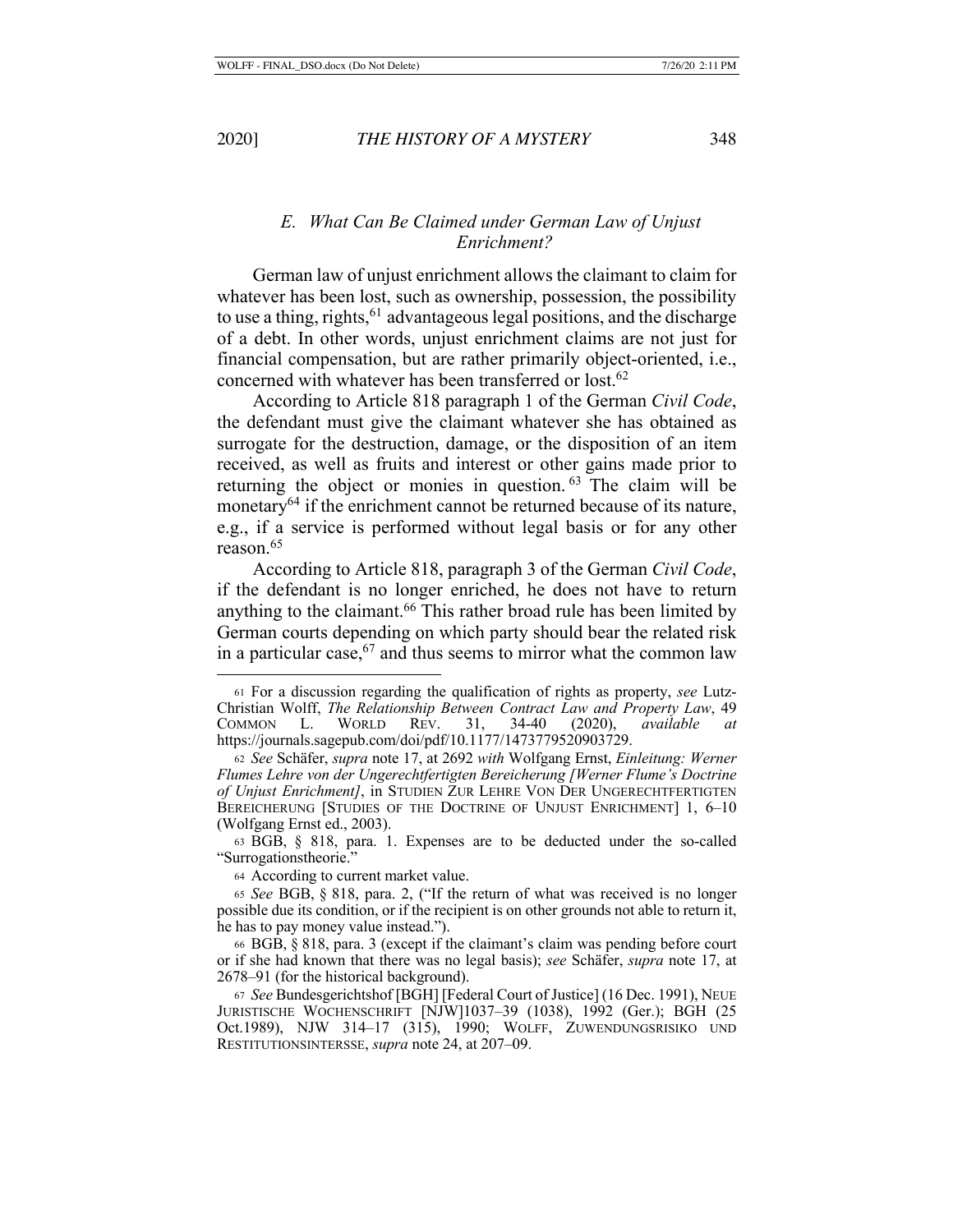covers under the change of position to defense.68 In the case of invalid reciprocal contracts, as a matter of principle, the claims of the contract parties are to be "netted" under the so-called "Saldotheorie" and only the balance can be claimed by one party. 69 The aim of the "Saldotheorie" is to avoid unfair outcomes in situations where one of the contract parties is no longer enriched with the result that the claim of the other party fails<sup>70</sup> while this party may still enforce her own claim against the other. However, the "Saldotheorie" and its application to particular scenarios are disputed,  $71$  last but not least, because it is not enumerated in the *Civil Code.*

Finally, the defendant also does not have to return anything in cases of "imposed enrichment," i.e., when the enrichment is forced upon her, such as in cases of the transfer of unsolicited benefits.<sup>72</sup>

#### III. ENGLISH LAW OF UNJUST ENRICHMENT

#### *A. Historical Development*

Unjust enrichment is one of the newest forms of action at common law in England. Like its civil law cousins, the action for unjust enrichment in English law is understood to have its roots in Roman law,73 but in reality English unjust enrichment has more in common with German law.74

The origins of the modern unjust enrichment action are often traced back to *Slade's Case*, which involved two of the most distinguished jurists of the late sixteenth and early seventeenth centuries in a conflict between the Court of King's Bench and the Court of Common Pleas. 75 In *Slade's Case*, the King's Bench

<sup>68</sup> Mächtel, *supra* note 57, at 28–29.

<sup>69</sup> ENTSCHEIDUNGEN DES REICHSGERICHTS IN ZIVILSACHEN RGZ 54, at 137; *cf*. Ernst, *supra* note 62, at 14–21.

<sup>70</sup> BGB, § 818, para. 3.

<sup>71</sup> FIKENTSCHER & HEINEMANN, *supra* note 35, p. 906.

<sup>72</sup> Juentgen, *supra* note 2, at Part VI; *cf. infra*, Part III(C).

<sup>73</sup> Julio Alberto Díaz, *Unjust Enrichment and Roman Law – Enriquecimento sem Causa e o Direito Romano*, 12 PENSAR, 114 (April 2007), *available at* https://www.ucc.ie/academic/law/restitution/archive/articles/diaz.pdf; *see also* PETER BIRKS, AN INTRODUCTION TO THE LAW OF RESTITUTION (Oxford University Press 1985) [hereinafter BIRKS, AN INTRODUCTION TO THE LAW OF RESTITUTION].

<sup>74</sup> BIRKS, AN INTRODUCTION TO THE LAW OF RESTITUTION, *supra* note 73, at 313.

<sup>75</sup> Slade v. Morley (1598) 4 Co Rep 92b, 76 ER 1074 [hereinafter *Slade's Case*] (the case was heard in a series of actions between 1598 and 1602); *see also* H. G. Hanbury, *Recovery of Money*, 40 L.Q.R. 31 (1924) (Eng.).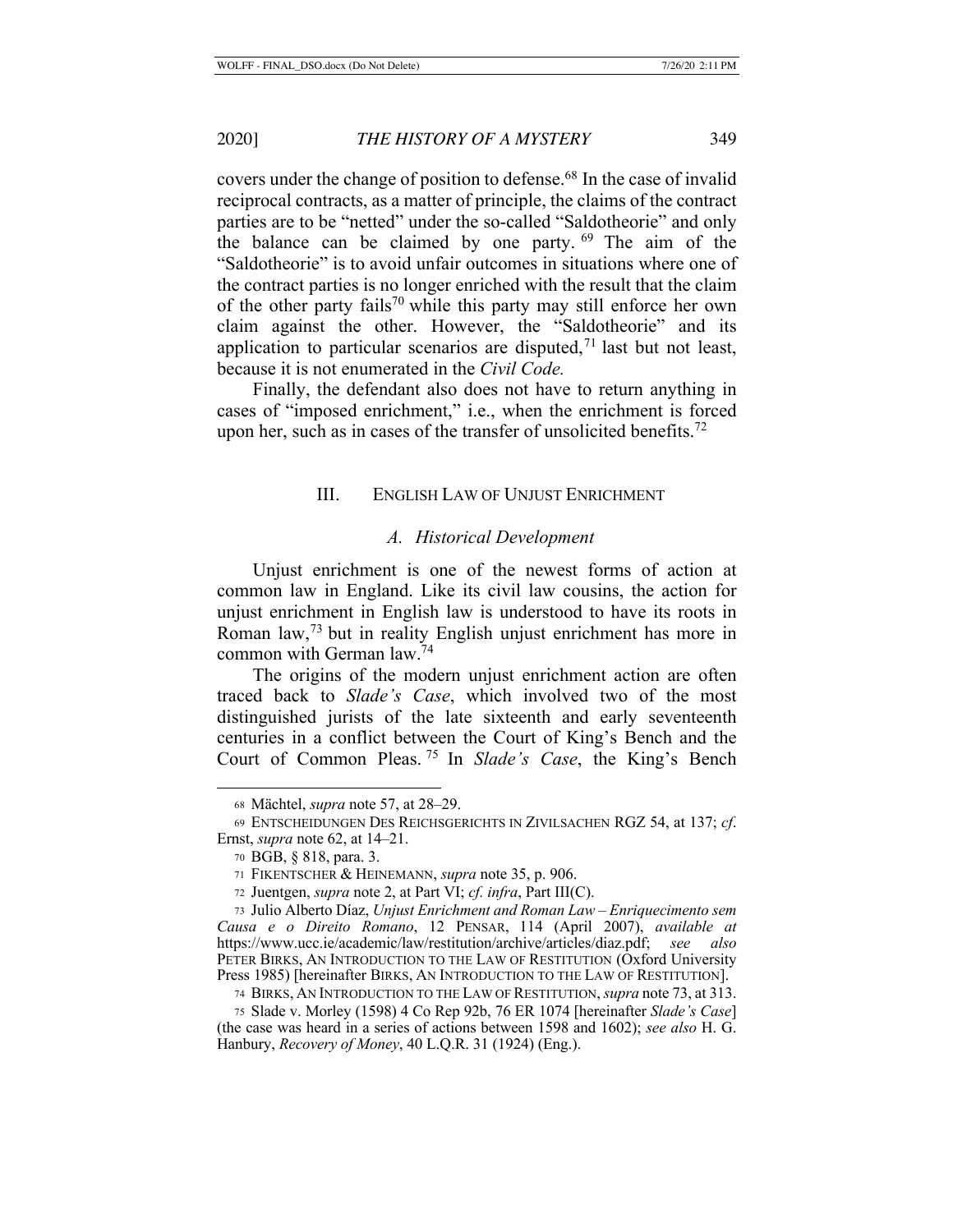developed the action of *indebitatus assumpsit* for the recovery of money based on trespass.<sup>76</sup> This doctrine was a court-created fiction that avoided the procedural and formulaic problems associated with writs of debt, which were traditionally enforced solely in the Court of Common Pleas. <sup>77</sup> *Slade's Case* was an appeal to the Court of Exchequer Chamber, with Edward Coke arguing for the King's Bench and *assumpsit*, and with Francis Bacon defending Common Pleas and writs of debt.<sup>78</sup> Coke succeeded, as he stated in his own reports, with Popham C.J. giving judgment: "[t]hat although an action of debt, lies upon the contract, yet the bargainor may have an action on the case, for an action of debt at his election . . . ."79

*Slade's Case* was part of a great tradition of cases through the sixteenth and early seventeenth centuries which, through the recognition of *indebitatus assumpsit* in preference to actions on debt, <sup>80</sup> helped develop the doctrine of consideration.81 Thus, *Slade's Case* exemplifies the courts moving away from the restrictive approaches of the medieval common law and aided the development of the common counts on the general principle of action to recover on undertakings (*assumpsit*).<sup>82</sup> A "count" is "each separate statement in a complaint stating a cause of action which, standing alone, would give rise to a lawsuit."83 The *indebitatus* money count "for money had and received," 84 became the basis for the quasi-contract fiction and

<sup>82</sup> For a detailed history of the development of the counts *see* Alison Reppy, *The Action of Indebitatus (General) Assumpsit—At Common Law, under Modern Codes, Practice Acts and Rules of Court*, 34 N.D. L. REV. 105, 117 (1958); *see generally id.* at 217-49; Alison Reppy, *The Action of Indebitatus (General) Assumpsit—At Common Law, under Modern Codes, Practice Acts and Rules of Court (Continued)*, 35 N.D. L. REV. 36, 36-61 (1959) [hereinafter Reppy, *The Action of Indebitatus (General) Assumpsit (Continued)*].

<sup>84</sup> *See* Reppy, *The Action of Indebitatus (General) Assumpsit (Continued)*, *supra*  note **Error! Bookmark not defined.**, at 38 (referencing JOHN J. MCKELVEY, PRINCIPLES OF COMMON LAW PLEADING, § 39 at 27 (1894)), Reppy identifies the

<sup>76</sup> Hanbury, *supra* note 75, at 31.

<sup>77</sup> David Ibbetson, *Sixteenth Century Contract Law: Slade's Case in Context*, 4 OXFORD J. LEGAL STUD. 295, 297 (1984) (Eng.).

<sup>78</sup> For information on the personal animosity between Coke and Bacon, *see* Peter Grajzl & Peter Murrell, *Estimating a Culture: Bacon, Coke, and Seventeenth-Century England* 15 CLIOMETRICA 1, 6 (2021) (forthcoming).

<sup>79</sup> *Slade's Case*, at 93a.

<sup>80</sup> Ibbetson, *supra* note 77, at 295.

<sup>81</sup> James B. Ames, *History of Assumpsit*, 2 HARV. L. REV 1, 1-2 (1889) (Ames notes that there were many sources which contributed to the development of the doctrine of consideration but focuses on consideration as detriment and assumpsit).

<sup>83</sup> *Count*, LAW.COM, https://dictionary.law.com/Default.aspx?selected=373 (last visited Sept. 20, 2019).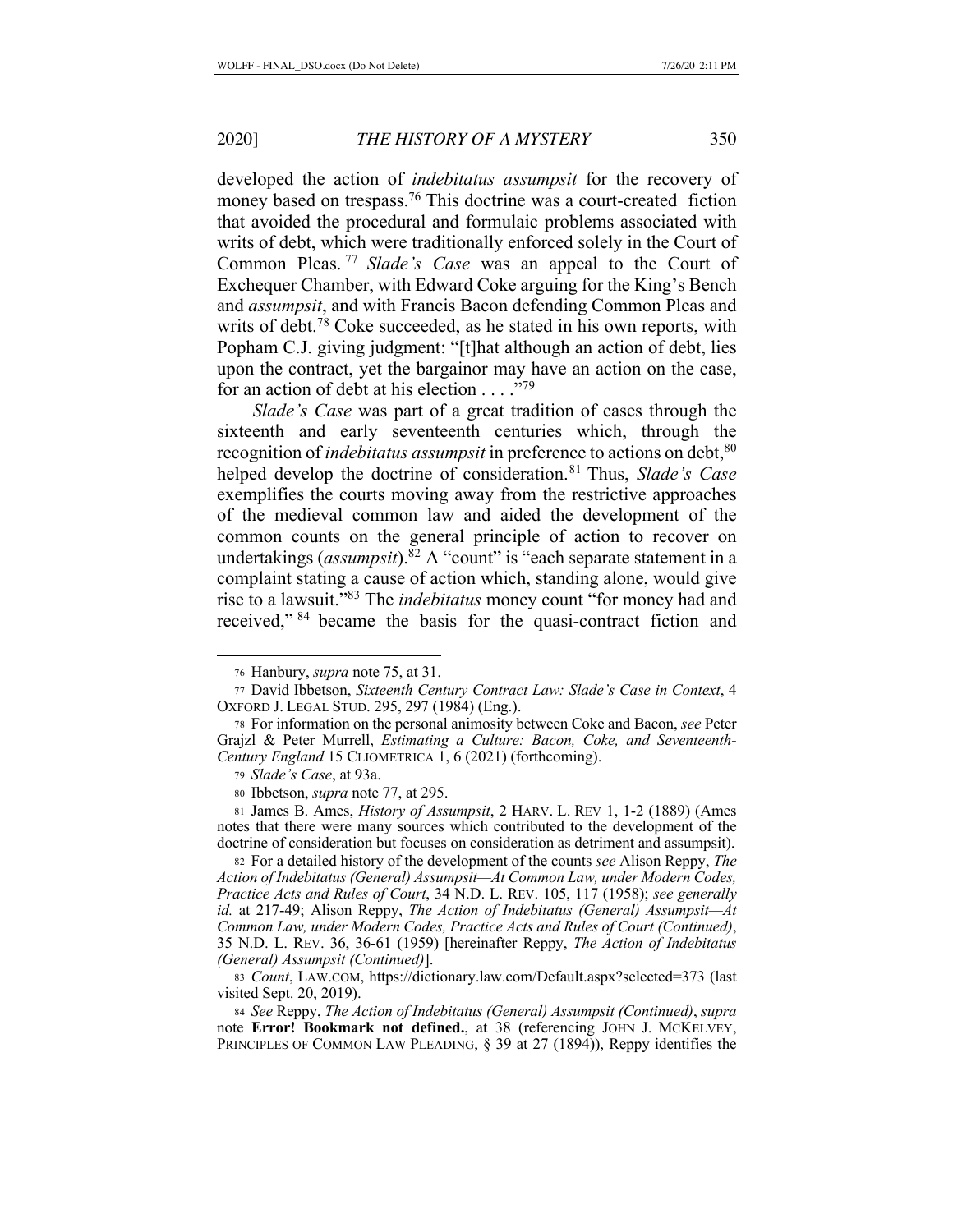provided Lord Mansfield the chance to develop his theory of equity in the common law.

Lord Mansfield's judgment in the *Moses v Macferlan* "quasi contract" case $85$  is often referred to as identifying a common principle for actions for the recovery of money which the defendant should return because "the money was received in such circumstances that the possessor will give offense to equity and good conscience if permitted to retain it." 86 Many view this case and the identified principle from it as an initial justification for the modern action of unjust enrichment.<sup>87</sup> In the case, Moses paid cash and endorsed and passed four promissory notes to Macferlan as settlement of a debt. Macferlan had promised Moses that he would not seek to enforce the notes against Moses if the issuer did not pay. However, Macferlan ultimately sued Moses on the notes as endorser. Moses's solicitor sought to defend on the basis of the promise not to enforce, but the court refused to hear the defense holding that the case was outside its jurisdiction. Judgment was therefore rendered against Moses, he paid and Macferlan withdrew the action. Moses subsequently brought an action to recover the money at the King's Bench, and the jury found that he was entitled to restitution subject to an adjudication upon whether the money was actually recoverable:

[I]n the present form of action; (an action upon the case for money had and received to the plaintiff's use) or whether he should be obliged to bring a special action upon the contract and agreement between them.88

The problem was whether a cause of action for Moses to recover the money existed. This was because the usual instances of action for monetary *assumpsit*, which involved recovery for debt arising from an implied contractual transaction, a promise to pay a debt, did not apply to the circumstances of this case. The Chief Justice, Lord Mansfield, considered the problem and allowed Moses to prevail in *assumpsit*,

common counts as being subdivided into the *indebitatus* accounts (including the money counts and other accounts), the value accounts (including *quantum meruit* and *quantum valebant*), and account stated.

<sup>85</sup> Moses v. Macferlan, (1760) 2 Bur 1005, 97 ER 676.

<sup>86</sup> Atlantic Coast Line R.R. Co. v. Florida, 295 U.S. 301, 309 (1935) (opinion of the Court by Cardozo, J.).

<sup>87</sup> *See generally* W. M. C. Gummow, *Moses v. Macferlan 250 Years On*, 68 WASH. & LEE L. REV. 881 (2011).

<sup>88</sup> *Id*.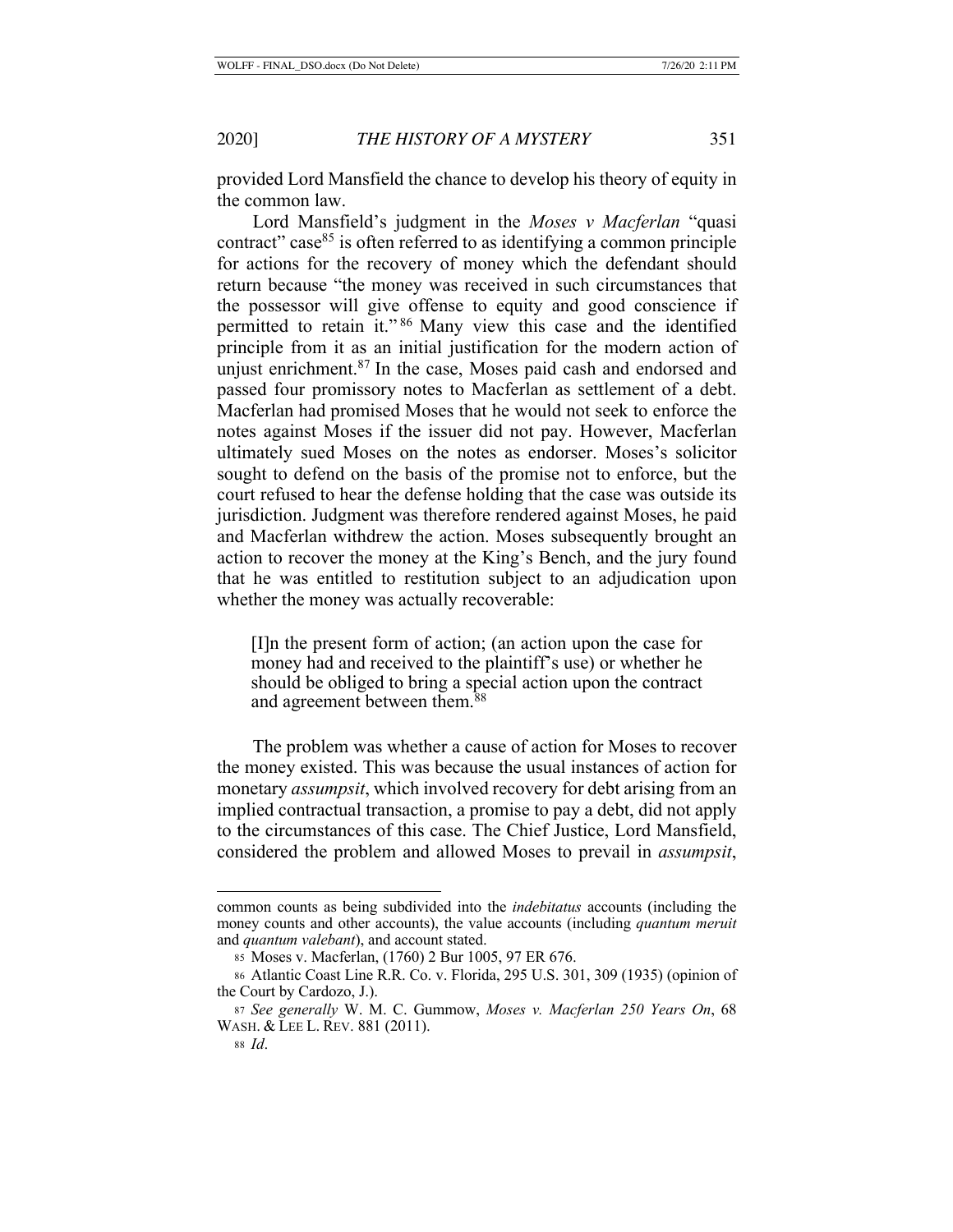and in doing so dispelled three major objections and clarified the applicable principle.89

First, Mansfield noted that although it had been claimed "no *assumpsit* will lie, where an action of debt may not be brought. It is much more plausible to say, 'that where debt lies, an action upon the case ought not to be brought,'" and thus from *Slade's Case* "the rule then settled and followed ever since is, 'that an action of *assumpsit* will lie in many cases where debt lies, and in many where it does not  $lie.$ "<sup>90</sup>

Second, Lord Mansfield considered "'[t]hat no *assumpsit* lies, except upon an express or implied contract: but here it is impossible to presume any contract to refund money, which the defendant recovered by an adverse suit.'"91 He concluded:

[I]f the defendant be under an obligation, from the ties of natural justice, to refund; the law implies a debt, and gives this action, founded in the equity of the plaintiff's case, as it were upon a contract . . . . This species of *assumpsit*, ("for money had and received to the plaintiff's use,") lies in numberless instances.92

Third, Lord Mansfield was concerned that "[w]here money has been recovered by the judgment of a Court having competent jurisdiction, the matter can never be brought over again by a new action."93 However, he observed that:

[T]he ground of this action is not, "that the judgment was wrong:" but, "that . . . the defendant ought not in justice to keep the money." . . . Money may be recovered by a right and legal judgment; and yet the iniquity of keeping that money may be manifest, upon grounds which could not be used by way of defence against the judgment.<sup>94</sup>

Lord Mansfield explained the general principle that underpinned these actions as follows:

<sup>89</sup> *Id.* at 1012.

<sup>90</sup> *Id.* at 1008.

<sup>91</sup> *Id.*

<sup>92</sup> *Id.*

<sup>93</sup> Moses v. Macferlan, (1790) 2 Burr. at 1009.

<sup>94</sup> *Id.*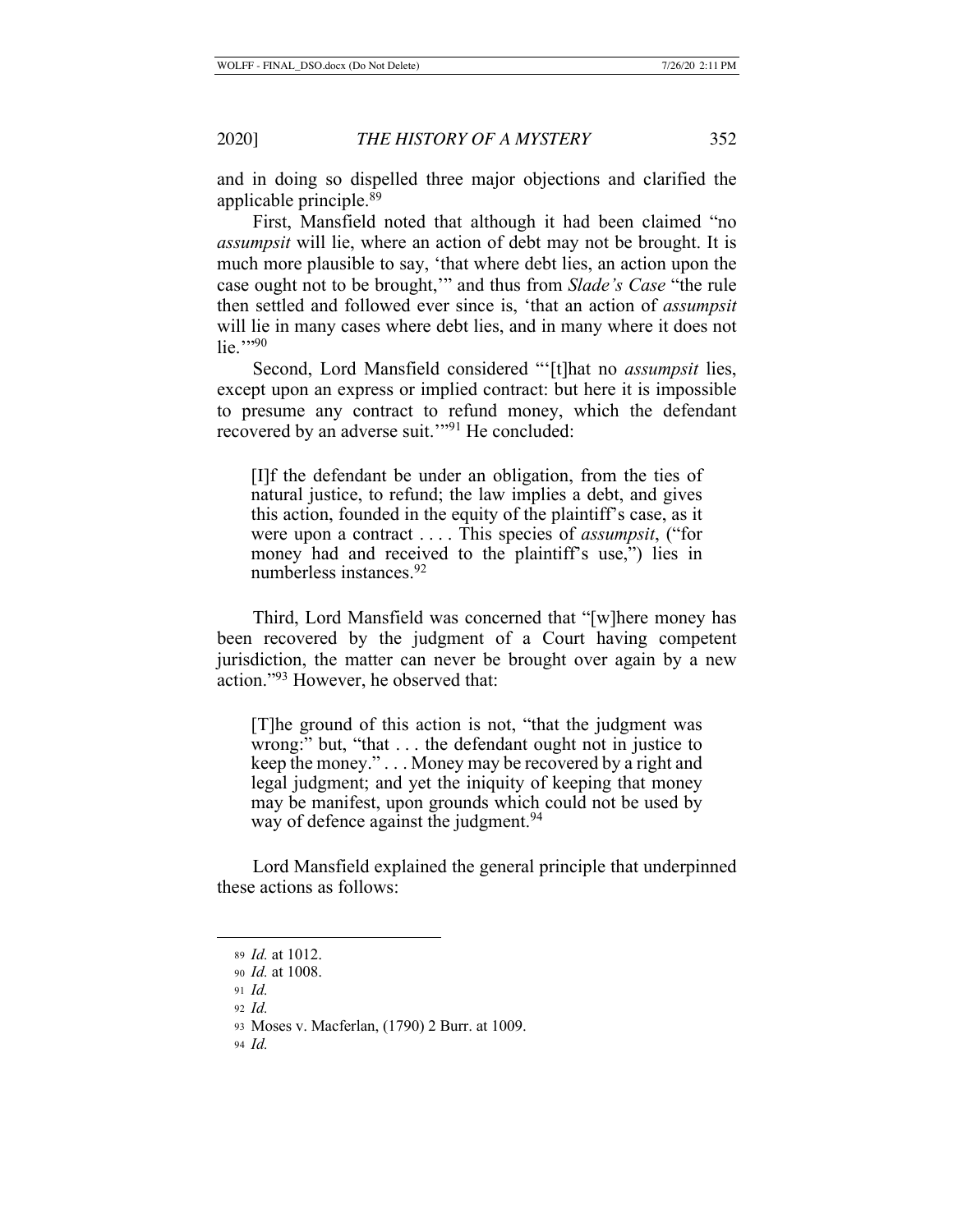This kind of equitable action, to recover back money, which ought not is justice to be kept, is very beneficial, and therefore much encouraged. It lies only for money which, ex asquo [sic] et bono, the defendant ought to refund . . . it lies for money paid by mistake; or upon a consideration which happens to fail; or for money got through imposition, (express, or implied;) or extortion; or oppression; or an undue advantage taken of the plaintiff's situation, contrary to laws made for the protection of persons under those circumstances. In one word, the gist of this kind of action is, that the defendant, upon the circumstance of the case, is obliged by the ties of natural justice and equity to refund the money.<sup>95</sup>

This principle is often identified as the basis for the modern action of unjust enrichment. However, Lord Mansfield's underlying principle was not developed by the common law courts in England beyond the specific money counts 96 until the beginning of the twentieth century when academic influence from the United States became recognizable in England.

Warren Swain has noted that, "[f]rom the beginning in the United States the unjust enrichment was largely a creation of the law schools." <sup>97</sup> For example, James Barr Ames, the great Harvard academic, introduced the first common law course on quasi-contract. In 1888 he wrote in his published lectures on the history of implied *assumpsit* that "the most important category of quasi-contract was founded 'upon the fundamental principle of justice that no one ought unjustly to enrich himself at the expense of another.'"98 Additionally, Kit Barker has remarked that the influence of such academic writings should not be underestimated although they should only ever be persuasive.99

Academic debate about the money counts and the importance of unjust enrichment continued on both sides of the Atlantic, but was

<sup>95</sup> *Id.* at 1012.

<sup>96</sup> *Cf.* Parke B in Kelly v. Solari (1841) 9 M & W 54; also Hanbury, *supra* note **Error! Bookmark not defined.**5, at 34.

<sup>97</sup> Warren Swain, *Unjust Enrichment and the Role of Legal History in England and Australia*, 36 U.N.S.W. L. J. 1030, 1032 (2013) (Austl.).

<sup>98</sup> Andrew Kull, *James Barr Ames and the Early Modern History of Unjust Enrichment*, 25 OXFORD J. LEGAL STUD. 297, 304 (2005) (Eng.), noting that these terms had not been used since Lord Mansfield's time.

<sup>99</sup> Kit Barker, *Centripetal Force: The Law of Unjust Enrichment Restated in England and Wales*, 34 OXFORD J. LEGAL STUD. 155, 175 (2014) (Eng.).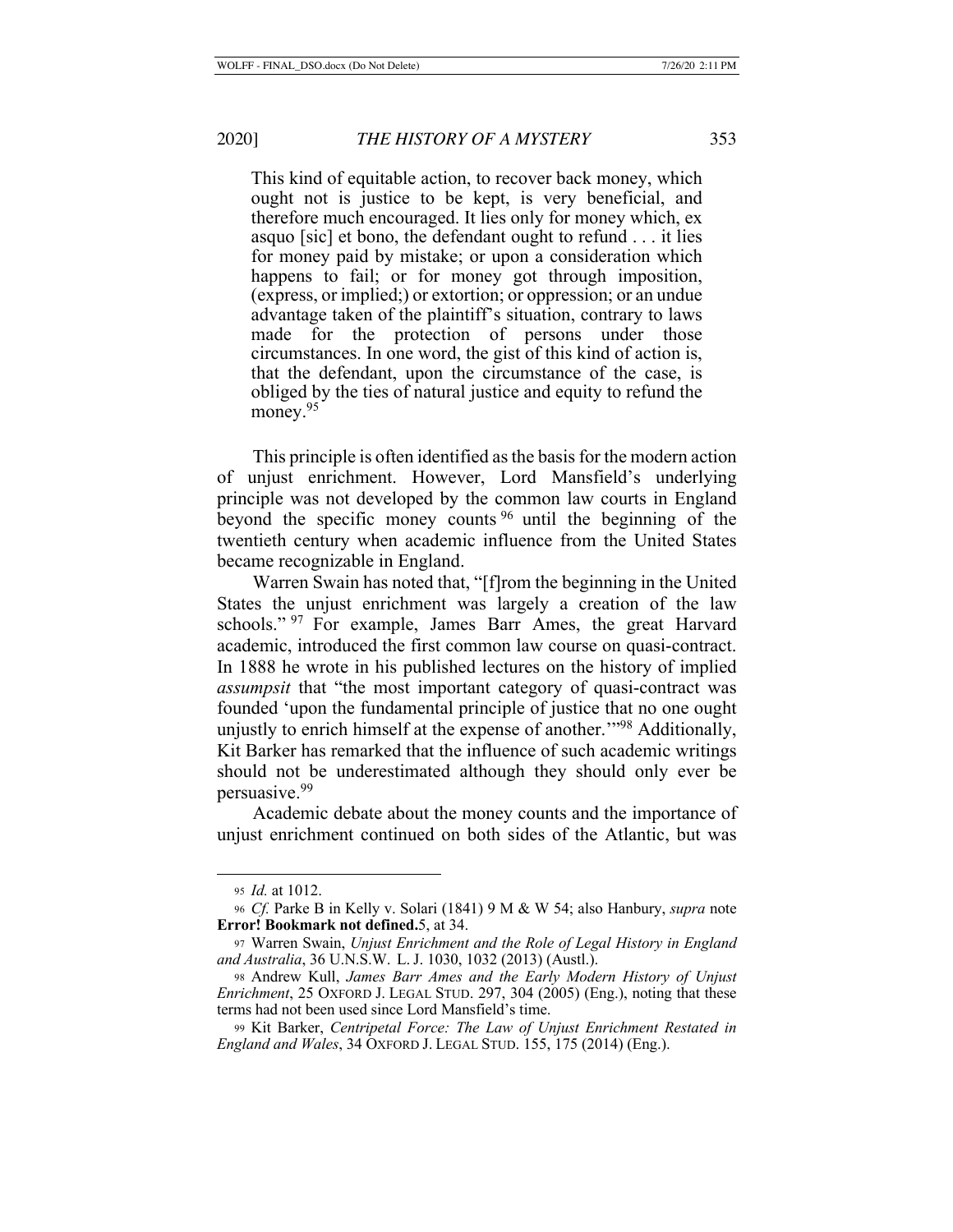only addressed in the United States in quasi-legislative form by the 1937 American Law Institute *Restatement of Restitution*. 100

In England at the beginning of the twentieth century, eminent members of the judiciary were keen to emphasize that there was no general principle of unjust enrichment in English common law, and that the accepted common law action for "money had and received" was subject to the usual formalistic restrictions of any common law action. For example, Cozens-Hardy M.R., in *Baylis v. Bishop of London*, noted: "[t]he wide language thus used by that great judge [Mansfield] has not been followed."<sup>101</sup> Similarly, Lord Sumner in *Sinclair v. Brougham*<sup>102</sup> opined that "[t]here is now no ground left for suggesting as a recognizable 'equity' the right to recover money in personam merely because it would be the right and fair thing that it should be refunded to the payer."<sup>103</sup>

The academic debate had crossed the Atlantic with a division emerging, as might be expected, between the universities of Oxford and Cambridge. The latter, it seems, had a preponderance of academics who favored the United States' *Restatement of Restitution* as a logical conclusion drawn from Lord Mansfield's underlying general principle for the recovery of monies in *Moses v. Macferlan*. This was termed the "Mansfield Fallacy" by their Oxford opponents, even though Mansfield was an Oxford graduate.104 Oxford men such as H.G. Hanbury, writing before the United States Restatement, wrote that:

[A]lthough the scope of the action may be apparent enough at the present day, this was by no means always the case; for Lord Mansfield was much attracted by it, and tended to use it as a peg whereon to hang his own peculiarly wide doctrines of justice and equity.105

Hanbury also noted that in *Moses v. Macferlan*:

Lord Mansfield definitely crossed the all too narrow bridge which leads from the sound soil of implied contract to the

<sup>100</sup> *See* Kull, *supra* note 98, at 298.

<sup>101</sup> Baylis v. Bishop of London [1913] 1 Ch. 127, 133.

<sup>102</sup> Sinclair v. Brougham [1914] AC 398.

<sup>103</sup> *Id.* at 456.

<sup>104</sup> *See* Hanbury, *supra* note 75, at 36, for the contemporary use of this term; *see also* Kull, *supra* note 98, at 301.

<sup>105</sup> Hanbury, *supra* note 75, at 35.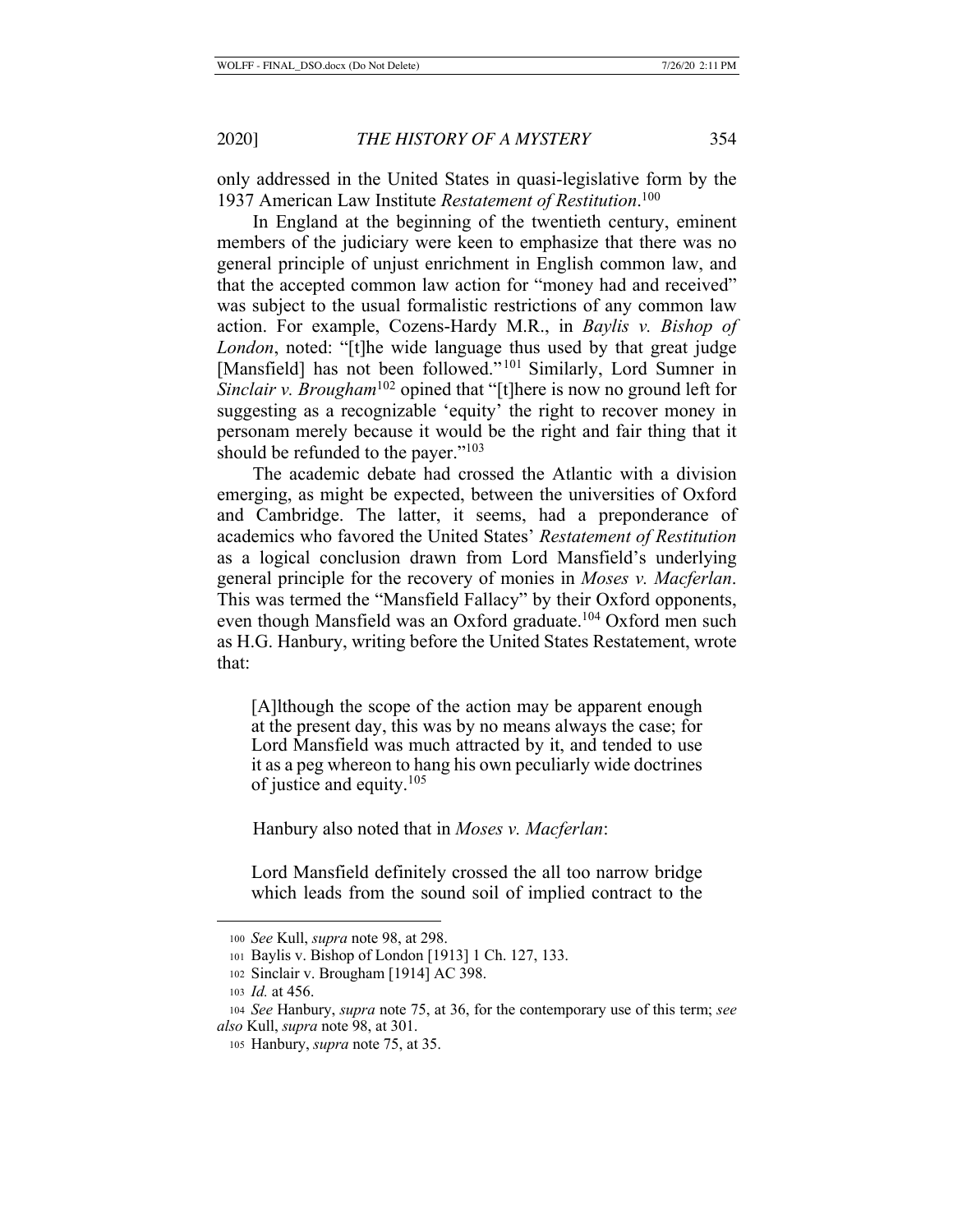shifting quicksands of natural equity—and equity in the mouth of a common lawyer is apt to mean equity in its ethical and somewhat nebulous sense.<sup>106</sup>

Hanbury concluded that "[t]he result of Lord Mansfield's error was to cast a veil of doubt over things which were in their origin as clear as day."107

However, the influence of "Mansfield's Folly" may be found in certain contemporary judicial commentary. For example, Lord Wright noted in *Fibrosa Spolka Akcyjna v. Fairbairn Lawson Combe Barbour Ltd.*:

It is clear that any civilized system of law is bound to provide remedies for cases of what has been called unjust enrichment or unjust benefit, that is to prevent a man from retaining the money of or some benefit derived from another which it is against conscience that he should keep. Such remedies in English law are generically different from remedies in contract or in tort, and are now recognized to fall within a third category of the common law which has been called quasi-contract or restitution.108

The use of the term "restitution" in the United States' *Restatement of Restitution* fueled the emergence of proponents of a common law of restitution, who often argued for a theory of restitution through a fusion of law and equity. This was sometimes termed the "Fusion Fallacy" by its opponents and led to the development of what might pejoratively be called a "cult of restitution." This was a concerted effort by some academics and judges in England to identify and enhance an area of the common law which would be known as restitution in imitation of the civil law. The leading proponents for the law of restitution and its progeny—the action for unjust enrichment were Lord Goff and Professor Gareth Jones.

Lord Goff was, in common with Mansfield, a Scot born in Perthshire and educated at Oxford. He was described as having a willingness to "look to other jurisdictions to fill voids which he

<sup>106</sup> *Id.*

<sup>107</sup> *Id.* at 36.

<sup>108</sup> Fibrosa Spolka Akcyjna v. Fairbairn Lawson Combe Barbour Ltd [1942] UKHL 4, [1943] AC 32, 61.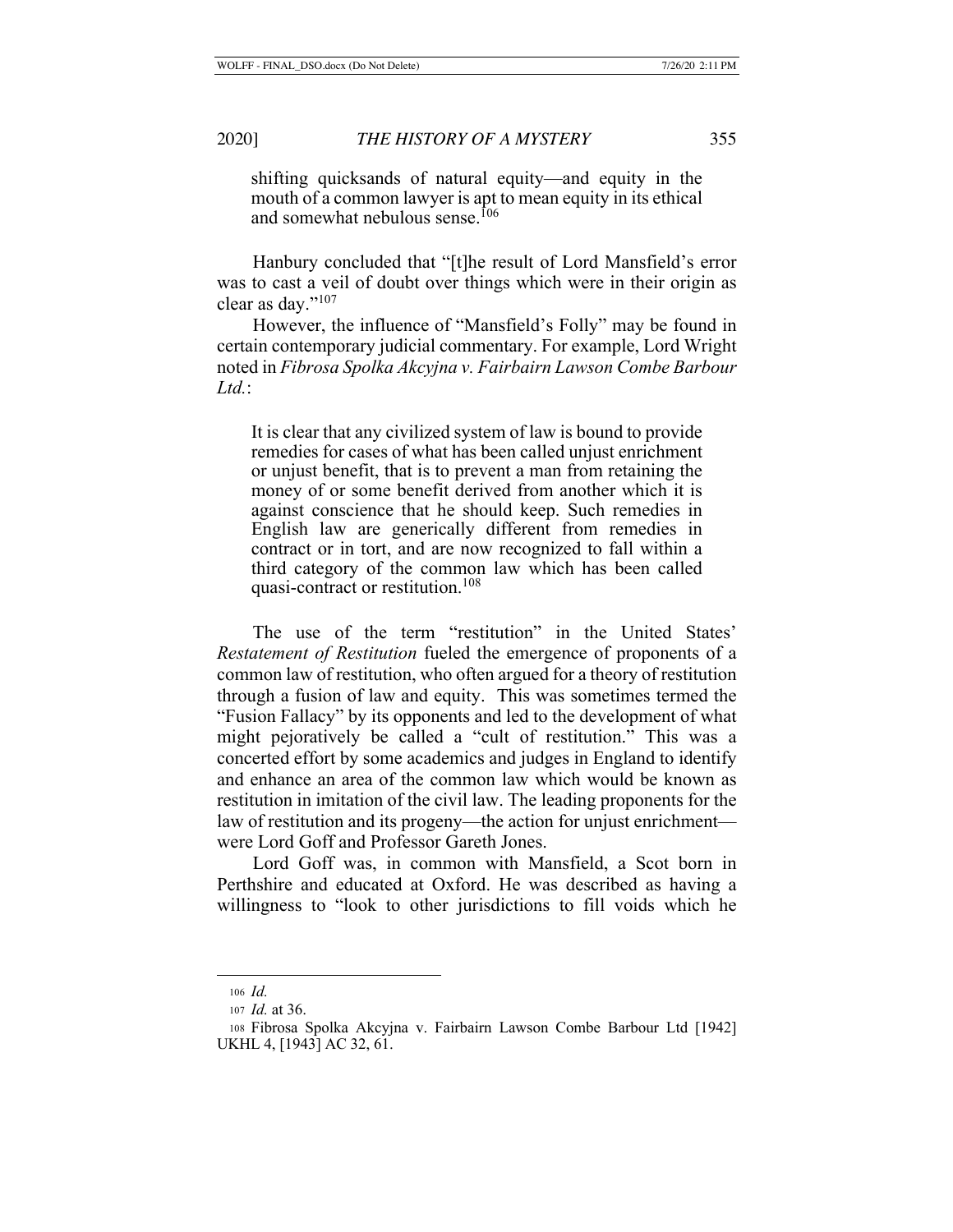perceived to exist in our own law."109 He was also known to advocate the submission of full judgments by all judges sitting on an appeal panel, "observing that a 'feast of contrasting courses' would nourish the evolution of the law." $110$ 

Gareth Jones was a Cambridge academic whose career included stints at Harvard, where he studied unjust enrichment, and Oxford, where he met Lord Goff.<sup>111</sup> In 1966, Goff and Jones published "The Law of Restitution," which argued for a coherent law of restitution drawing from various common law and equitable causes of action and remedies.112 Goff and Jones acknowledged the impact of the United States' *Restatement of Restitution* on their work, noting that the justification for the *Restatement* was firmly based upon Lord Mansfield's judgment in *Moses v Macferlan*.<sup>113</sup>

Although there was a reluctance in the courts to identify or develop a law of restitution or a general doctrine of unjust enrichment, the concept of unjust enrichment as a specific form of action gained favor in England. For example, Lord Diplock noted in *Orakpo v. Manson Investment Ltd.*: "My Lords, there is no general doctrine of unjust enrichment recognised in English law. What it does is to provide specific remedies in particular cases of what might be classified as unjust enrichment in a legal system that is based upon the civil law."114

Two-hundred and thirty years after Lord Mansfield gave his judgment in *Moses v Macferlan,* the doctrine of unjust enrichment was finally accepted in English law in the case of *Lipkin Gorman v. Karpnale Ltd.*, <sup>115</sup> in which Lord Goff gave a leading judgment. In the case, a solicitor, Cass, made numerous withdrawals (amounting to £223,000) from his firm's client account. Later, Cass lost the majority of this money gambling at the Playboy Club. The firm sought to

<sup>109</sup> *Lord Goff of Chieveley, Senior Law Lord – Obituary*, THE TELEGRAPH, (Aug. 18, 2016, 5:29 PM), https://www.telegraph.co.uk/obituaries/2016/08/18/lord-goffof-chieveley-senior-law-lord—obituary/.

<sup>110</sup> *Id.*

<sup>111</sup> *See* Gareth Jones, *An Eightieth Birthday*, TRINITY ANNUAL RECORD 2011, (speech delivered on Nov. 10, 2010), https://www.trin.cam.ac.uk/wpcontent/uploads/jones\_gareth\_80th\_Birthday.pdf.

<sup>112</sup> *See generally* ROBERT GOFF AND GARETH JONES, THE LAW OF RESTITUTION (Sweet & Maxwell 1966).

<sup>113</sup> Kull, *supra* note **Error! Bookmark not defined.**, at 297.

<sup>114</sup> Orakpo v. Manson Inv. Ltd [1978] AC 95, 104 (Eng.).

<sup>115</sup> Lipkin Gorman v. Karpnale Ltd [1991] 2 AC 548 (Eng.). For a detailed consideration of the judgment, *see* Lionel Smith, *Simplifying Claims to Traceable Proceeds*, 125 L.Q. REV. 338 (2009) (Eng.).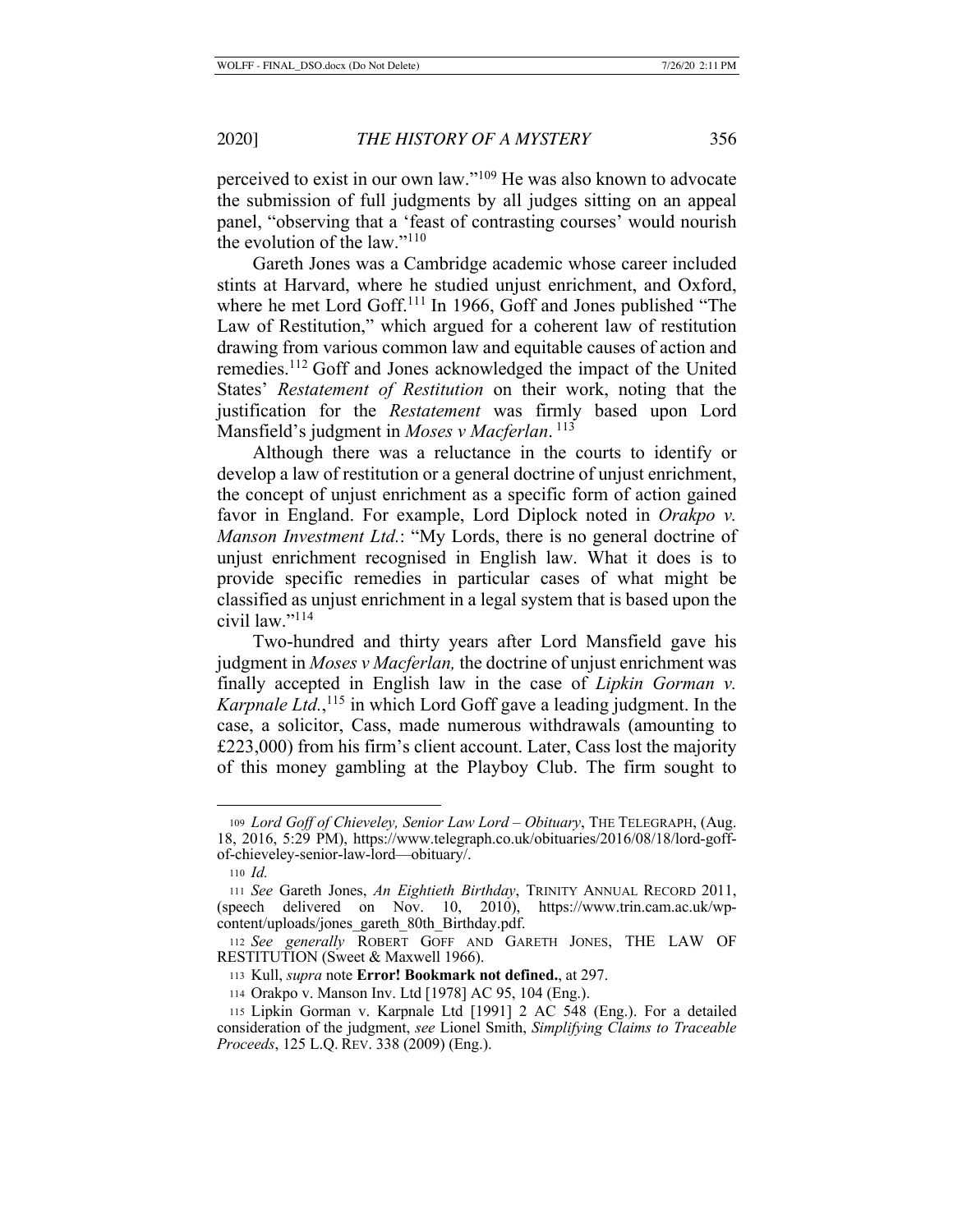recover the money from the Club, by an action in equity for knowing receipt or at common law for money had and received, or from the bank in equity by way of accessory liability, as the bank manager had known that Cass was a gambler.  $116$  The Trial Judge, Alliott J, considered the matter and held that the firm could not recover against the Club by way of knowing receipt,  $117$  but could against the bank on a theory of accessory liability.118 The Court of Appeal allowed the bank's claim against its accessory liability.<sup>119</sup> The House of Lords found, however, that by following the money — using common law following and tracing principles<sup>120</sup>— into the Club's possession, the firm could recover its money by way of "money had and received" (or unjust enrichment, in other words). Because this was a gambling contract, the Club could not claim to have given consideration for the money.<sup>121</sup> The five lords unanimously accepted that the Casino had to repay the solicitors because it had been unjustly enriched.<sup>122</sup> In particular, Lord Goff, relying on the judgment of Lord Mansfield in Moses v. Macferlan,<sup>123</sup> and Lord Templeman noted: "On principle and on authority a donee is bound to reimburse the victim for stolen money received and retained by the donee and, in the circumstances, the club was unjustly enriched to the extent that the solicitors' money was retained by the club."124

Although restitution may have lost its attraction for many proponents as a general area of the common law, unjust enrichment is now an accepted cause of action in England, albeit perhaps differing slightly from an action for "money had and received."125 More than any other area of the common law, restitution and unjust enrichment have been confused by the dogmatic approach taken by some of their

<sup>116</sup> *Lipkin Gorman*, [1991] 2 AC, at 559.

<sup>117</sup> Lipkin Gorman v. Karpnale Ltd [1987] 1 WLR 987 (HC) 988-989, 1005-1006, 1007, 1008.

<sup>118</sup> *Id.* at 989, 996-997, 1012, 1014.

<sup>119</sup> Lipkin Gorman v. Karpnale Ltd [1989] 1 WLR 1340 (CA) 1341-2, 1355–1360.

<sup>120</sup> "Following is the process of following the same asset as it moves from hand to hand. Tracing is the process of identifying a new asset as the substitute for the old." Foskett v. McKeown [2001] 1 AC 102 (HL) at 127-128 (Eng).

<sup>121</sup> Such contracts were void by the Gaming Act 1845, 8 & 9 Vict. c. 109, § 18 (Eng.), repealed Sept. 1, 2007 by the Gambling Act 2005, 2005 c. 19, § 356(3)(d), sch. 17 (Eng.).

<sup>122</sup> Lord Bridge of Harwich, Lord Templeman, Lord Griffiths, Lord Ackner, and Lord Goff of Chieveley.

<sup>123</sup> *Lipkin Gorman,* 2 AC at 571.

<sup>124</sup> *Id.* at 566.

<sup>125</sup> CHARLES MITCHELL ET AL., GOFF & JONES: THE LAW OF UNJUST ENRICHMENT  $(8<sup>th</sup>$  ed. 2011).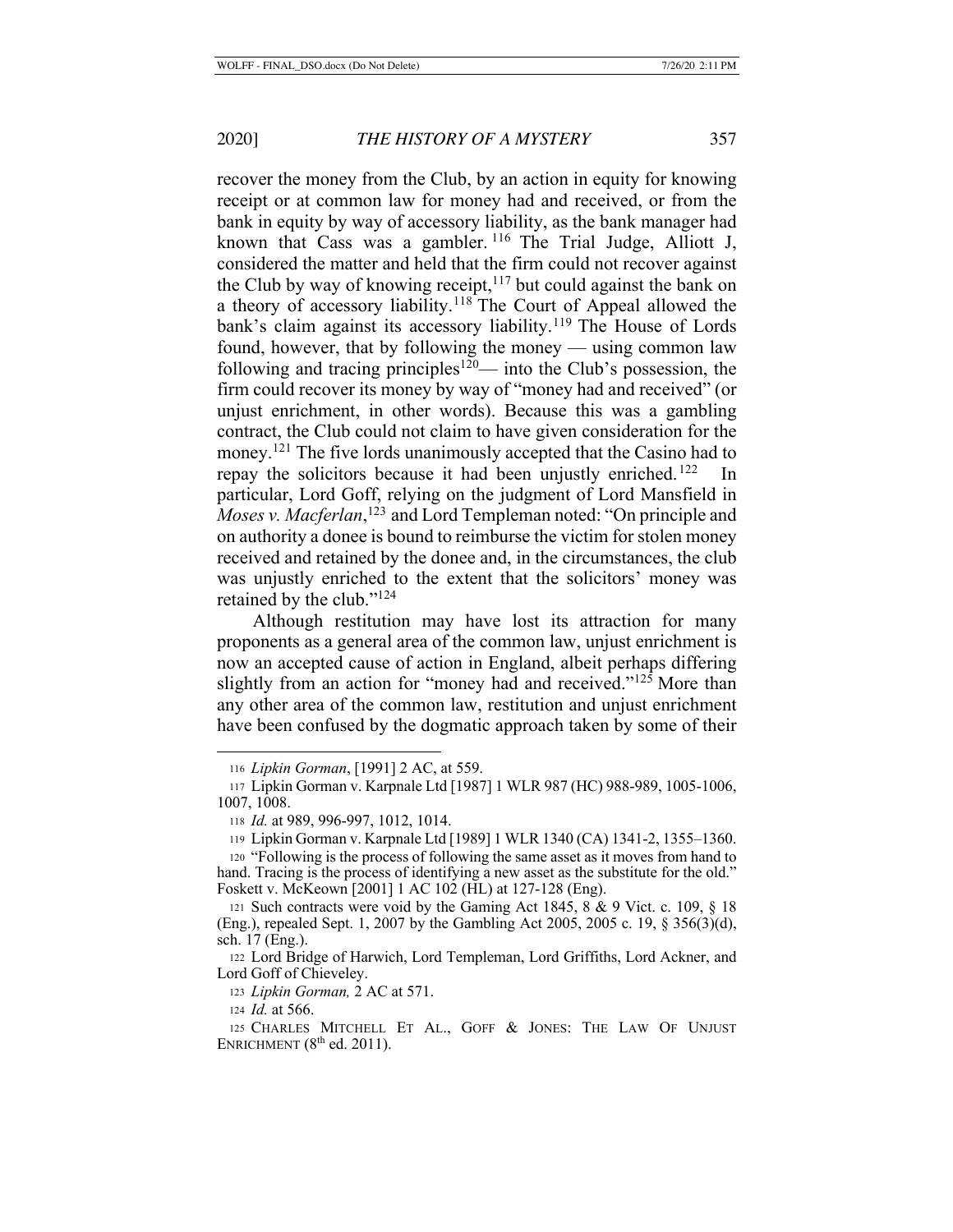adherents, and these doctrines usually lack authority outside of the writings of these adherents.<sup>126</sup>

## *B. Legal Sources*

Unjust enrichment in English common law is entirely judge made, but is heavily influenced by academic opinion. The common law authority for the specific unjust enrichment action is the *Lipkin Gorman v Karpnale Ltd.* case, <sup>127</sup> as interpreted by subsequent judgments and by academics.

## *C. Basic Rule(s)*

The basic principle behind a claim for unjust enrichment at common law was explained by Lord Millett in *Foskett v. McKeown*: "A plaintiff who brings an action in unjust enrichment must show that the defendant has been enriched at the plaintiff's expense, for he cannot have been unjustly enriched if he has not been enriched at all." 128

The modern framework for approaching claims for unjust enrichment has been repeated in a number of decisions including *Benedetti v. Sawiris*, <sup>129</sup> where the Supreme Court noted that it is now well-established that the court must pose four questions when faced with a claim for unjust enrichment: "(1) Has the defendant been enriched? (2) Was the enrichment at the claimant's expense? (3) Was the enrichment unjust?<sup>130</sup> (4) Are there any defences available to the defendant?"131

<sup>126</sup> *Cf.* Peter G. Watts, *'Unjust Enrichment'—The Potion that Induces Wellmeaning Sloppiness of Thought*, 69 CURRENT LEGAL PROBS. 289 (2016); Lionel Smith, *Restitution: A New Start?*, in THE IMPACT OF EQUITY AND RESTITUTION IN COMMERCE (Peter Devonshire & Rohan Havelock eds. 2019), 91, 92 [hereinafter Smith, *Restitution: A New Start?*] ("... many scholars ... have unintentionally ... avoided . . . . [to articulate the causes of action] by simultaneously acting as if there is only one cause of action in unjust enrichment, while also acting as if there are multiple cause of action in unjust enrichment.").

<sup>127</sup> *Lipkin Gorman*, [1991] 2 AC 548.

<sup>128</sup> [2001] 1 AC 102 at 129.

<sup>129</sup> [2013] UKSC 50, [2014] AC 938, 955 [10]. These questions have been approved in other common law jurisdictions, such as Hong Kong. *See* Shanghai Tongji Science & Technology Industrial Co Ltd v Casil Clearing Ltd (2004) 7 H.K.C.F.A.R. 79, [2004] 2 H.K.L.R.D. 548, per Ribeiro PJ, at [67].

<sup>130</sup> Based on "unjust factors" such as mistake, undue influence and ignorance.

<sup>131</sup> Foskett v McKeown [2001] 1 AC 102, 129. *But see* Robert Stevens, *The Unjust Enrichment Disaster*, 134 L.Q.R. 574, at 576 (2018).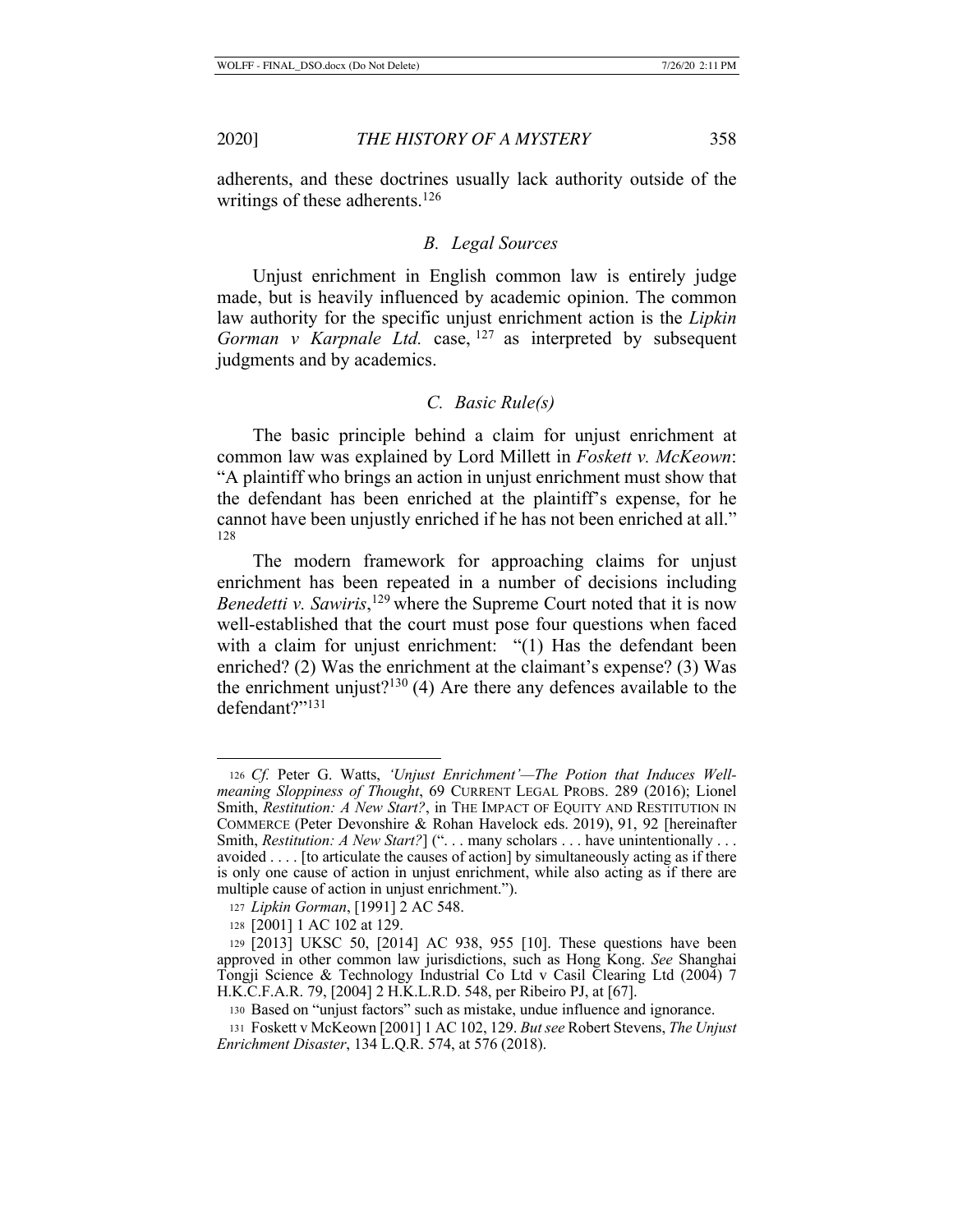A specific defense available to a claim of unjust enrichment is the change of position defense, which was explained and applied by Lord Goff in the case of *Lipkin Gorman v. Karpnale Ltd*: 132

At present I do not wish to state the principle any less broadly than this: that the defence is available to a person whose position has so changed that it would be inequitable in all the circumstances to require him to make restitution, or alternatively to make restitution in full. I wish to stress however that the mere fact that the defendant has spent the money, in whole or in part, does not of itself render it inequitable that he should be called upon to repay, because the expenditure might in any event have been incurred by him in the ordinary course of things.<sup>133</sup>

Sometimes now referred to as the "good faith change of position defence," the defendant must have acted in good faith in receiving and spending the money.<sup>134</sup> If the defendant expended the money in such a way as to make the defendant repay, that would now leave the defendant in a worse position than she was before she received the money; the court therefore would not order them to return it. Thus, the essential question for the court when considering the defense of change of position is "whether on the facts of a particular case it would in all the circumstances be inequitable or unconscionable, and thus unjust, to allow the recipient of the money paid under a mistake of fact to deny restitution to the payer."135

# *D. What is the Function of the English Law of Unjust Enrichment?*

In English common law, unjust enrichment serves as a cause of action to recover money lost by one party, which in some form is identifiable as money received by another who has been enriched by this money and has no legal right to retain it. The late academic Peter

<sup>132</sup> *Lipkin Gorman v. Karpnale Ltd.* [1991] 2 AC 548 (Eng.).

<sup>133</sup> *Id.* at 579F. *But see* Stevens, *supra* note 131, at 592 (". . . the authorized payment out of partnership assets should have been, and was, a sufficient basis for a claim by the firm . . . against the club.").

<sup>134</sup> Arlen Duke, *The Knowing Receipt Knowledge Requirement and Restitution's Good Faith Change of Position Defense: Two Sides of the Same Coin*, 35 U. W. AUSTL. L. REV. 49 (2010-2011) (Austl.).

<sup>135</sup> Niru Battery Manufacturing Co. v. Milestone Trading Ltd [2003] EWCA Civ 1446, [2004] Q.B. 985 at 162 (Eng.) (Clarke LJ endorsing Moore-Bick J's approach).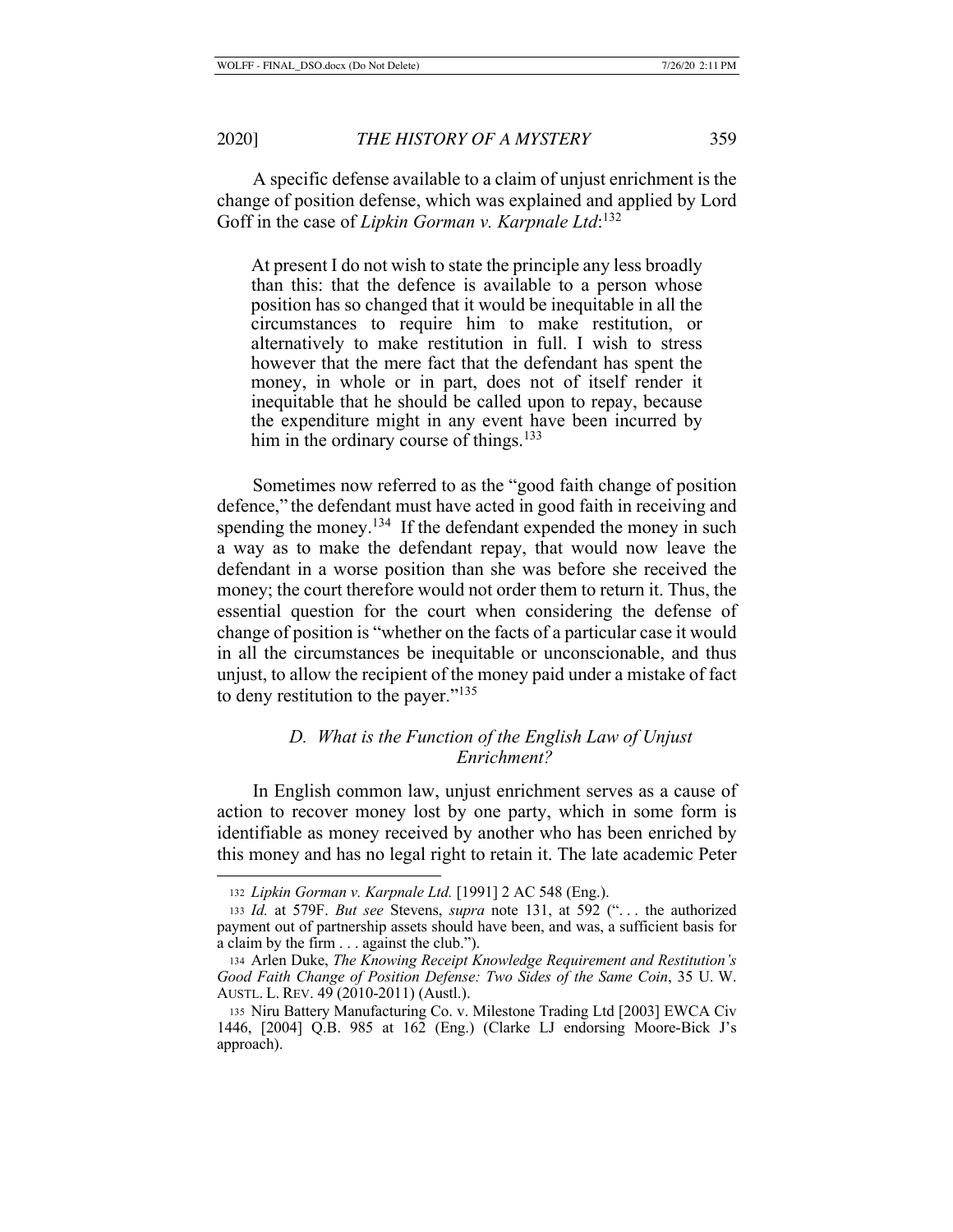Birks identified the common principle of unjust enrichment as "the receipt of a mistaken payment of a non-existent debt."<sup>136</sup>

# *E. What can be Claimed under the English Law of Unjust Enrichment?*

In the English common law of unjust enrichment, the sole remedy available is financial compensation. However, academics such as Peter Birks have argued that there was no need for the restriction of unjust enrichment to personal claims, and that an action for unjust enrichment might give rise to a property interest and consequent rights to identify the property in the hands of others or substitutions for the missing money.137 Thus, Birks considered Lord Millet's comment in *Foskett v. McKeown* 138 that "[t]he transmission of a claimant's property rights from one asset to its traceable proceeds is part of our law of property, not of the law of unjust enrichment" was "unfortunate opposition," although Birks noted it was supported by Lord Browne Wilkinson and Lord Hoffman.<sup>139</sup> This is an example of an important issue in considering the common law of unjust enrichment—there are academic views of what the law should be and there is the law as judges interpret it, and these views do not always coincide, nor should they, as even the academics do not agree. Recently it has been confirmed by the Supreme Court in *Bank of Cyprus UK Ltd. v. Menelaou* that a successful claimant may be granted the equitable remedy of an unpaid vendor's lien.<sup>140</sup> Although this might seem to support a property interest arising from unjust enrichment, this is an equitable lien, and is therefore a personal interest.

The judgments in *Bank of Cyprus* illustrate that the judiciary has considered the academic case for a property right and, so far, has not accepted it. Lord Kerr and Lord Wilson were in agreement with the judgments of Lord Clarke and Lord Neuberger in dismissing the defendant's appeal and upholding the Court of Appeal's award of the equitable remedy of subrogation to an unpaid vendor's lien over a property purchased.141 Lord Clarke quoted Lord Millet from *Foskett* 

<sup>136</sup> PETER BIRKS, UNJUST ENRICHMENT 21 (2d ed. 2005) [hereinafter BIRKS, UNJUST ENRICHMENT].

<sup>137</sup> *See id.* at 203-204 (where Birks referred to the "heresy" that "property and unjust enrichment are systematically opposed categories.").

<sup>138</sup> [2000] UKHL 29, [2001] 1 AC 102 (Eng.).

<sup>139</sup> BIRKS, UNJUST ENRICHMENT, *supra* note 136, at 35.

<sup>140</sup> Bank of Cyprus UK Limited v. Menelaou [2015] UKSC 66.

<sup>141</sup> *Id*. at 141.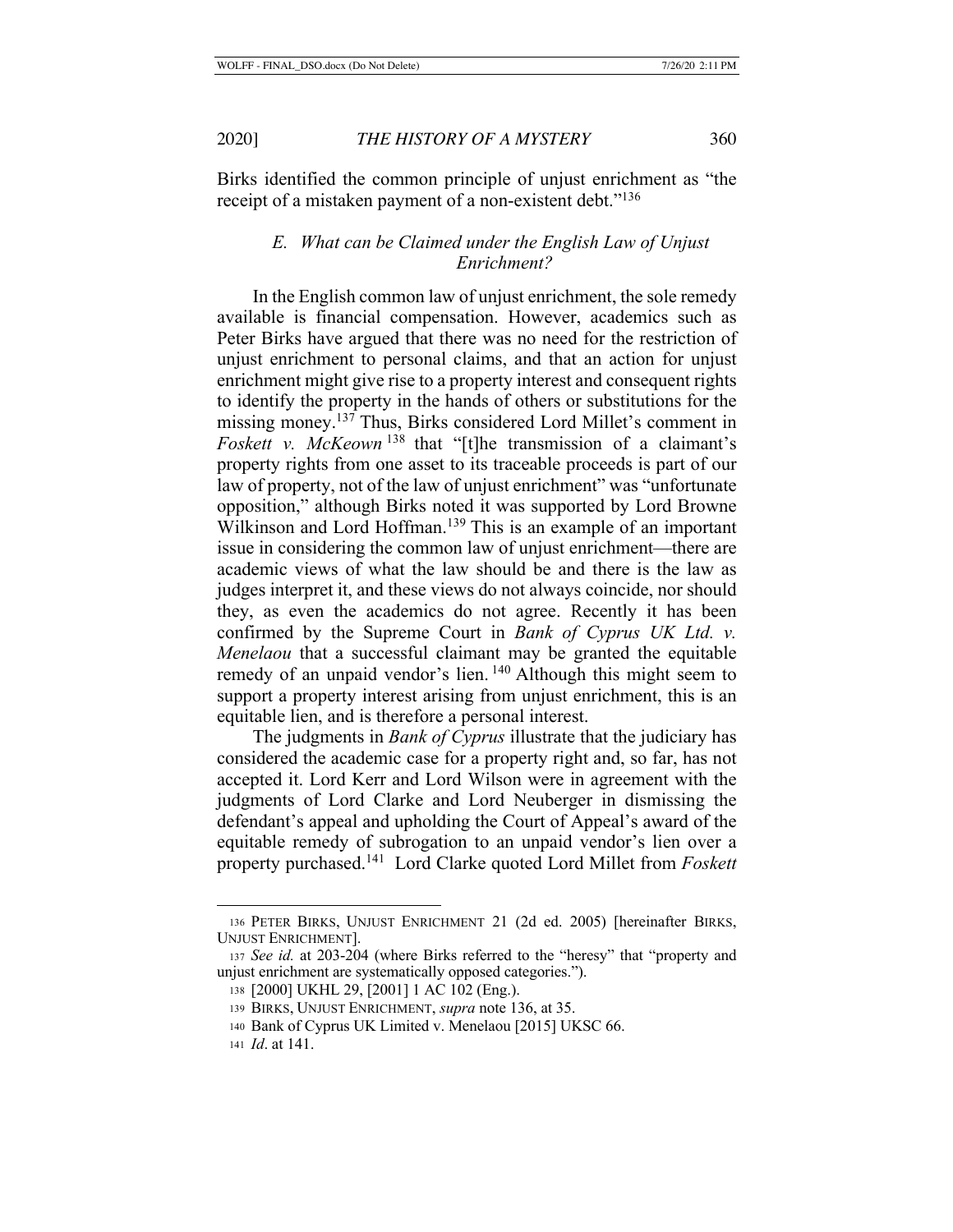to emphasise that a claimant in unjust enrichment does not need to show a property right, 142 and confirmed that the Bank succeeded "even if the Bank did not retain a property interest in the proceeds of sale of [the original property]."<sup>143</sup> Lord Neuberger noted that the claimant could have succeeded on an orthodox proprietary claim in addition to unjust enrichment.<sup>144</sup> Although Lord Carnworth agreed to dismiss the appeal, he did so using only the doctrine of subrogation, noting he was "less convinced" by Lord Clarke's arguments conflating unjust enrichment and subrogation, and arguing ". . . it is surely time for the principles of restitution or unjust enrichment to be allowed to stand on their own feet. A proprietary remedy may arguably be justified because, as Lord Neuberger says . . . such a remedy, rather than a personal remedy, is the most appropriate response to the unjust enrichment found in this case."<sup>145</sup> However, he concluded this had not been the case argued and was unnecessary here.

# IV. CHINESE LAW OF UNJUST ENRICHMENT

### *A. Historical Development*

Unjust enrichment was transplanted into the Chinese legal system in 1911, when the Qing dynasty drafted China's first modern civil code. Nevertheless, the notion that nobody should be enriched without justification can be traced back to Ancient China as set out in the following.

Although the modern concept of unjust enrichment did not emerge in Ancient China, there were scattered legal rules targeting individuals who had obtained benefits without justification in different dynasties. In the Warring States period, *Fa Jing*, the first systematic code in Chinese history, declared that a person who picked up lost property should be put to death. <sup>146</sup> *The Tang Code* declared that anyone who claimed a slave or property of others as his own would be punished as though he had committed a crime and would be whipped

(1985).

<sup>142</sup> *Id.* at 38.

<sup>143</sup> *Id.* at 50.

<sup>144</sup> *Id.* at 59.

<sup>145</sup> *Id.* at 108-109.

<sup>146</sup> ZHOU MI, ZHONGUO XINGFA SHI [HISTORY OF CRIMINAL LAW IN CHINA] 181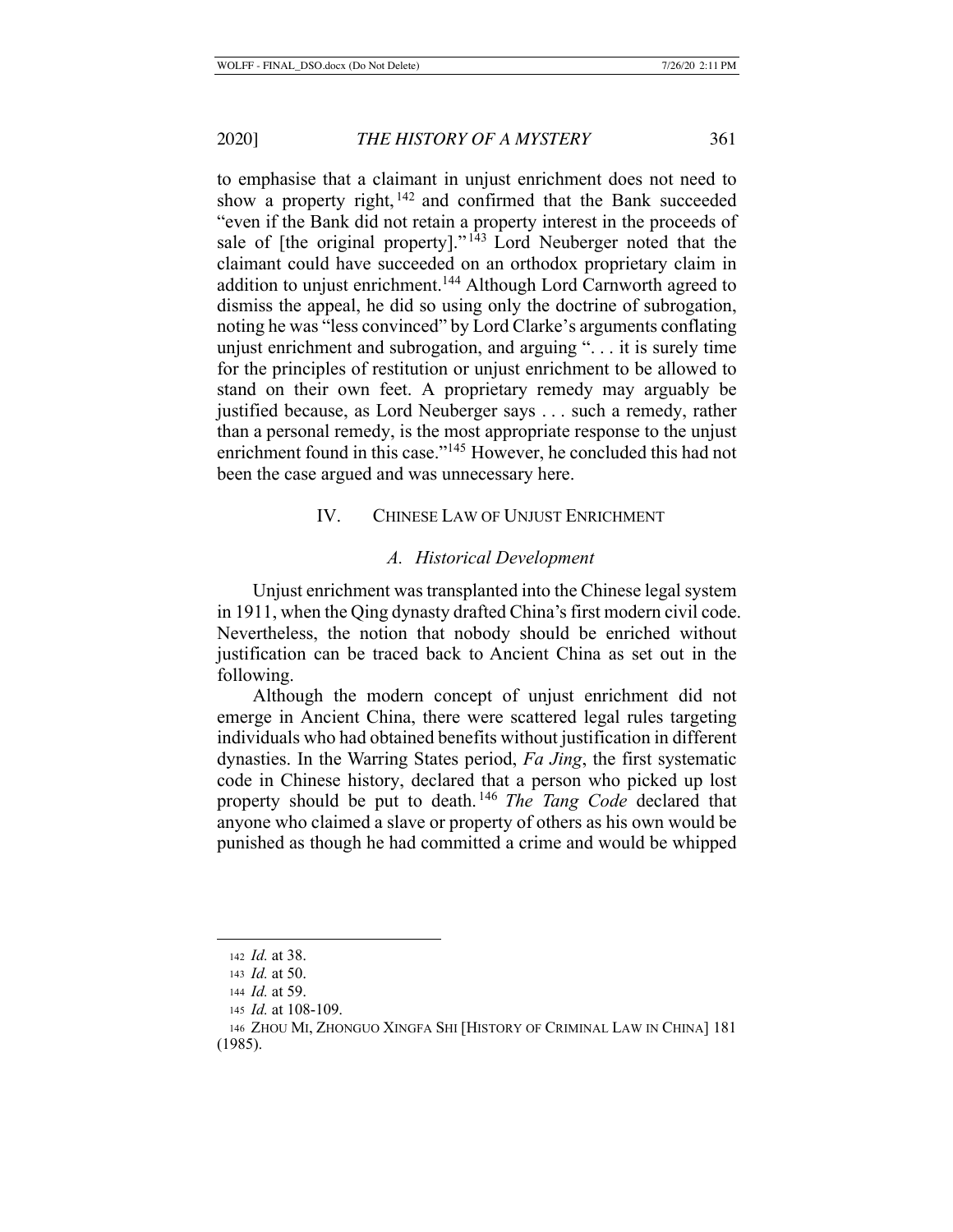forty times.147 Codes in the Ming and Qing dynasties also had rules compelling the return of lost property.<sup>148</sup>

The kings and emperors of ancient China used law as a tool to reign. The law was essentially a compilation of ethical customs that did not distinguish private law from public law.<sup>149</sup> As such, it is not surprising that the rules stripping people of gains without justification also imposed criminal punishments on the enriched. Although such rules were not intended to protect individual property rights, they indicated that Ancient Chinese ethics saw the receipt of a windfall gain as morally unacceptable.

From 1902 onwards, the late Qing government initiated a modernization of the legal system. In 1911, the Qing government formulated the first draft of civil law in Chinese history, the *Great Qing Civil Code Draft* ("*Qing Civil Code*").<sup>150</sup> This code, which was heavily influenced by the German *Civil Code* via Japan, <sup>151</sup> transplanted the concept of unjust enrichment into China for the first time. One chapter in Book II, "Obligatory Rights" of the *Qing Civil Code* devoted sixteen articles to unjust enrichment.<sup>152</sup> Article 929 set out the general principle, stipulating:

A person who obtains benefits by another person's performance or in any other way without legal grounds resulting in another's loss is bound to return the benefits back to him. The duty also exists if the legal grounds fall away subsequently or if a transfer fails to produce the result it was intended to produce in accordance with the contents of the legal act.

<sup>147</sup> TANG LÜ SHU YI [THE TANG CODE], 381 (Zhangsun Wuji, 1993).

<sup>148</sup> DA MING LÜ [THE LAW OF MING DYNASTY] 82 (Huai Xiaofeng ed., 1999); DA QING LÜLI [THE LAW OF QING DYNASTY] 271 (Zhang Rongzheng ed., 1999).

<sup>149</sup> Xingzhong Yu, *State Legalism and the Public/Private Divide in Chinese Legal Development*, 15 THEORETICAL INQUIRIES L. 27, 30-34 (2014) (Isr.).

<sup>150</sup> F.T. Cheng, *Law Codification in China*, 6 J. COMP. LEGIS. & INT'L L. 288, 289 (1924).

<sup>151</sup> Chen, *supra* note 12, at 163.

<sup>152</sup> Articles 929 to 944 of the *Qing Civil Code* regulates unjust enrichment. *See* YANG YOUJIONG, JINDAI ZHONGGUO LIFASHI [MODERN CHINESE LEGISLATIVE HISTORY] 73 (Rev. Ed. 1966); DAQING MINLÜ CAOAN; MINGUO MINLÜ CAOAN [DRAFT CIVIL LAW OF THE GREAT QING DYNASTY; DRAFT CIVIL LAW OF THE REPUBLIC OF CHINA] 121 (Yang Lixin ed., 2002).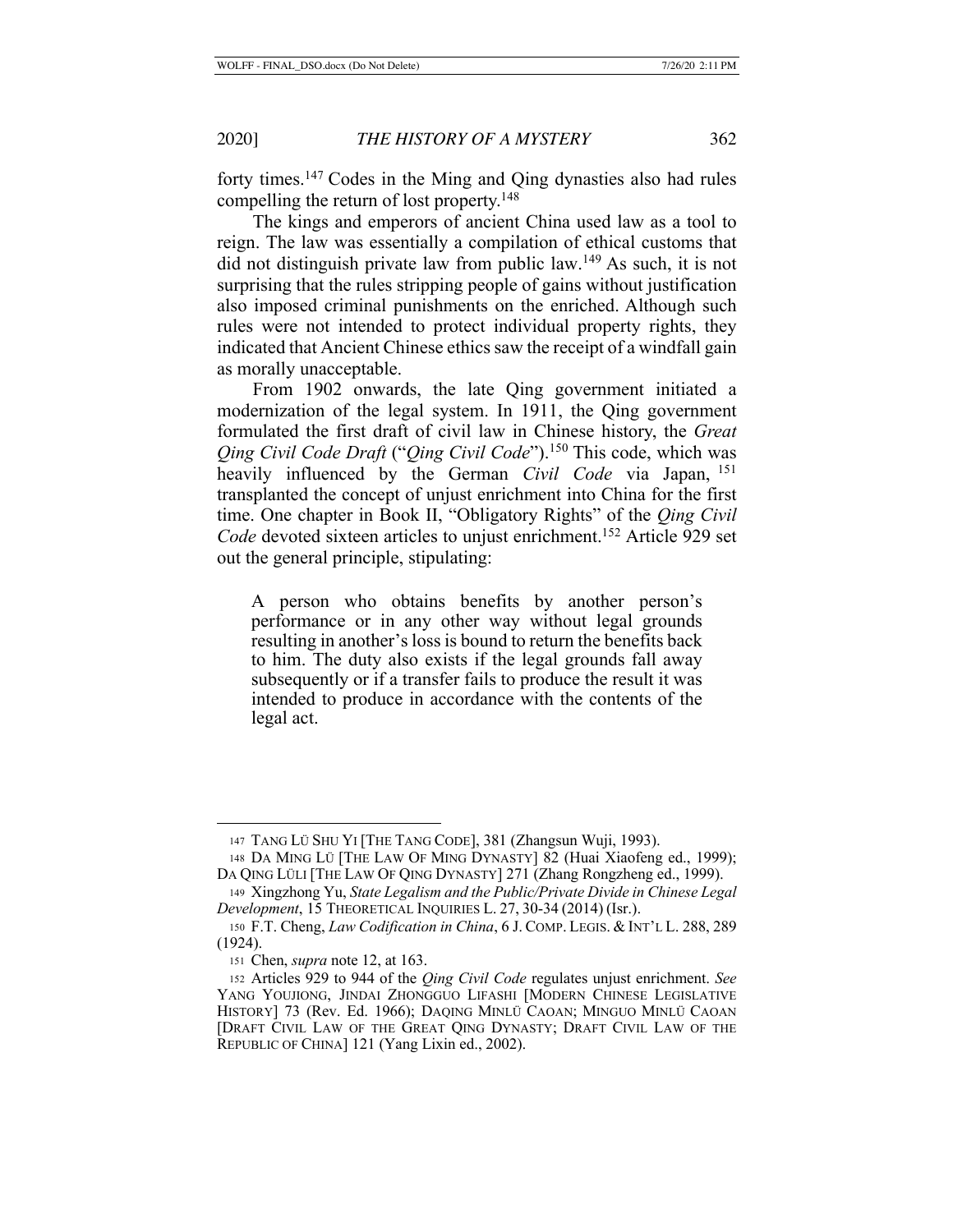Acknowledgement of the existence or non-existence of an obligation shall be deemed as performance.<sup>153</sup>

The provision was not only nearly identical with Article 812 of the *German Civil Code*, 154 the *Qing Civil Code* borrowed the whole chapter regulating unjust enrichment from the German *Civil Code*. The regulations on unjust enrichment were comprehensive and addressed, amongst other things, the scope of unjust enrichment claims, increased restitutionary liability in certain circumstances, and also defenses. However, as the *Qing Civil Code* was drafted under extreme time pressure,<sup>155</sup> the notion of unjust enrichment was adopted without in-depth research of its history, operation, and setting in the general legal system. Due to the impending collapse of the Qing dynasty, the *Qing Civil Code* was never actually implemented. Instead "it paved the way for future Chinese civil laws" and had far-reaching influence.156

The 1911 revolution led by Dr. Sun Yat-Sen turned China into a republic. Despite political turmoil, the governments in the Republic of China never ceased efforts to enact a comprehensive civil code.<sup>157</sup> In 1925, the Beiyang Government completed the *Draft of Civil Law of the Republic of China*. This document reduced the number of provisions concerning unjust enrichment to thirteen (Articles 273 to 285).158

In 1930, the Nationalist Government promulgated the *Civil Code of the Republic of China* ("*Republican Civil Code*"), which recognized

<sup>153</sup> *See* Yang ed., *supra* note 152, at 121-23.

<sup>154</sup> BGB, § 812, "Claim for restitution," states: "A person who obtains something without legal basis as a result of the performance of another or by other means at his expense without legal basis is obliged to return it.. This duty also exists if the legal grounds later lapse or if the result intended to be achieved by those efforts in accordance with the contents of the legal transaction does not occur. Performance also includes the acknowledgement of the existence or non-existence of an obligation."

<sup>155</sup> Lei Chen, *100 Years of Chinese Property Law: Looking Back and Thinking Forward*, *in* 1 TOWARDS A CHINESE CIV. CODE: COMP. & HIST. PERSP. 88, 89 (2012) (Neth.).

<sup>156</sup> *Id.*

<sup>157</sup> Li Xiuqing, *20 Shiji Qianqi Minfa Xin Chaoliu Yu Zhonghua Minguo Minfa*  [*The New Trend of the Civil Law in Early 20th Century and the Republican Civil Code*], 1 ZHENGFA LUNTAN [TRIB. OF POL. SCI. & L.] 124, 124 (2002) (China).

<sup>158</sup> *See* Yang, *supra* note 152, at 238-240; *cf.* Chen, *supra* note 12, at 169. The Beiyang Government was the first government acknowledged internationally as representing the Republic of China after the Revolution of 1911.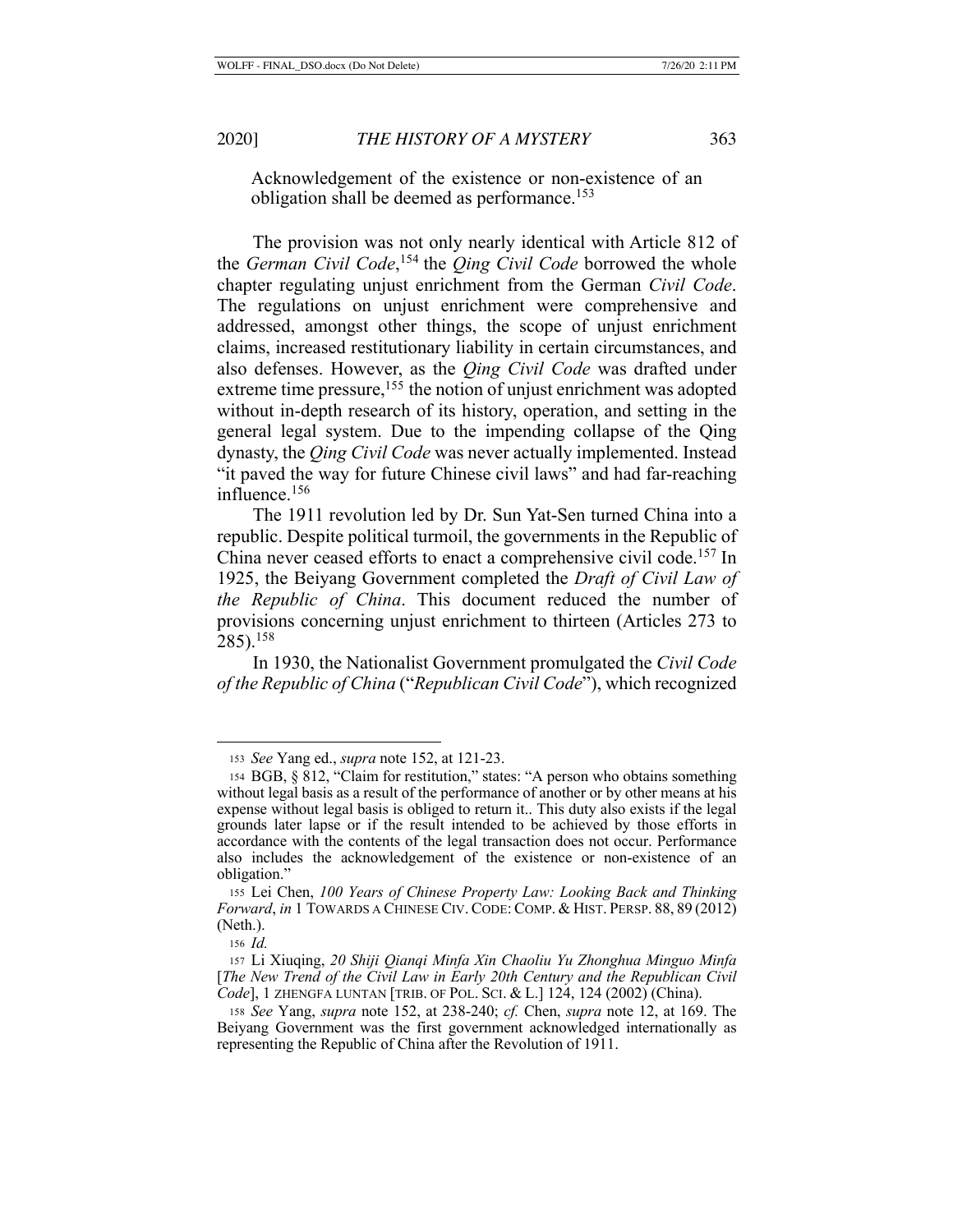unjust enrichment as a cause triggering obligations.<sup>159</sup> The number of provisions on unjust enrichment shrunk to five (Articles 179 to 183), with Article 179 providing the general principle, stating, "[a] person who acquired benefits without legal grounds and resulting in another's loss should return the benefits. The duty also exists if the legal ground later lapses."<sup>160</sup>

This was a simplified version of Article 929 in the *Qing Civil Code*, which discarded the dichotomy of performance and nonperformance-based unjust enrichment found in the *Qing Civil Code*. The rest of the provisions covered associated matters: those situations where restitution should be barred (Article 180); the scope of restitution for unjust enrichment (Article 181); the restitutionary liability of defendants who knew or did not know the defect in the legal basis (Article 182); and third parties' restitutionary liability (Article 183).<sup>161</sup>

The basis of the *Republican Civil Code* was the *Qing Civil Code*, but a large number of "otiose" provisions were eliminated to achieve brevity and to give space for local customs. 162 The law of unjust enrichment was preserved presumably because it was perceived as adhering to good morals against reaping without sowing. Meanwhile, the simplification reflects that lawmakers may have considered the provisions concerning unjust enrichment in the *Qing Civil Code* excessive and may have thought that such an inarguable notion ought not to be regulated in such a complex way.

The establishment of the People's Republic of China ("PRC"), a socialist country, in 1949 led to the complete abolition of the Republic of China's legal system.163 The Communist Party has since initiated five rounds of civil law codification.<sup>164</sup> The first four rounds have failed outright, and China is currently engaged in the fifth round. <sup>165</sup>

<sup>159</sup> Liu Yanhao, Bu Dang Deli Fa De Xingcheng Yu Zhankai [The Formation and Development of The Law of Unjustified Enrichment] 203-204 (2013).

<sup>160</sup> *Id.* at 204.

<sup>161</sup> *Id.* at 204-209.

<sup>162</sup> This explanation was given by Hu Hanmin, one of the drafters of the *Republican Civil Code*. *See* Chen, *supra* note 12; *see also* Roscoe Pound, *Chinese Civil Code in Action*, 29 TUL. L. REV. 277, 278 (1955).

<sup>163</sup> Xianchu Zhang, *The New Round of Civil Law Codification in China*, 1 UNIV. BOLOGNA L. REV. 106, 111 (2016).

<sup>164</sup> Wang Shu,*Minfa Dian Bianzuan Di Yi Bu Zoule Liushisan Nian [It Took 63 Years to Make the First Step of Civil Law Codification]*, XINHUA NET (China) (March 9, 2017), http://www.xinhuanet.com/fortune/2017-03/09/c\_129505083.htm.

<sup>&</sup>lt;sup>165</sup> The Civil Code of the PRC was finally promulgated after this article had been finalized on 28 May 2020. The full version is available at: May 2020. The full version is available at: https://news.rednet.cn/content/2020/05/20/7275888.html. According to a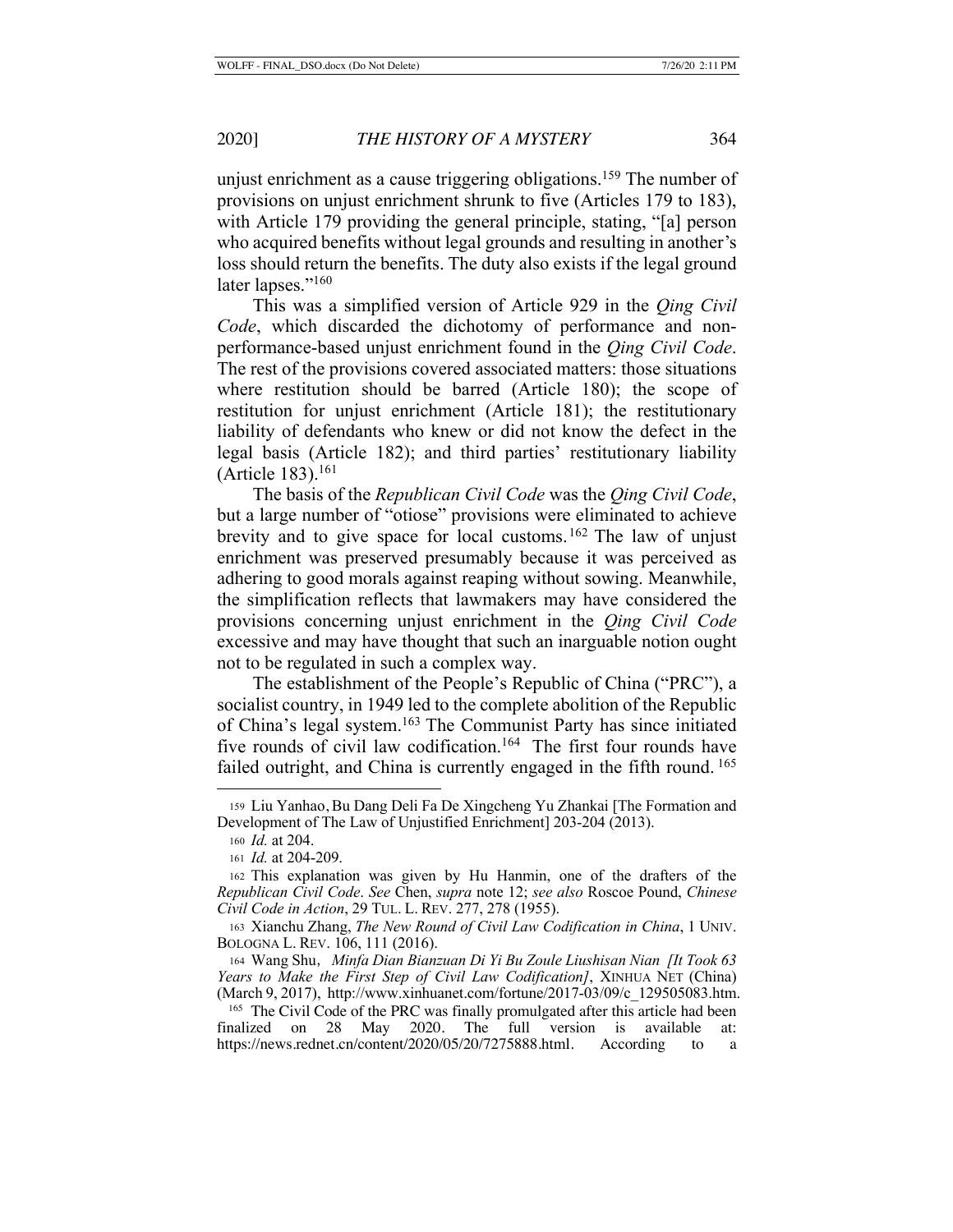The attempts produced numerous draft civil law codes as discussed further throughout this paper.

The first round of civil codification in the 1950s (from 1954 to 1956) created three versions of the "Law of Obligations" modeled after the law of the Soviet Union.<sup>166</sup> As China had adopted a planned economy model after its establishment in 1949, the law of obligations did not receive much attention. 167 Nonetheless, all three drafts contained three provisions on unjust enrichment and recognized unjust enrichment as a cause triggering obligations alongside tort, contract, and planning legislation.<sup>168</sup> The provisions set out the general unjust enrichment principle and addressed the beneficiary's compensation liabilities and their claim for necessary expenses incurred.169 However, the concept of unjust enrichment varied between drafts,  $170$  indicating that the draftsmen were uncertain about what the unjust enrichment concept really entailed.

The second attempt to develop a *Civil Code* (from 1962 to 1964) failed during the time of the chaotic Cultural Revolution. The drafts produced during that attempt contained no regulations on unjust enrichment,<sup>171</sup> but rather focused on the planned economy and state intervention.172

The PRC did not launch its third round of codification until the late 1970s after the end of the Cultural Revolution and the beginning of the economic reforms. Four drafts appeared between 1979 and 1982, all of which contained a single provision on unjust enrichment. The provision on unjust enrichment in the first and second draft was identical and located in the chapter concerning tort liabilities.173 For the third and the fourth drafts, this provision remained roughly the same, but was moved to the chapter titled "Liabilities."<sup>174</sup>It also

preliminary analysis of the provisions on unjust enrichment of the Civil Code, the conclusions in this article remain unaffected.

<sup>166</sup> *Cf.* MO ZHANG, CHINESE CONTRACT LAW: THEORY AND PRACTICE 30 (2006). <sup>167</sup> Liu, *supra* note 159, at 211.

<sup>168</sup> HE QINHUA ET AL., XIN ZHONGGUO MINFADIAN CAOAN ZONGLAN [AN OVERVIEW OF THE DRAFTS OF CIVIL CODES OF NEW CHINA] 179-180, 204, 247 (2003).

<sup>169</sup> *Id.*

<sup>170</sup> *Id*. at 180, 204, 247, 250.

<sup>171</sup> Liu, *supra* note 159, at 216.

<sup>172</sup> *Id.* at 216.

<sup>173</sup> HE QINHUA ET AL., *supra* 168, at 430, 484 (2003).

<sup>174</sup> *Id.* at 556, 618.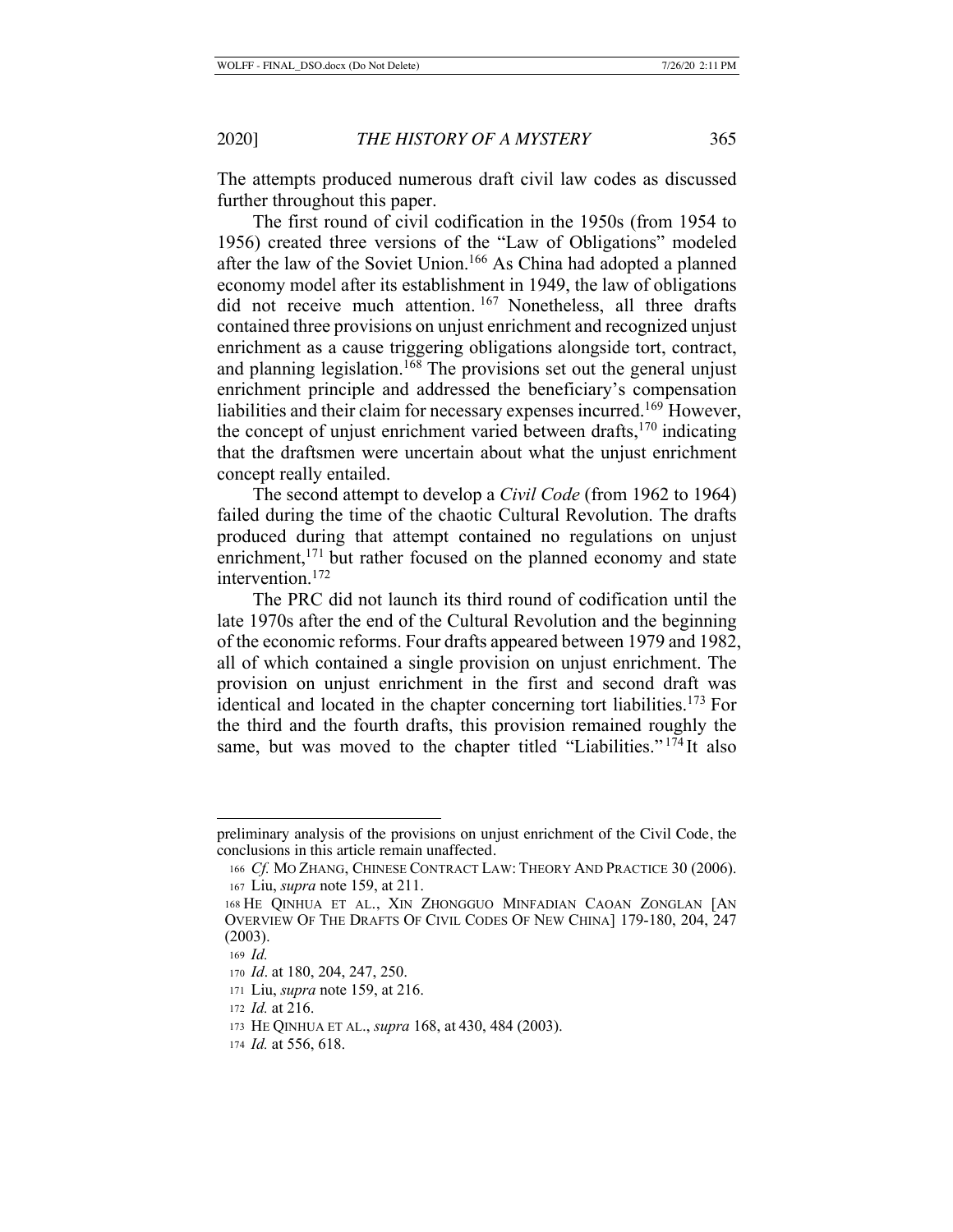clarified that benefits obtained without legal basis should belong to the state when the victim could not be traced.<sup>175</sup>

It was at this time when Chinese academics began researching the area of unjust enrichment. Prior to this, unjust enrichment was generally considered as an event which generated liabilities, rather than an obligatory right for citizens.<sup>176</sup>

The civil law codification was temporarily put on hold after the drafts were completed due to uncertainties regarding the direction of certain economic and legal reforms.  $177$  Instead, lawmakers promulgated a series of separate civil law statutes to meet the urgent needs of economic and social development. The *General Principles of Civil Law of PRC* ("*GPCL of 1986*") were promulgated in 1986,<sup>178</sup> playing the role of an interim and simplified version of a *Civil Code*. The *GPCL of 1986* defines unjust enrichment as a source generating obligatory rights in Article 92: "Where a person acquires benefits improperly without a legal basis and causes another's loss, the person shall return the benefits to the person suffering a loss."<sup>179</sup>

The *Supreme People's Court of the PRC* ("SPC") supplemented one judicial interpretation explaining the scope of the return of benefits obtained unjustly. It states that: "The returned unjust benefits shall include the original object and the fruits arising therefrom; other benefits obtained by using the enrichment obtained unjustly shall be taken over by the state after deducting the expenses of labour services overheads".180

The civil law draft produced in the fourth codification round in 2002 adopted Article 92 of the GPCL with no changes.<sup>181</sup>

As noted above, China is in the process of formulating a unified *Civil Code* scheduled for completion in 2020. As part of this endeavor, the *General Provisions of the Civil Law of the PRC* ("*General Provisions*") were promulgated on 15 March 2017, which will be the

<sup>175</sup> *Id.* The relevant additional sentence read as follows: "... When the person suffering the loss is unknown, the benefits should be transferred to the state...."

<sup>176</sup> Liu, *supra* note **Error! Bookmark not defined.**, at 217.

<sup>177</sup> ZHANG, *supra* note 166, at 111.

<sup>178</sup> Zhonghua Renmin Gongheguo Minfa Tongze [General Principles of Civil Law of the PRC] (promulgated by the Nat'l People's Cong., Apr. 12, 1986, effective Jan. 1, 1987, last amended Aug. 27, 2009) [hereinafter GPCL of 1986].

<sup>179</sup> GPCL of 1986, art 92.

<sup>180</sup> *Id.* Note that the wording of this provision is not completely clear as to the Chinese state's involvement.

<sup>181</sup> Fu Guangyu , "Zhongguo Minfadian Yu Bu Dang De Li: Huigu Yu Qianzhan" [The Chinese Civil Code and Unjustified Enrichment: Retrospect and Prospect] (2019) 1 Huadong Zhengfa Daxue Xuebao [ECUPL Journal] 116, 120.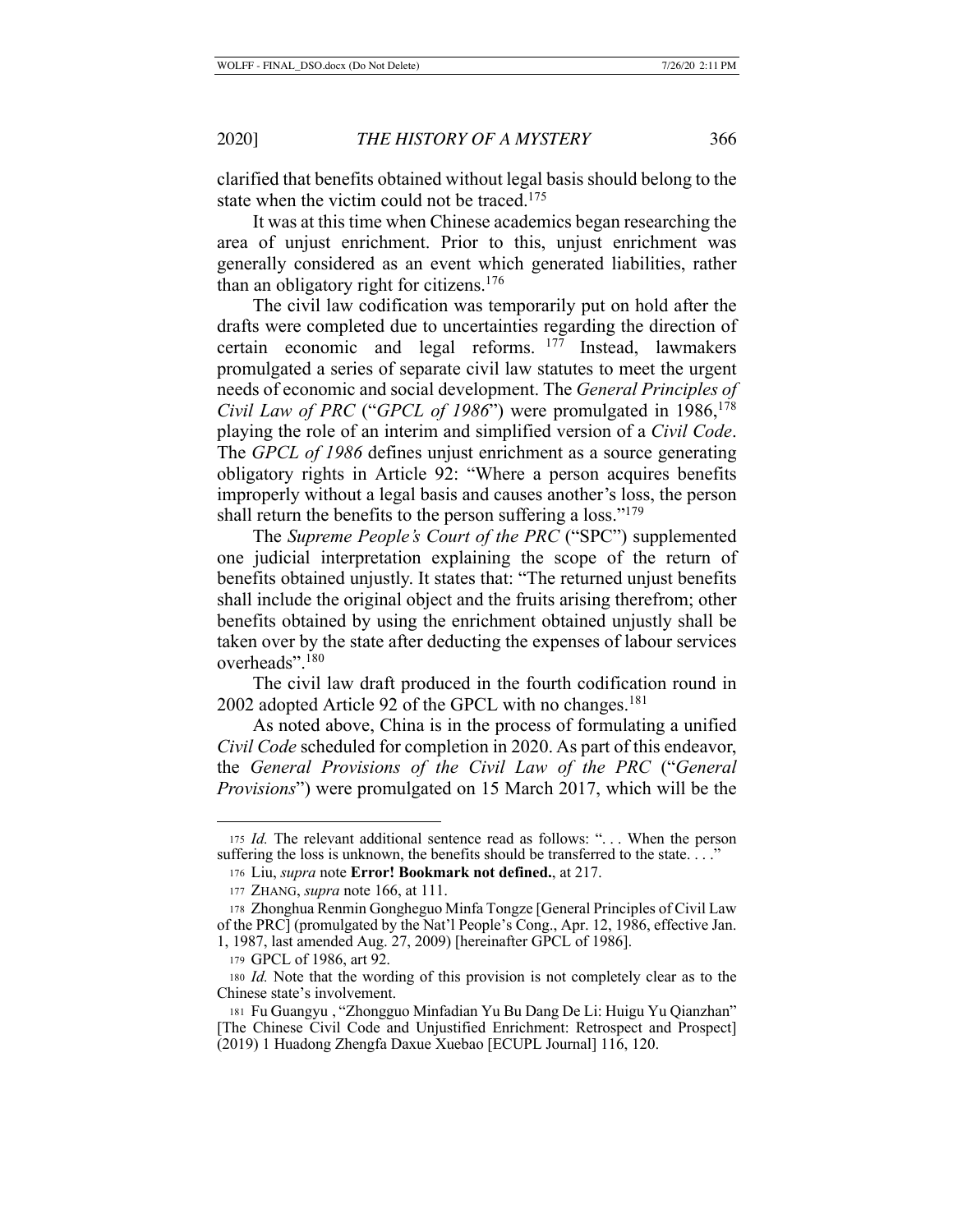first chapter of the future Civil Code.182 Like the *GPCL*, the *General Provisions* sets out general private law rules, but does not include those provisions concerning specific civil law subjects in the *GPCL*, e.g. contract, intellectual property and tort liability. Currently, the *GPCL* and the *Opinions on the GPCL of 1986* are not rescinded, and thus remain in force to the extent that they do not contradict the *General Provisions*. 183 In respect of the regulation of unjust enrichment, Article 122 of the *General Provisions* nearly reproduces Article 92 of the *GPCL.*<sup>184</sup>

Draft versions of other parts of China's new *Civil Code* (the "Draft") were submitted to the National People's Congress Standing Committee ("NPCSC") for first deliberation on August 28, 2018.185

The Draft contained five specific provisions on unjust enrichment in Chapter 28 of Book II, titled "Contract."186 These provisions set out the circumstances where restitution should be barred (Article 768), the restitutionary liability of defendants who knew or did not know the defect in the legal basis (Articles 769 and 770), third party restitutionary liability (Article 771), and emphasized that the law of unjust enrichment should apply where a person manages another's affairs as his own intentionally or mistakenly (Article 772). <sup>187</sup> Interestingly, these provisions were to a large extent similar to the regulations regarding unjust enrichment in the *Republican Civil Code*. A revised draft of Book II, "Contract" of the Draft was then submitted to the NPCSC on January 4, 2019, with no changes to the provisions on unjust enrichment. 188 However, the sub-chapter on unjust

<sup>182</sup> Zhonghua Renmin Gongheguo Minfa Zongze [General Provisions of the Civil Law of the PRC] (promulgated by the NPC, Mar. 15, 2017, effective Oct. 1, 2017).

<sup>183</sup> Zhonghua Renmin Gongheguo Lifa Fa [Legislation law of the PRC] (promulgated by the NPC on 15 March 2000, effective since 1 July 2000, last amended on 15 March 2015). According to Article 92 of the *Legislation Law of the PRC*, if the discrepancy arises between new provisions and old provisions, new provisions shall prevail.

<sup>184</sup> *Supra* note 178 at art. 92; *supra* note 182, art 122. Article 122 of the *General Provisions* stipulates: "A person suffering a loss due to another person's obtainment of unjust benefits without a legal basis is entitled to require such person to return the unjust benefits."

<sup>185</sup> *Minfa Dian Ge Fenbian* (Caoan) (Zhengqiu Yijian) [The Individual Books of the Civil Code (Draft) for Consultation], http://www.rcees.ac.cn/tz/tzgg/zlyghyjs/201809/W020180917470224477866.pdf.

<sup>186</sup> *Id.*

<sup>187</sup> *Id.*, at art. 768-72.

<sup>188</sup> Minfa Dian Hetong Bian (Caoan) (Er Ci Shenyi Gao) [The Book of Contract of the Civil Code (Draft) for Second Deliberation], http://www.sinotf.com/GB/102/1021/10212/2019-01- 04/3MMDAwMDMyODg3Mw.html.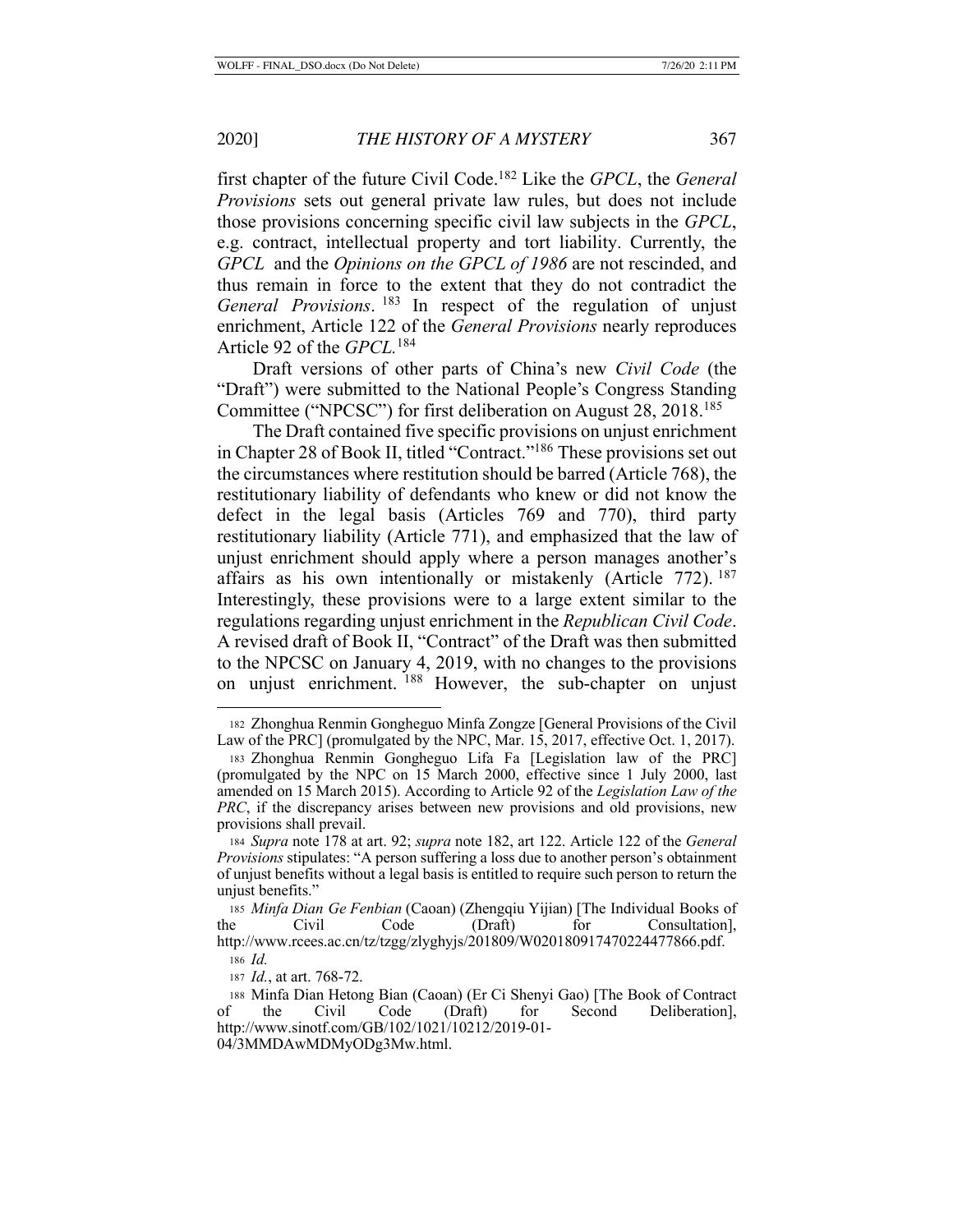enrichment is now interestingly located in Part III titled "Quasi-Contract" with the other sub-chapter of Part III "Quasi-Contract" titled "*Negotiorum Gestio*."189 The reason for such arrangement may be that provisions as to unjust enrichment and *negotiorum gestio* cannot fit into the six individual books of the Civil Code (the Rights *in Rem*, Contract, Personality Rights, Marriage and Family, Inheritance, and Tort Liability).

The Draft versions represent the first attempt to develop the Chinese law of unjust enrichment in recent decades. The China Academy of Social Sciences and the China Law Society had been entrusted to write up several draft proposals for the new *Civil Code*. 190 The process had started as early as in the year 2000. The provisions of the Draft versions on unjust enrichment mostly follow the proposals prepared by China Academy of Social Sciences. Professor Liang Huixing, who has been involved in civil law codification in China for decades, was in charge of the overall drafting,<sup>191</sup> and Professor Zou Hailin drafted the chapter concerning unjust enrichment in the proposal.192

In 2002, Professor Wang Liming of Beijing's Renmin University had been entrusted by the Legislative Affairs Committee of the NPCSC to prepare a draft of a part of the *Chinese Civil Code*, which was published in  $2004$ . <sup>193</sup> The provisions of his draft concerning unjust enrichment are similar to those of Professor Liang Huixing's

<sup>189</sup> *Id.*

<sup>190</sup> Liang Huixing, Minfa Dian Bianzuan Zhong De Zhongda Zhenglun, *Debates on the Important Issues in the Civil Law Codification*, 3 GANSU ZHENGFA XUEYUAN XUEBAO (J. GANSU POL. SCI. & L. INST.) 1, 5 (2018) (China).

<sup>191</sup> *See generally* LIANG HUIXING, ZHONGGUO MINFADIAN CAOAN JIANYIGAO [A PROPOSITIONAL VERSION FOR CIVIL CODE DRAFT OF CHINA], (3d ed. 2013).

<sup>192</sup> *Id*. at § 2 of Chapter 21*.*

<sup>193</sup> *See generally* WANG LIMING, ZHONGGUO MINFADIAN CAOAN JIANYIGAO JI SHUOMING [A PROPOSITIONAL VERSION FOR CIVIL CODE DRAFT OF CHINA AND ILLUSTRATION] (2004).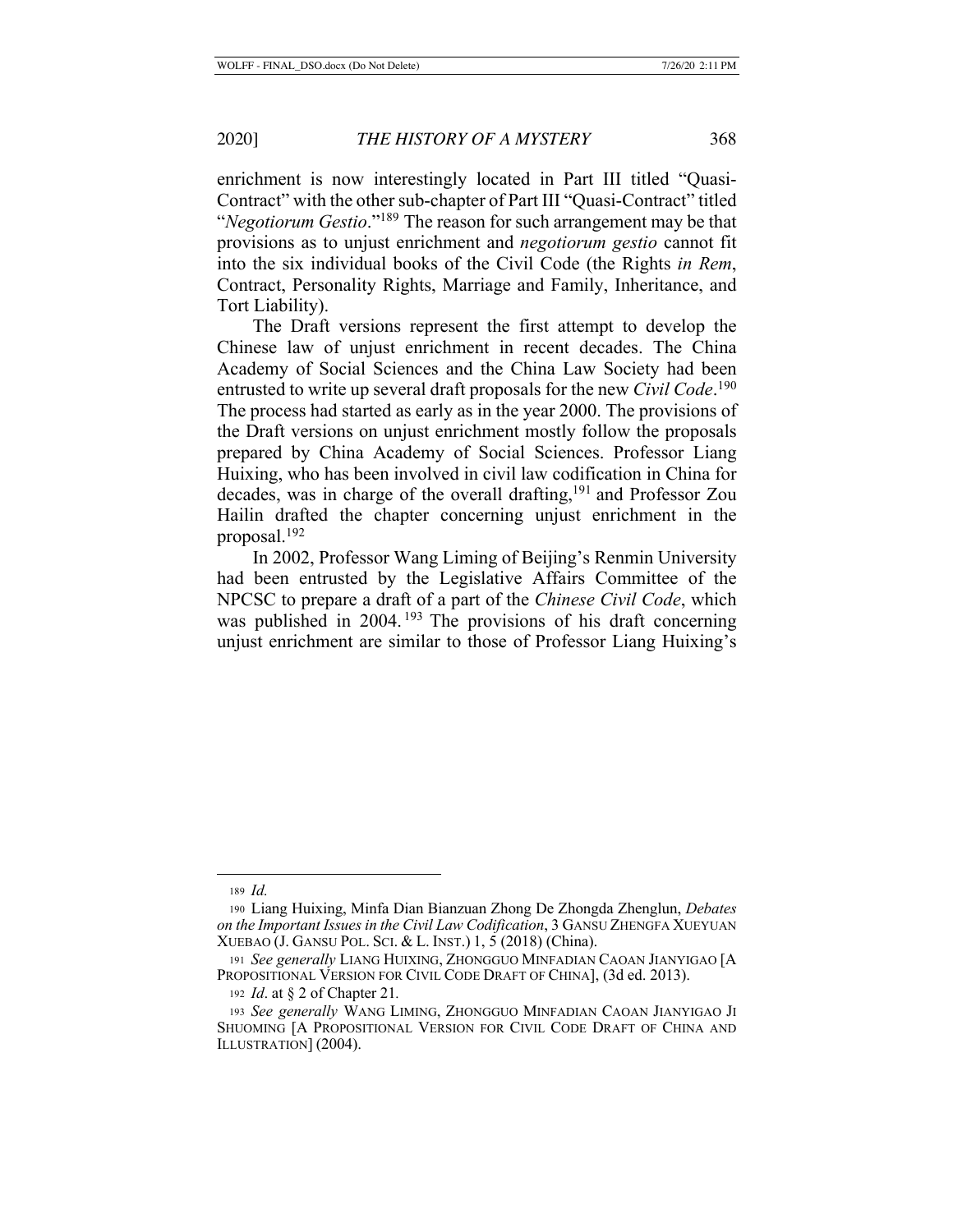proposal manuscript,194 and both relied heavily195 on the German *Civil Code*, 196 the Japanese *Civil Code*, and the *Civil Code* of Taiwan.197

# *B. Legal Sources*

Chinese law follows the civil law tradition in that it relies on codified rules promulgated by the legislature or authorized governmental bodies.198 Additionally, past court decisions have no precedential effect. However, the SPC has the authority to issue judicial interpretations which have full legal force.<sup>199</sup> Since 2013, China has developed a "Guiding Cases System" to standardize court practice,<sup>200</sup> yet these guiding cases are non-binding,<sup>201</sup> and none of the guiding cases published so far have addressed unjust enrichment scenarios.

<sup>197</sup> Due to historical reasons, the *Civil Code* of Taiwan is the *Republican Civil Code* amended over time. This partly explains why the provisions on unjust enrichment in the Draft are so similar to the provisions of the *Republican Civil Code*.

<sup>194</sup> *See id.* at 161; LIANG, *supra* note 191, at 142-43.

<sup>195</sup> ZHONGGUO MINFADIAN CAOAN JIANYIGAO FU LIYOU: ZHAIQUAN ZONGZE BIAN [A PROPOSITIONAL VERSION WITH REASONS FOR CIVIL CODE DRAFT OF CHINA ON THE BOOK OF GENERAL PROVISIONS OF OBLIGATORY RIGHTS] 18-38 (Liang Huixing ed., 2013). The French *Civil Code*, Macau's *Civil Code* and the Austrian *Civil Code* were also mentioned, but less frequently.

<sup>196</sup> LIANG HUIXING, ZHONGGUO MINFADIAN CAOAN JIANYIGAO FU LIYOU: ZHAIQUAN ZONGZE BIAN (A PROPOSITIONAL VERSION WITH REASONS FOR CIVIL CODE DRAFT OF CHINA ON THE BOOK OF GENERAL PROVISIONS OF OBLIGATORY RIGHTS) 18-38, (2013). (The French *Civil Code*, Macau's *Civil Code* and the Austrian *Civil Code* were also mentioned, but less frequently).

<sup>198</sup> Zhonghua Renmin Gongheguo Lifa Fa ( 立法法 ) [Law on Legislation] (promulgated by the Standing Comm. Nat'l People's Cong., Mar. 15, 2000, effective Jul. 1, 2000; last amended Mar. 15, 2015) 2015 STANDING COMM. NAT'L PEOPLE'S CONG. GAZ. (China).

<sup>199</sup> Quanguo Renmin Daibiao Dahui Changwu Weiyuanhui Guanyu Jiaqiang Falü Jieshi Gongzuo De Jueyi [Resolution of the Standing Committee of the National People's Congress Providing an Improved Interpretation of the Law] (promulgated by the Standing Comm. Nat'l People's Cong., June 10, 1981, effective the same date) 1981 2015 STANDING COMM. NAT'L PEOPLE'S CONG. GAZ. (China).; CHEN, L., & DIMATTEO, CHINESE CONTRACT LAW: CIVIL AND COMMON LAW PERSPECTIVES 3,7 (Larry A. DiMatteo ed., 2018).

<sup>200</sup> Guanyu Anli Zhidao Gongzuo de Guiding [Provisions on Case Guidance] (promulgated by the SUP. PEOPLE'S CT., November 26, 2010, effective the same date) 2010 (China).; *cf.* for the system in general, Stanford University Law School, *China Guiding Cases Project*, CGCP, https://cgc.law.stanford.edu.

<sup>201</sup> Wolff, *Comparing Chinese Law … But with Which Legal Systems?*, s*upra* note 4, at 168.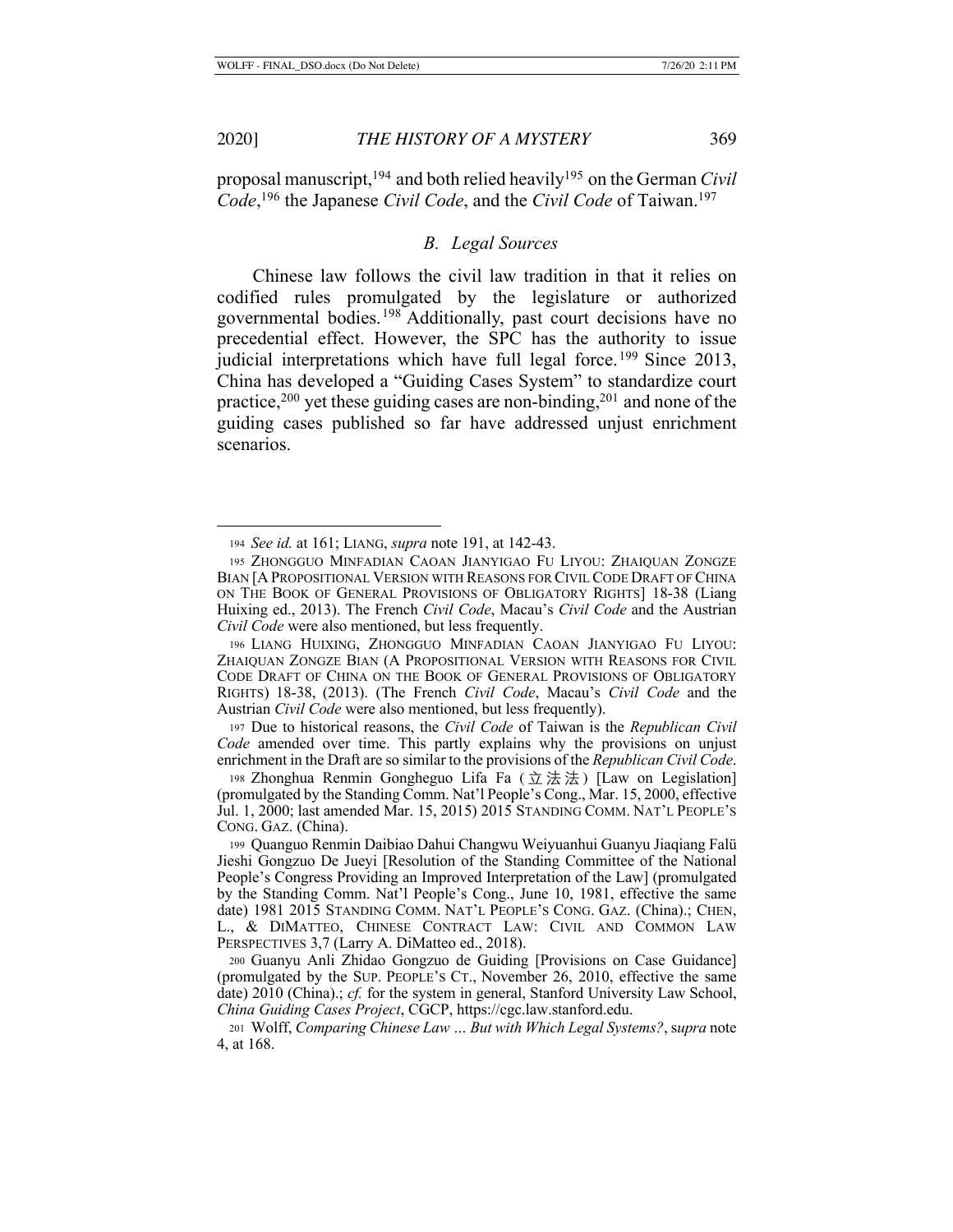*C. Basic Rule(s)* 

As explained above,<sup>202</sup> the law of unjust enrichment currently in force in China only consists of one legal provision and one judicial interpretation, which is Article 122 of the *General Provisions*, supplemented by Article 131 of the *Opinions on the GPCL.*<sup>203</sup>

# *D. What is the Function of the Chinese Law of Unjust Enrichment?*

 There is no unanimous view regarding the function of the Chinese law of unjust enrichment. The above historical review in section  $IV(A)$ of this article indicates that the doctrine of unjust enrichment may accord with traditional Chinese social values, i.e., that one should not benefit at the cost of others. It is unlikely, however, that the law of unjust enrichment has been preserved in China because it accords with the traditional Chinese values. As also shown throughout the above sections, a Chinese unjust enrichment doctrine seems to be more indicative of a legal transplantation process over the years. Ultimately, the law of unjust enrichment serves as a corrective aid, which applies when no other law allows retrieval of enrichments gained without a legal justification, thus functioning as a final resort in pursuit of fairness and justice.

# *E. What can be Claimed under the Chinese Law of Unjust Enrichment?*

According to Article 131 of the *Opinions on the GPCL*, a plaintiff claiming unjust enrichment can seek the return of the object obtained without legal basis and fruits arising therefrom. The in-kind return therefore appears to be the primary remedy. The current Chinese law of unjust enrichment does not offer any specific rules on the legal consequences if the unjustly received benefits have been destroyed, damaged, lost, or cannot be returned, as is the case for the supply of services or the use of another's property.<sup>204</sup>

<sup>202</sup> *See* discussion *supra* Section IV(A).

<sup>203</sup> *See* discussion *supra* Section IV(A).

<sup>204</sup> The specific provisions of unjust enrichment in the Draft neither explain the scope of unjustly obtained benefits to be returned nor the mode of return.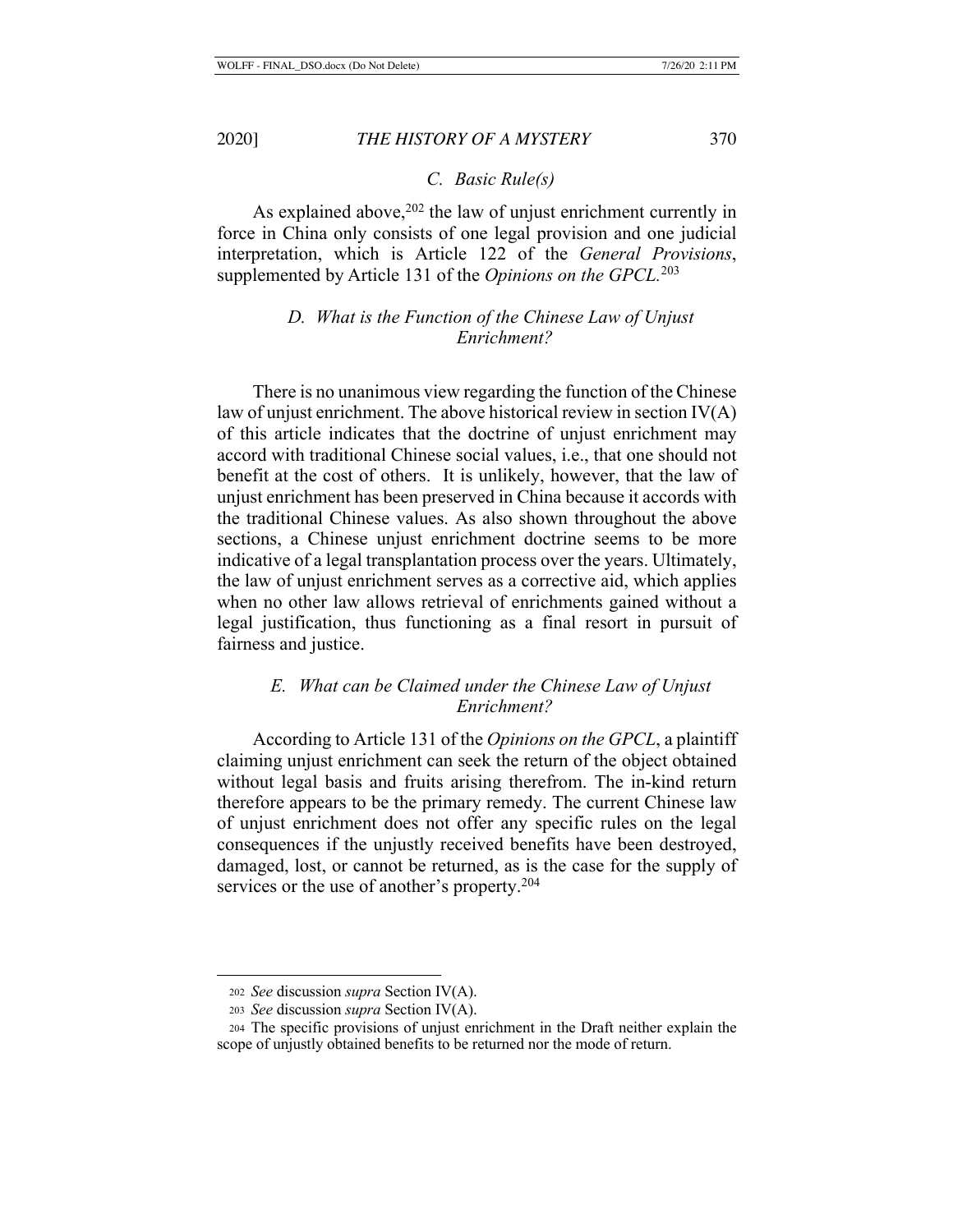## V. COMPARATIVE ANALYSIS

# *A. General*

The previous sections have outlined milestones of the development of the law of unjust enrichment in Germany, England, and China. This section now attempts a meta-level comparative analysis. Again, it is important to note that this analysis is not concerned with the detailed stipulations of the unjust enrichment regimes in the three jurisdictions over time, but rather it aims to explore if there are similar key factors which have shaped the historical development of this area of law despite the obvious differences of the three legal systems.

The comparative analysis is structured along three hypotheses which are tested in subsequent sections. The first hypothesis, as further discussed in Section V(C), is that in all three jurisdictions, the development of the law of unjust enrichment was driven by legal academia. According to the second hypothesis, as further discussed in Section V(D), German law with its Roman law roots stood as a model for the design of the English and the Chinese unjust enrichment doctrines, thus continuing the errors of the unjust enrichment rules of the German *Civil Code*. The final hypothesis, as further discussed in Section V(E), concerns the very fundamentals of the law of unjust enrichment. It suggests that the very basic idea underpinning the law of unjust enrichment was flawed all along, thus causing theoretical and practical difficulties not just in Germany, England, and China, but also in other jurisdictions that maintain unjust enrichment regimes.

To set the scene for testing these hypotheses, we first summarize the development of the law of unjust enrichment as follows.

# *B. Key Factors Which Have Shaped the Historical Development of the Law of Unjust Enrichment in Germany, England, and China*

Prior to the enactment of the German *Civil Code* in 1900, the German law of unjust enrichment relied on Roman law as interpreted and applied in a rather unsystematic way by contemporary legal practice. The enactment of the German Civil Code in 1900 did not improve the situation. The section on unjust enrichment of the German *Civil Code* still took reference to the Roman *actiones* system and was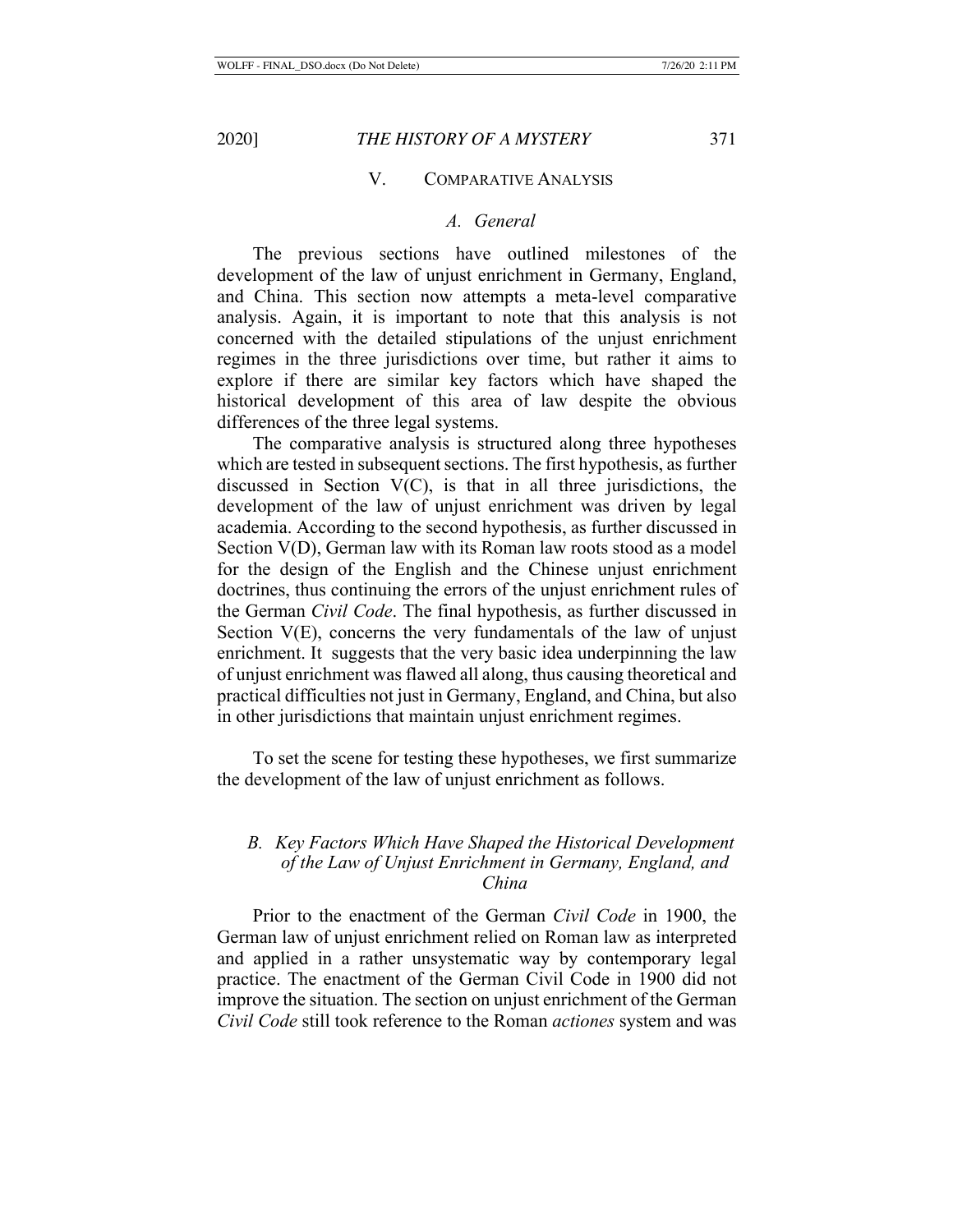potentially also influenced by other schools of thought, such as the natural law doctrine of restitution. However, most importantly it saw that the law of unjust enrichment was based on one single principle which serves as the basis of all unjust enrichment claims. This approach, however, failed to anticipate later doctrinal developments. In particular, the drafters of the German *Civil Code* did not consider that it was necessary to acknowledge "fundamental functional and doctrinal differences between different claims collected under the heading of unjustified enrichment,<sup>3205</sup> (e.g., that a distinction between performance-based and non-performance based unjust enrichment,<sup>206</sup> and probably also other claim types, is required).<sup>207</sup>

While the single-principle approach was also adopted in other jurisdictions, there are two important distinguishing features of the German law of unjust enrichment. First, the fact that the German law of unjust enrichment is codified makes changes extremely difficult, despite the commonly acknowledged problems of the statutory wording. In fact, the development of the German law of unjust enrichment after the enactment of the German *Civil Code* was dominated by attempts to justify deviations from the statutory text, which had been drafted in different times without knowledge of future developments, in particular, without appreciation of the necessary distinction between performance-based unjust enrichment claims from claims concerning unjust enrichment by other means.<sup>208</sup> It is not surprising that this has led to many problems and controversies.

Second, because German private law adopts the principle of abstraction, $209$  some tool is needed to undo those property transfers, which are paradoxically valid despite the lack of a basis in law. The law of (performance-based) unjust enrichment provides this tool, and

<sup>205</sup> Jansen, *supra* note 10, at 125 ("premature"); FIKENTSCHER & HEINEMANN, *supra* note 35, at 858 ("The fundamental differentiation between performance-based *condictio* and non-performance based *condictio* is reflected by the law in an only unsatisfactory manner.") (translation by the authors).

<sup>206</sup> Dieter Reuter, *2. Teilband*, *in* UNGERECHTFERTIGTE BEREICHERUNG [UNJUSTIFIED ENRICHMENT] 632 (Dieter Reuter & Michael Martinek eds., 2d ed. 2016).

<sup>207</sup> Jansen, *supra* note 10, at 135; Schäfer, *supra* note 17, at 2591. *Cf.*  FIKENTSCHER & HEINEMANN, *supra* note 35 (listing seven types of performance based and six types of non-performance-based unjust enrichment claims); LOEWENHEIM, *supra* note 24, at 13-14; Reuter, *supra* note 206, at 190-191, 602.

<sup>208</sup> Jansen, *supra* note 10, at 135 ("[T]oday there is a huge gap between the wording of the codes' general clauses on unjustified enrichment and the law as it is actually applied."); Reuter, *supra* note 206, at 602.

<sup>209</sup> *See* discussion *supra* Section II(D).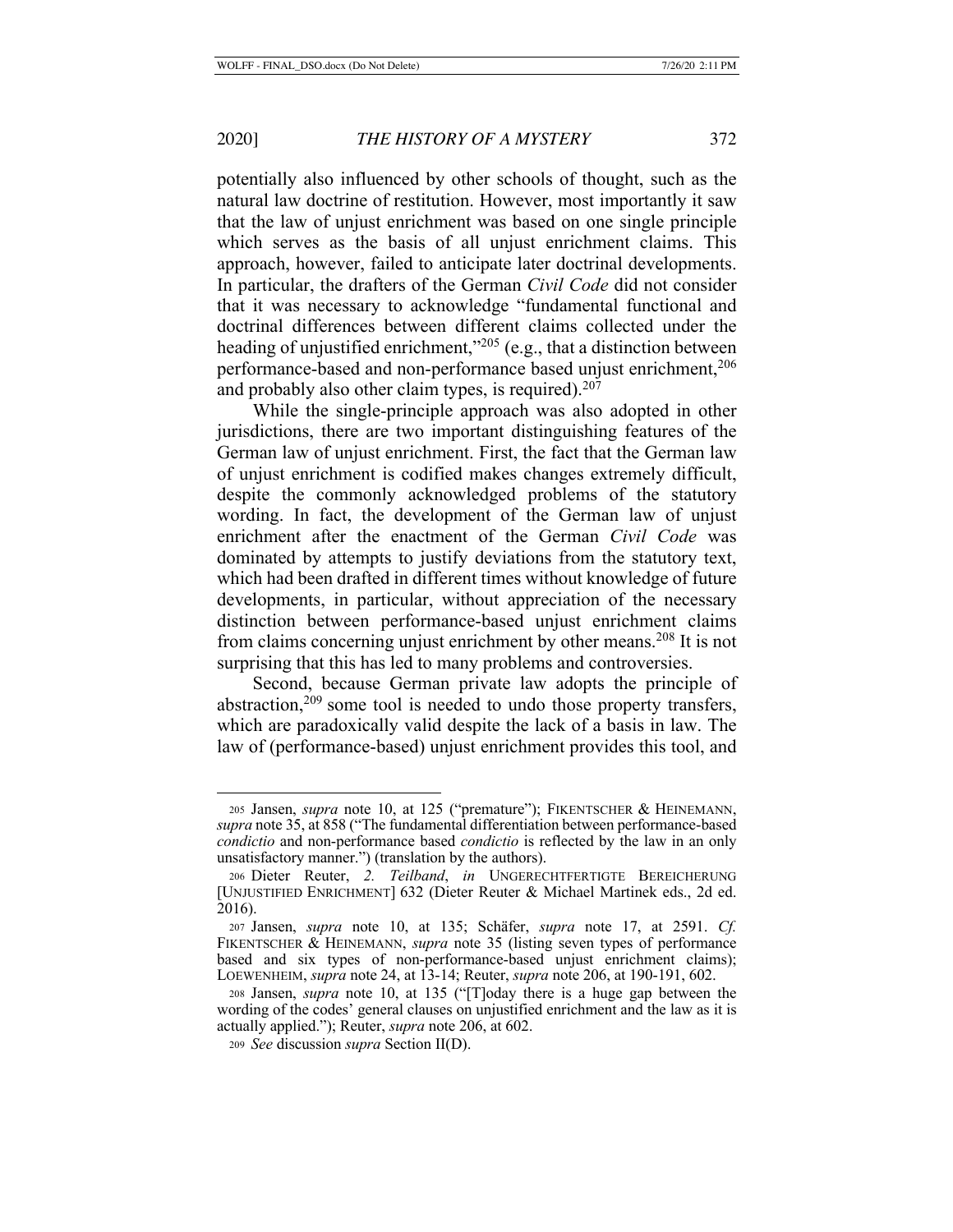thus fulfills an important function within the German private law system.

The English law of unjust enrichment has mainly been shaped by two authoritative cases decided by judges who shared many common characteristics. Lord Mansfield and Lord Goff were both born in Perthshire in Scotland, both well versed in Roman law, and both known as not averse to looking to continental European jurisdictions for solutions to the problems they faced in their judicial work. Lord Mansfield was renowned for bringing equity into the common law at a time when the courts of Chancery and common law were jurisdictionally separate. Lord Goff advocated the availability of the remedies of equity for common law actions and borrowed from civilian jurisdictions.210

Lord Goff was one of the foremost academic-judges, and there is no area of the English common law which has been subject to so much influence from academic debate as the "cult of restitution" and the common law action for unjust enrichment. The debate regarding the existence, function, and value of restitutionary remedies also from the United States was influential in casting Lord Goff's writings, which became "Goff & Jones: The Law of Restitution." 211 Subsequently, the writings of professors Birks, Smith, and Burrows, amongst others, have helped shape the modern law of unjust enrichment, arguably adding to "the glorious uncertainty of the Law," 212 with Lord Carnwath noting in *Bank of Cyprus UK Ltd. v. Menelaou*:

I should make brief reference to some of the academic discussion, if only to note the lack of consensus on the issues before us. Indeed, there are few more hotly debated issues among specialist academics in this field than the scope of the remedies, personal or proprietary, for unjust enrichment.<sup>213</sup>

The Chinese law of unjust enrichment finds its historical roots in the late Qing dynasty and is a product of legal transplant. Although

<sup>210</sup> *See White v. Jones* [1995] 2 AC 207 (UK) (where Lord Goff famously borrowed from German law in deciding that a solicitor owed a duty of care to proposed beneficiaries under a will he was drafting).

<sup>211</sup> Kull, *supra* note 98.

<sup>212</sup> As proposed in a toast given in 1756 by Mr. Wilbraham in Serjeant's Hall following Lord Mansfield having overruled several ancient legal authorities. *See*  Julius J. Marke, *The Glorious Uncertainty of Law Librarianship*, 57 LAW LIBR. J. 2 (1964).

<sup>213</sup> *Bank of Cyprus UK Ltd v. Menelaou* [2015] UKSC 66 (UK).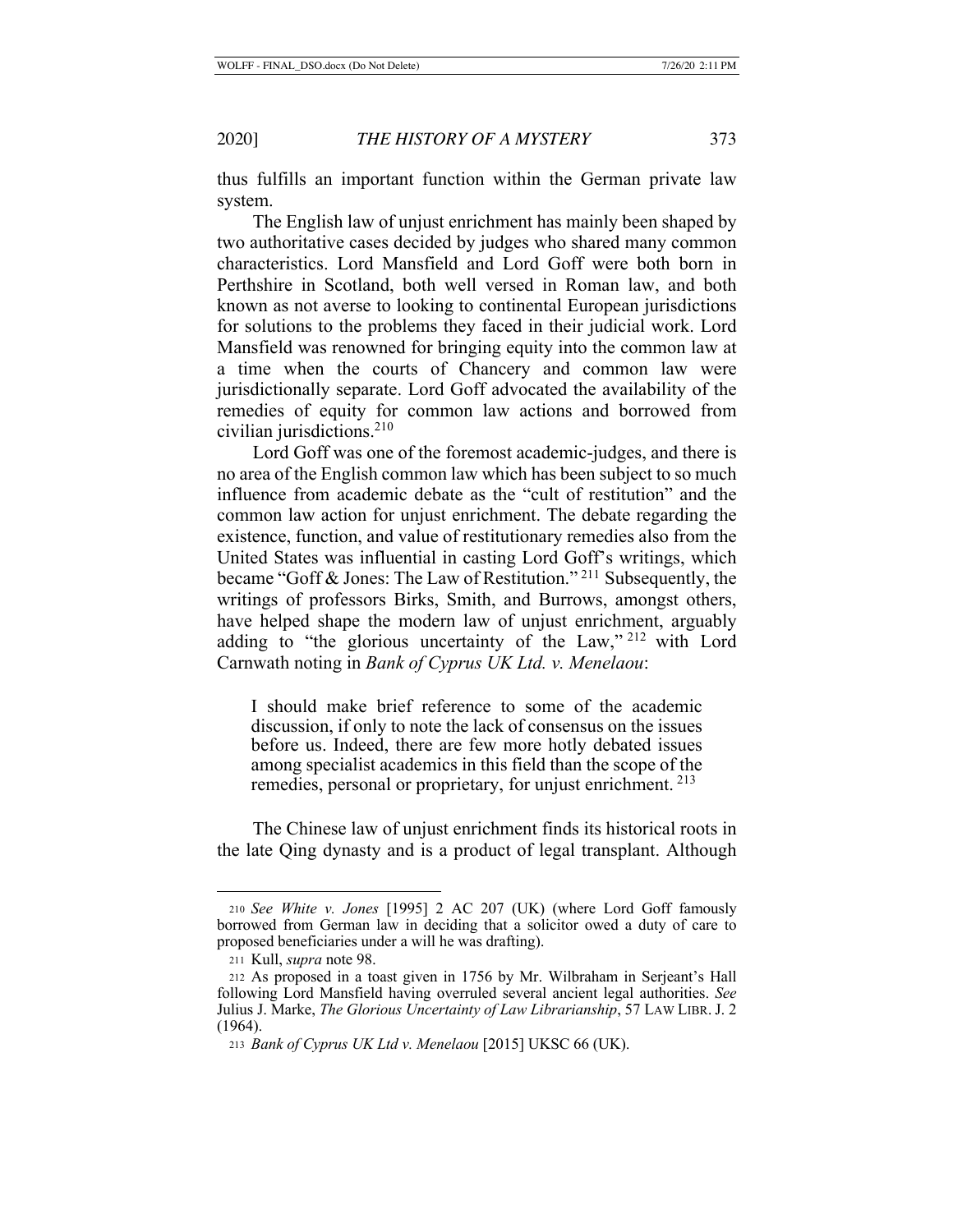China has been through tremendous transitions from feudalism to the current socialist system, China's legal system has never seen an absolute break from the past. The Qing government's reception of the civil law tradition laid the foundation for the Chinese law of unjust enrichment, using German law as the archetype but without sufficient reflection on the viability of the German-style law of unjust enrichment imposed in China. Later codification, as well as draft legislation and legislative initiatives, do not seem to have paid very much attention to the law of unjust enrichment, but have apparently as well relied directly or indirectly via references to Japanese or Taiwanese law on the German model.

There is one interesting aspect of the historical development of China's law of unjust enrichment that mirrors China's conversion to a socialist state in 1949. This is the fact that drafts of a Chinese *Civil Code* published in the early 1980s<sup>214</sup> allocated unjust enrichments to the State if a party which has suffered a loss as a result to the unjust enrichment cannot be identified. This very unique feature will be discussed further in this article's comparative analysis below.<sup>215</sup>

The law of unjust enrichment has developed against very different backgrounds in Germany, England, and China. Apart from the adoption of the general unjust enrichment concept, the detailed rules are not the same. However, there is one aspect that all three jurisdictions have in common: the current state of the law of unjust enrichment is equally unsatisfying. It is complex and disputed in all its facets in Germany and England to the extent that it is almost impractical. It is overly simplistic and completely under-researched in China. The question is whether there are similar reasons for the problems which seem to dominate this area of law.

# *C. Hypothesis No. 1: The Law of Unjust Enrichment Is a Product of Academic Ambitions*

The historical survey above  $216$  showed that in Germany, the development of the law of unjust enrichment was driven by academics. Friedrich Carl von Savigny's attempts to identify the one single principle which underscores the Roman *actiones*, Professor Fritz Schulz's claim that the law of unjust enrichment aims to remedy the infringement of rights, and finally the discovery by Professor Walter Wilburg that a distinction must be made between performance-

<sup>214</sup> *See* the discussion *supra* Section IV (A).

<sup>215</sup> *See* discussion *infra* Section V(D).

<sup>216</sup> *Supra* Section II (A).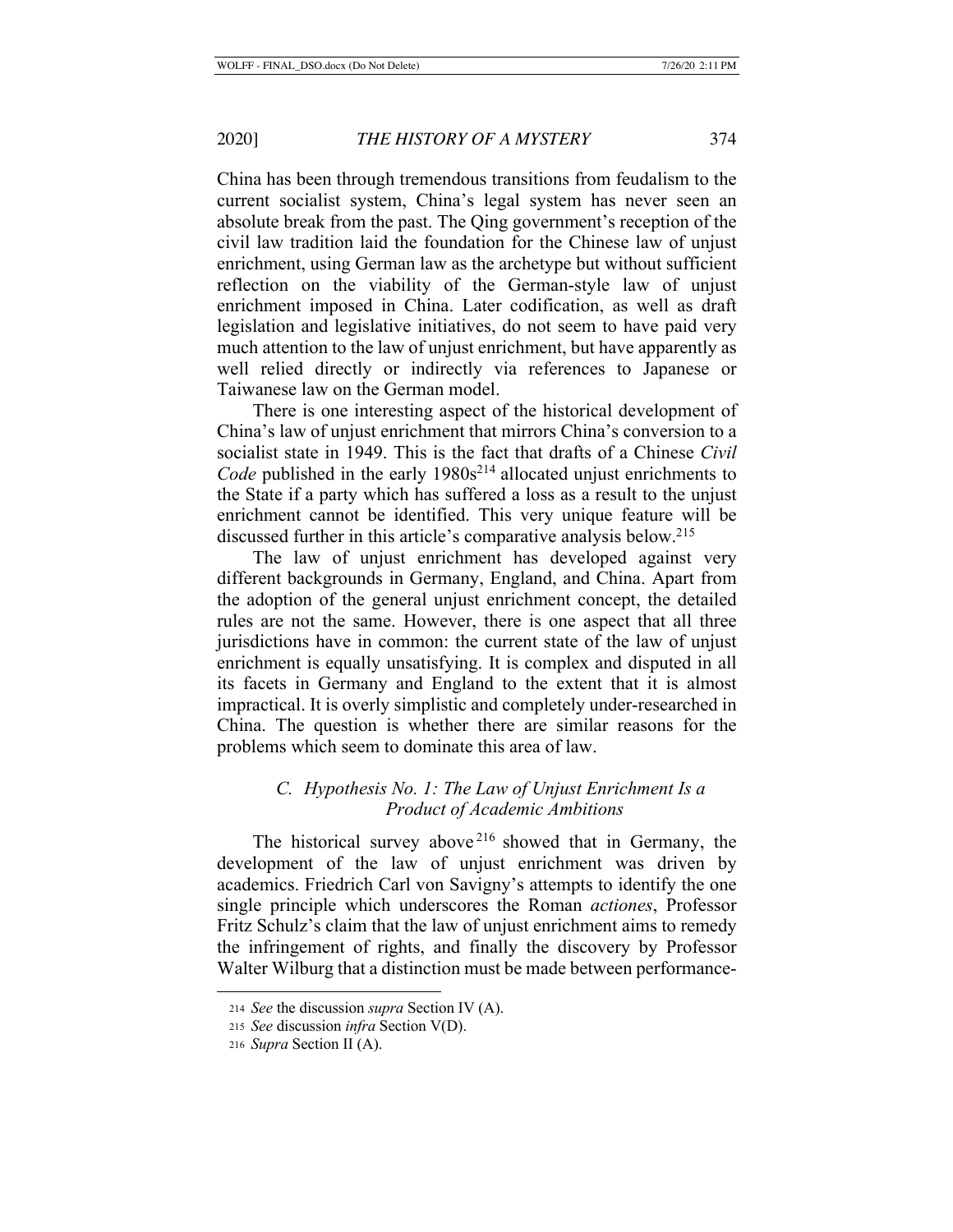based enrichment and enrichment by other means $^{217}$  are all milestones for the German law of unjust enrichment, which was developed through German legal academia. Furthermore, the often fierce academic disputes over the successes and failures of the German law of unjust enrichment are well-known and may have contributed to the overall confusion in this area of law.

While the influence of academic work on Germany's legal practice in general is acknowledged, the same cannot be said about England.218 It is therefore surprising to note that the English law of unjust enrichment was also heavily influenced by academics, or at least by judges with academic interests.<sup>219</sup> As explained above,<sup>220</sup> the works of Lord Goff with his broad academic interests and Professor Gareth Jones stand out in this respect. Like in Germany, the academic debate regarding the law of unjust enrichment has remained vibrant, and even very fundamental issues are nowadays highly controversial.

China is altogether different. While the provisions on unjust enrichment of the latest draft of a Chinese *Civil Code* have been prepared by professors, this was not done as an academic exercise in the sense of an idea-driven development of new ideas, but contract work for lawmaking bodies.<sup>221</sup> Otherwise, it appears that the influence of academia on the development of the law of unjust enrichment in China has not been very strong. In this context it also important to note that the law of unjust enrichment has in no way been a prominent theme in China's modern private law theory and practice.

Leaving China aside, one may speculate that the involvement of academics in the development of the law leads to a higher level of sophistication or—put more bluntly—a more theoretical approach which may not necessarily reflect practical needs. Indeed, some do believe that academics engage in academic discourse for the sake of the discourse rather than for pragmatic solutions. Furthermore, all this could lead to the suspicion that the strong academic involvement in the development of the German and English law of unjust enrichment was one of the roots of the problem with modern unjust enrichment doctrine. However, while academic work has driven the development of the law of unjust enrichment in Germany and England, there is no hard evidence that the impact of such work has led to (mainly)

<sup>217</sup> *See* discussion *supra* Section II(A).

<sup>218</sup> For a detailed discussion of the perception and reality, *see* NEIL DUXBURY, JURISTS AND JUDGES: AN ESSAY ON INFLUENCE (2001).

<sup>219</sup> *See* discussion *supra* Section III(A).

<sup>220</sup> *Id.*

<sup>221</sup> *See* discussion *supra* Section IV(A).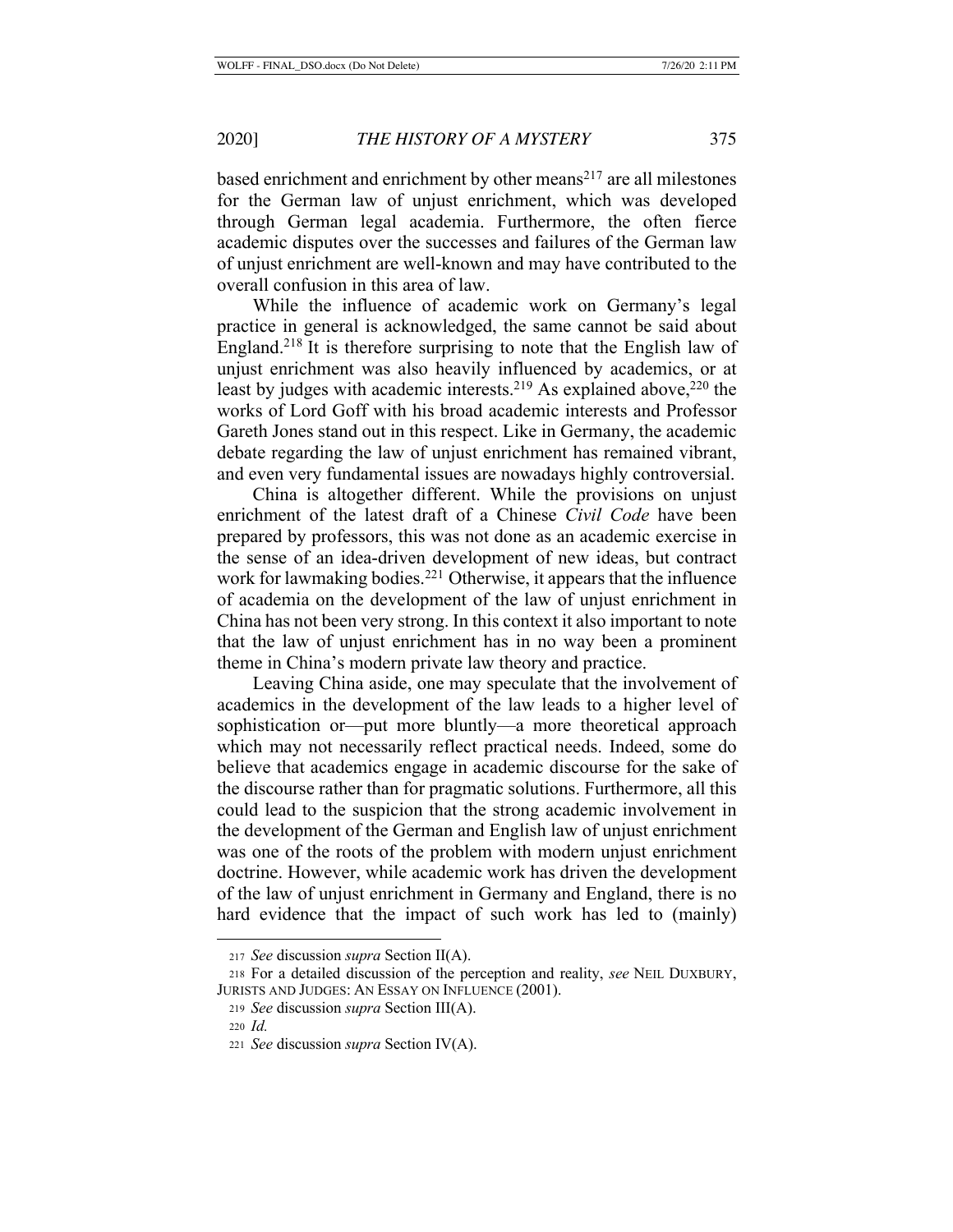negative outcomes. What the above historical survey has demonstrated, however, is that academics and academically minded judges in England and China have considered and relied on foreign law to address problems of and thus shape domestic law.<sup>222</sup>

# *D. Hypothesis No. 2: The Law of Unjust Enrichment in England and China Is a Continuation of German Errors*

As discussed earlier in this article,<sup>223</sup> the relevant section of the German *Civil Code* governing unjust enrichment was drafted pursuant to disputed and untested theories with reference to the Roman *actiones*  system and in ignorance of subsequent doctrinal developments. In particular, the drafters of the German *Civil Code* founded the law of unjust enrichment on one general principle. They did not envisage and could therefore not incorporate the later realization that a distinction must be made between performance-based enrichments and enrichments by other means.<sup>224</sup> As a result, the text of the German *Civil Code* reflects differing, partly contradicting, and premature approaches to unjust enrichment law in general and to specific questions of this field. The resulting complexity and confusion was previously outlined above in Section V(A).

As stated previously, the development of the Chinese law of unjust enrichment<sup>225</sup> has heavily relied on German law.<sup>226</sup> At times, the Chinese law of unjust enrichment was essentially a carbon copy of the German codification.<sup>227</sup> If the German law of unjust enrichment has had such a strong influence on the development of unjust enrichment rules in China, then it can be safely assumed that the main problems of the German system have been adopted as well.

It is questionable if the same can also be said for the development of the English law of unjust enrichment. While it stands to reason that civil systems, including Roman law, have had their impact, the United States' *Restatement of Unjust Enrichment* was certainly influential as well.<sup>228</sup> Blaming (only) German law for the difficulties of the current English law of unjust enrichment, therefore, does not seem to do be appropriate. In particular, this is true because the post-First and

<sup>222</sup> *See* discussion *supra Section* III (A) and IV (A).

<sup>223</sup> *Supra* Section II (A).

<sup>224</sup> *Supra* Section II(A).

<sup>225</sup> *Id.*

<sup>226</sup> *See* discussion *supra* Section III(A).

<sup>227</sup> *See* discussion *supra* Section IV(A).

<sup>228</sup> *See* discussion *supra* Section III(A).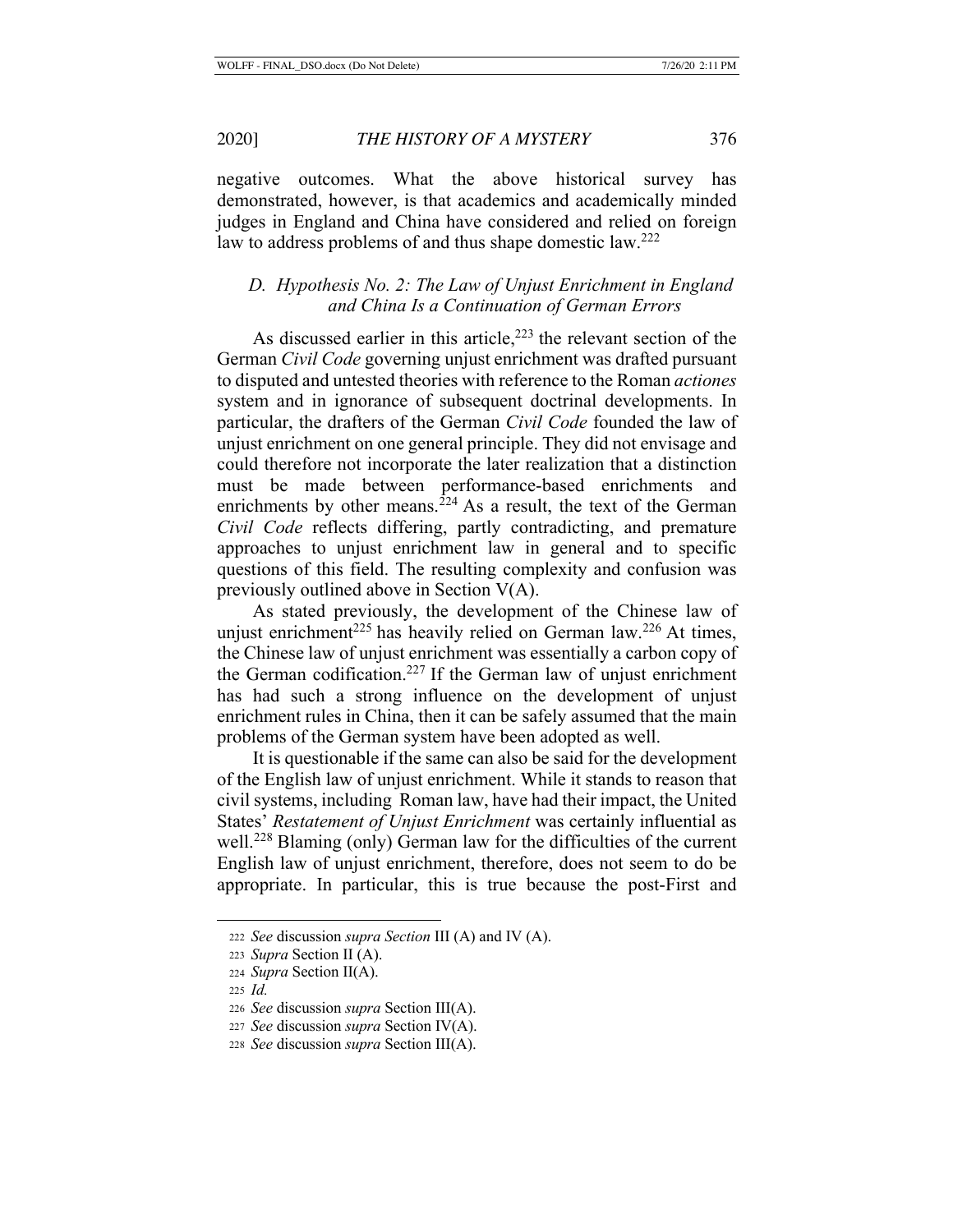Second World War debates would have studiously avoided any connection to German law, and instead emphasized Roman law, or even U.S. law. What can be observed, however, is that similar to German and Chinese law, English law also eventually incorporated the law of unjust enrichment as one which is based on one single unjust enrichment law principle.<sup>229</sup> The next logical question would therefore be whether adherence to this principle is the source of the problems in all three jurisdictions.

# *E. Hypothesis No. 3: The Law of Unjust Enrichment Itself is a Misperception*

The core notion of the law of unjust enrichment follows the single basic principle that those who have unjustifiably gained something without legal basis must return it.

Speaking in abstract terms, one person obtains an advantage at the expense of another without any agreement or final legal allotment. Formulated in a more concrete way, however, this covers circumstances from almost areas of private law.230

This idea is reflected in Pomponius' famous statement that "[b] by the law of nature it is just that no one should be enriched by another's loss or injury.."231 This notion has been adopted by the German *Civil Code*, <sup>232</sup> and it is also the *ratio legis* of the English and the Chinese laws of unjust enrichment. 233 Intriguing as this idea sounds, it may be overly-simplistic and thus have blurred the view of what the law of unjust enrichment can or should do, and why.<sup>234</sup> Two fundamental observations have to be made in this regard.

<sup>229</sup> *Supra* Section III (A).

<sup>230</sup> Schäfer, *supra* note 17, at 2581 (translated by the authors).

<sup>231</sup> S.P. SCOTT, THE CIVIL LAW, 4 THE ENACTMENTS OF JUSTINIAN: THE DIGESTS (PANDECTS), Book XII, Tit. 6(14), *supra* note 20.

<sup>232</sup> *See* discussion *supra* Section II(A).

<sup>233</sup> *See* discussion *supra* Sections III(A) & IV(A).

<sup>234</sup> Stevens, *supra* note 131, at 576 ("The subject lacks even the weak formal unity of being concerned with the same kind of 'enrichment,'"); *id.* at 600 ("The first problem is the continued use of the unified concept of unjust enrichment . . ."); *see also* Smith, *Restitution: A New Start?*, *supra* note 126, at 93 (". . . the problem is this: Birks, and others, have assumed or taken for granted that all examples of liability in the law of unjust enrichment fall under a single cause of action, and so must be treated alike in a strong sense, the elements of the claim must be the same, the defences must be the same, the things that are not relevant . . . must be the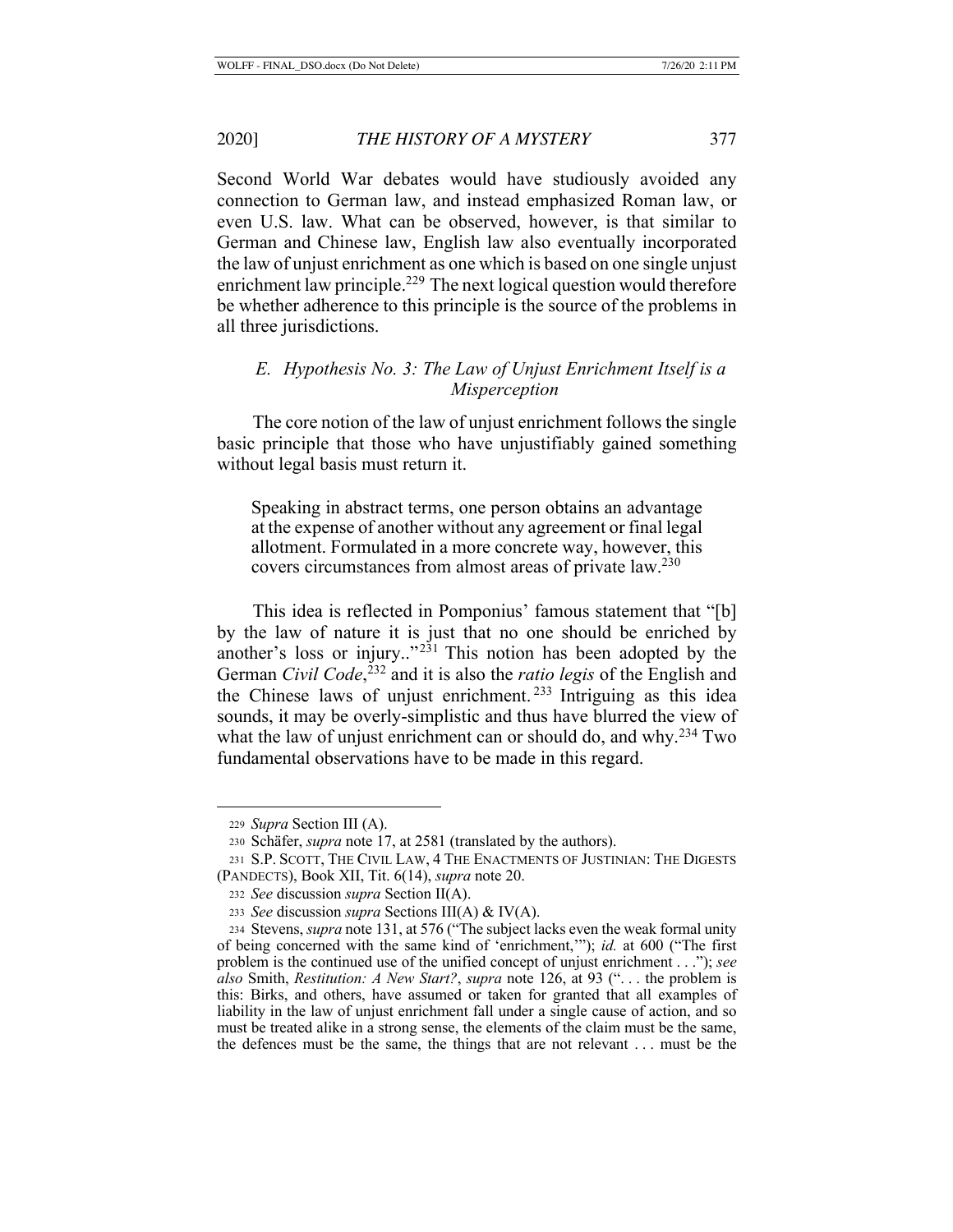First, Pomponius' statement alone does seem to imply that there is one general principle which underpins all claims in unjust enrichment. The drafters of the German *Civil Code* adopted this idea, and England and China followed. It must not be forgotten, however, that in Pomponius' time, different actions were available, and abovereferenced statement was just one option of many.<sup>235</sup> Furthermore, the prevailing opinion in Germany now assumes—correctly, in the authors' view—that the regulation of unjust enrichment scenarios must distinguish between different enrichment modes. <sup>236</sup> This, however, makes it almost impossible for all unjust enrichment claims to be based upon the same general principle. In other words, upholding the claim that the law of unjust enrichment is based on one single principle, even though different enrichment scenarios require somewhat different regulatory treatment, is an invitation for confusion and practical problems, and has led to precisely this result.

Second, the general focus of the law of unjust enrichment is on the enrichment of the party who has gained benefits without legal basis. The enrichment without legal justification is not only seen as the ultimate rationale, but also as determinative of the scope of enrichment claims and possible defenses. Accordingly, the enrichment of the debtor has named this entire area of law.

Why, however, should it be the enrichment of defendants and not rather the loss of claimants in unjust enrichment claims which is most important concern in this area of law? Imagine the situation where a person is enriched without a legal basis, but without any loss on the part of anybody else. Would a private law regime, which is concerned with the relationships between private parties, even consider stripping the enriched party of its benefits in circumstances of this  $\text{kind?}^{237}$ Private law does not carry any penal functions,  $238$  and in any event it would not be clear what an "enriched" person should be punished for even if there were no legal basis for such enrichment. Consequently, the focus of this entire area of law could be wrong. Contrary to conventional understanding, the starting point in all unjust enrichment cases might rather be the loss on the part of the claimant.

same."). *But cf.*Andrew Burrows, *In Defence of Unjust Enrichment*, 78 CAMBRIDGE L. J. 521 (refuting Stevens and Smith).

<sup>235</sup> *See* discussion *supra* Section II(A).

<sup>236</sup> *Cf.* discussion *supra* Section II(A); *see also* LOEWENHEIM, *supra* note 24, at 14.

<sup>237</sup> *Cf.* WOLFF, ZUWENDUNGSRISIKO UND RESTITUTIONSINTERSSE, *supra* note 24, at 183-188.

<sup>238</sup> *Id.* at 185.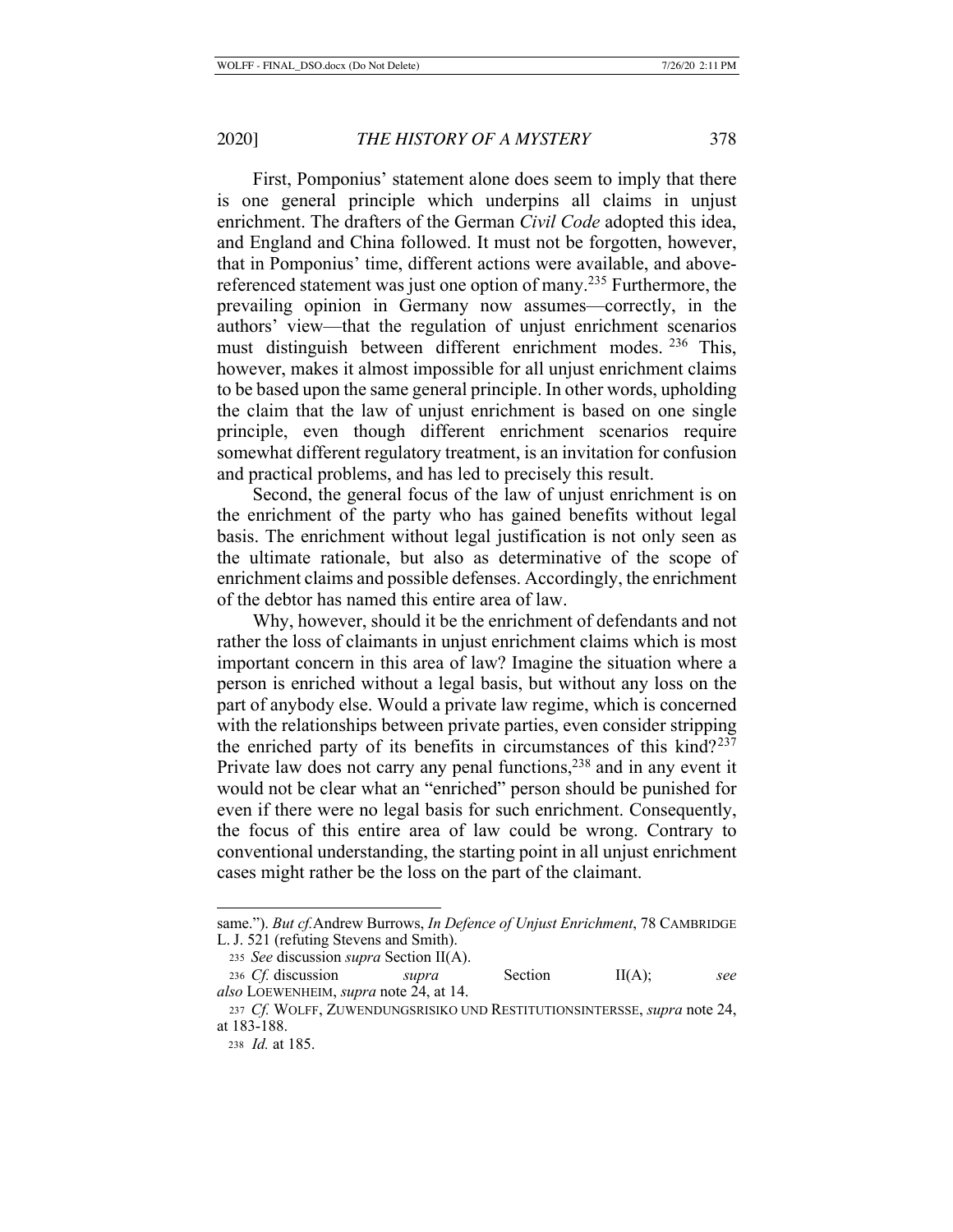In fact, this conclusion seems to be mandated by the prevailing German understanding that the law of unjust enrichment governs claims which relate to performance-based enrichments on the one hand, and enrichments by other means on the other hand. As explained above,  $^{239}$  it is commonly accepted in Germany that performancebased unjust enrichment claims are similar to other claims available under the German law of obligations requiring one party to return property to another, e.g., at the end of the term of a lease or a loan or when somebody withdraws from a contract.<sup>240</sup> For these claims, which are not unjust enrichment claims, it is always the claimant's position which determines the general scope and the specifics of what can be recovered. And, so should it be in unjust enrichment claims.

Also, what this all means is that a complete re-branding of this whole area of law should be considered. It should not be labelled as the "law of unjust enrichment," but rather as the "law of unjust deenrichment."<sup>241</sup> Apart from the fact that this will help to overcome most of the existing contradictions and to solve the resulting problems, it will have rather obvious important practical consequences. Consider the question of what exactly may be claimed in unjust enrichment. If the focus is on the loss of the claimant, it is clear that any gains of the defendant which the claimant would not have made cannot be recovered. In contrast, any gains which the claimant would have made—had she not lost the object of the enrichment to the defendant, but which the defendant did not realize—should be recoverable. Furthermore, any defenses based on the fact that the object of an enrichment has been lost or damaged "should be severely curtailed"  $242$  and only be permissible where the reason for such loss or damage originates from the sphere of the claimant.243

German commentators have vehemently rejected this point of view with reference to the clear text of the German *Civil Code*, which indeed focuses on the enrichment rather than on claimants' loss.244 But

<sup>239</sup> *See* discussion *supra* Section II(A).

<sup>240</sup> *See* discussion *supra* Section II(A).

<sup>241</sup> *Cf.* WOLFF, ZUWENDUNGSRISIKO UND RESTITUTIONSINTERSSE, *supra* note 24, at 191; Thomas Krebs, *Review of Lutz-Christian Wolff, Zuwendungsrisiko und Restitutionsinteresse*, 9 RESTITUTION L. R. 248, 249 (2001) ("This argument will surprise common lawyers, who are only just getting used to the idea that the law of unjust enrichment is not concerned with the claimant's loss, but with the defendant's gain.").

<sup>242</sup> Krebs, *supra* note 241, at 250.

<sup>243</sup> *Cf.* WOLFF, ZUWENDUNGSRISIKO UND RESTITUTIONSINTERSSE, *supra* note 24, at 209-211.

<sup>244</sup> Reuter, *supra* note 206, at 352.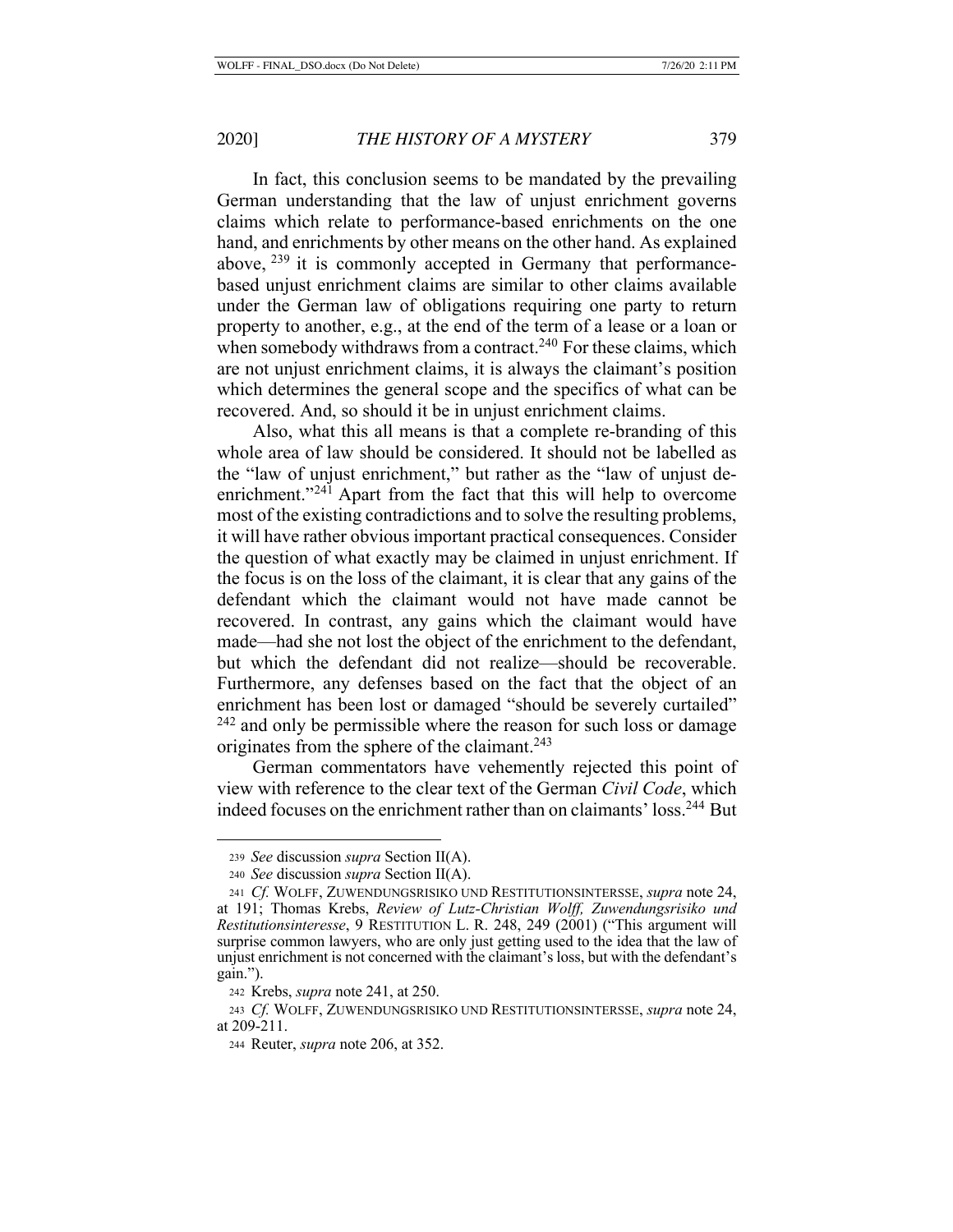why should reliance on the text of the German *Civil Code* be mandatory given the fact that the drafters did not have a clear view of what they were actually regulating? In other words, why should flawed ideas which have found their way into statutory provisions in Germany be upheld, given all the problems which they have caused? And, in any event, England and China are of course not bound by the text of the German *Civil Code*.

It is interesting to contrast these findings with the situation of the Chinese law of unjust enrichment, as embodied in the third and fourth drafts of the Chinese Civil Codes of the 1980s. As reported above, these draft codes provided for one identical unjust enrichment rule in the chapter on "Liabilities."245 According to this rule, if no one could be identified as having suffered a loss mirroring the unjustified enrichment gained by somebody else, the enrichment was owed to the state. While it has remained unclear how this rule was intended to be applied, these drafts saw unjust enrichment as a liability rather than an obligatory right, and therefore the drafts' focus on the enrichment itself made sense. Similarly, Article 131 of the SPC's *Opinions on the GPCL* provided that, in unjust enrichment cases, benefits gained from the enrichment other than fruits should be taken by the state. $246$  Here, the State's involvement in private law matters represented the socialist features of only the Chinese legal system.

# VI. FINAL REMARKS

It is not possible to go back in time to find truth on the spot. Any historical analysis will consequently always be speculative to a certain extent. The same is correct for the comparative analysis of the historical development of the law of unjust enrichment as conducted for this article. With that said, it is undisputed that this area of law is highly complex and riddled with problems not just in Germany, England, and China, but in almost every jurisdiction across the world.

Our analysis has demonstrated how the unjust enrichment regimes of Germany, England, and China have developed in reliance on a single principle approach, i.e., the idea that any unjustified enrichment should be returned. We have concluded that there are good reasons to assume that problems of the law of unjust enrichment in all three jurisdictions are related to the flaws of this single principle approach, which fails to differentiate between rather different

<sup>245</sup> *See* discussion *supra* Section IV(A).

<sup>246</sup> *See* discussion *supra* Section IV(A).